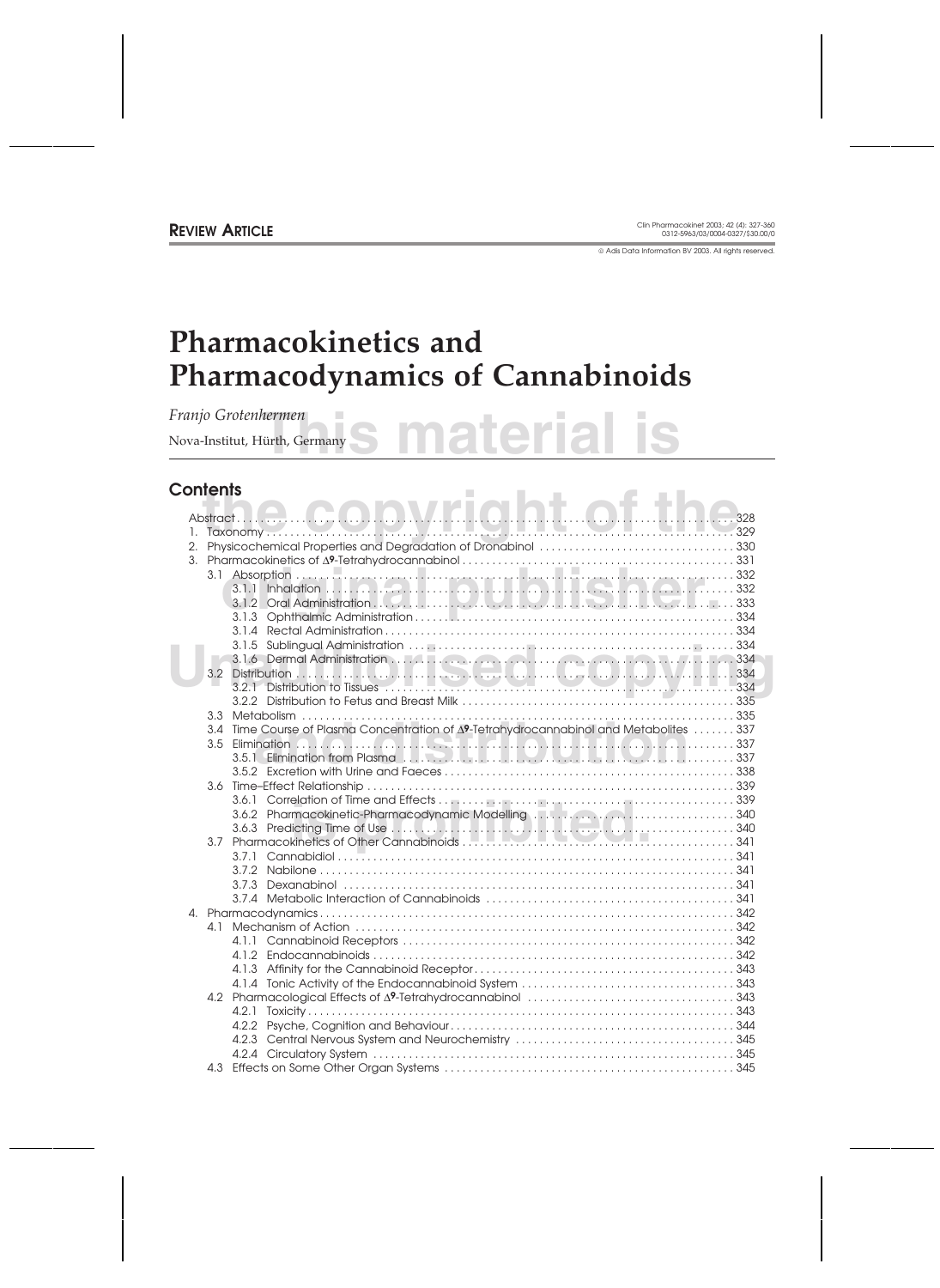|     | 431                                                                                    |  |
|-----|----------------------------------------------------------------------------------------|--|
|     | 4.3.3                                                                                  |  |
|     | 434                                                                                    |  |
|     | 4.3.5                                                                                  |  |
|     |                                                                                        |  |
|     |                                                                                        |  |
|     | 4.4 Pharmacological Activity of A <sup>9</sup> -Tetrahydrocannabinol Metabolites  346  |  |
|     |                                                                                        |  |
|     |                                                                                        |  |
| 4.5 |                                                                                        |  |
|     |                                                                                        |  |
|     |                                                                                        |  |
|     | 4.5.3                                                                                  |  |
|     |                                                                                        |  |
|     | 4.5.5 Anandamide Analogues and Albert Martin Communication of the community of the 347 |  |
|     | 5. Tolerance and Dependency N. Long. Manual Manual Manual Manual Manual Manual 347     |  |
|     |                                                                                        |  |
| 5.1 |                                                                                        |  |
| 6.  |                                                                                        |  |
| 6.1 |                                                                                        |  |
|     |                                                                                        |  |
| 6.3 |                                                                                        |  |
| 6.4 |                                                                                        |  |
|     |                                                                                        |  |
|     |                                                                                        |  |
|     |                                                                                        |  |
|     |                                                                                        |  |

 $\Delta^9$ -Tetrahydrocannabinol (THC) is the main source of the phareffects caused by the consumption of cannabis, both the marijuana-like the medicinal benefits of the plant. However, its acid metabolite THC discovered modulators of the endogenous cannabinoid system are also promising<br>candidates for clinical research and therapeutic uses. Cannabinoids exert many<br>effects through activation of G-protein-coupled cannabinoid recep Abstract <sup>∆9</sup>-Tetrahydrocannabinol (THC) is the main source of the pharmacological effects caused by the consumption of cannabis, both the marijuana-like action and the medicinal benefits of the plant. However, its acid metabolite THC-COOH, the non-psychotropic cannabidiol (CBD), several cannabinoid analogues and newly discovered modulators of the endogenous cannabinoid system are also promising effects through activation of G-protein-coupled cannabinoid receptors in the brain and peripheral tissues. Additionally, there is evidence for non-receptor-dependent mechanisms.

> Natural cannabis products and single cannabinoids are usually inhaled or taken orally; the rectal route, sublingual administration, transdermal delivery, eye drops and aerosols have only been used in a few studies and are of little relevance in practice today. The pharmacokinetics of THC vary as a function of its route of administration. Pulmonary assimilation of inhaled THC causes a maximum plasma concentration within minutes, psychotropic effects start within seconds to a few minutes, reach a maximum after 15 to 30 minutes, and taper off within 2 to 3 hours. Following oral ingestion, psychotropic effects set in with a delay of 30 to 90 minutes, reach their maximum after 2 to 3 hours and last for about 4 to 12 hours, depending on dose and specific effect.

> At doses exceeding the psychotropic threshold, ingestion of cannabis usually causes enhanced well-being and relaxation with an intensification of ordinary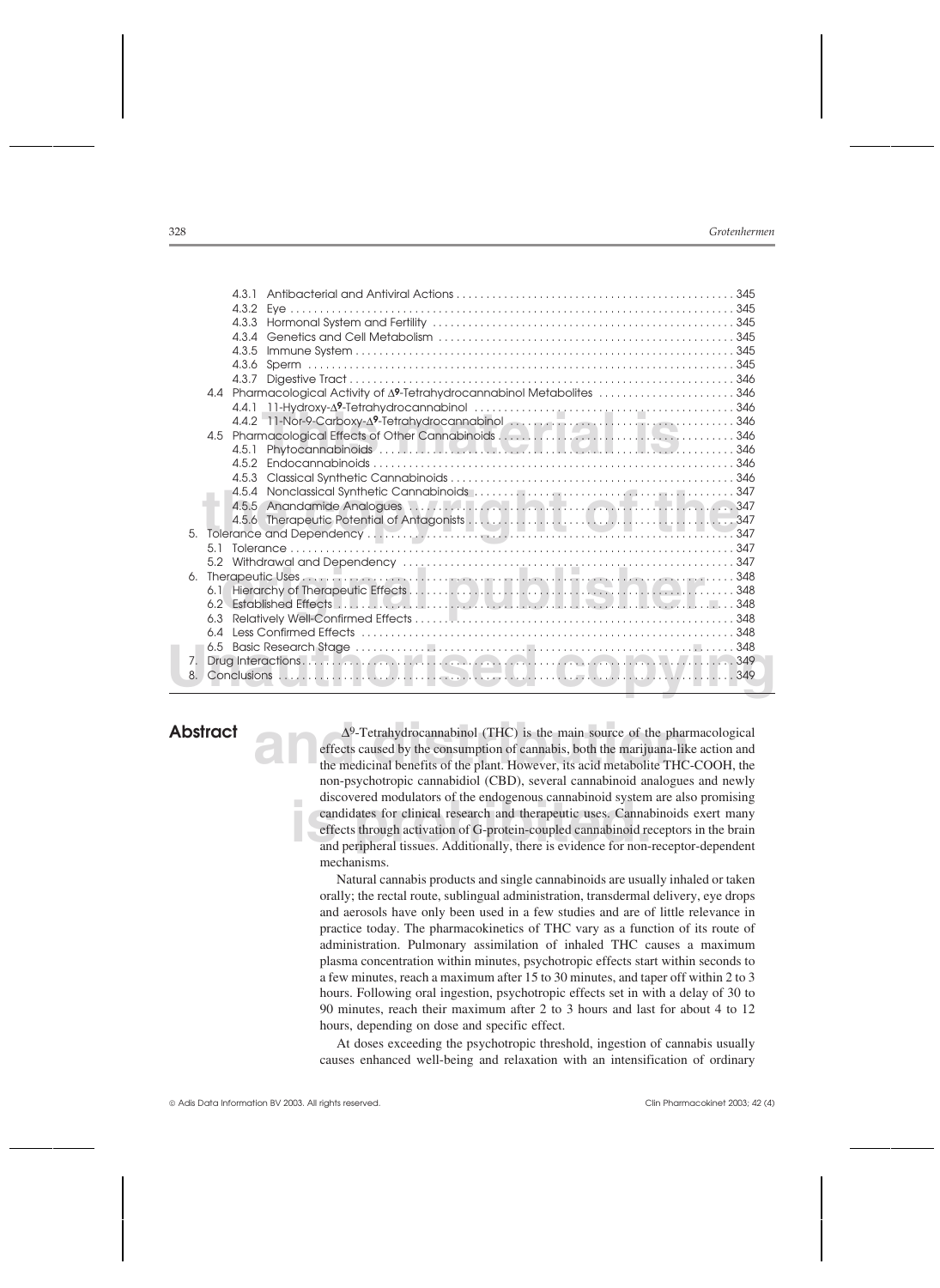### Cannabinoids 329

sensory experiences. The most important acute adverse effects caused by overdosing are anxiety and panic attacks, and with regard to somatic effects increased heart rate and changes in blood pressure. Regular use of cannabis may lead to dependency and to a mild withdrawal syndrome. The existence and the intensity of possible long-term adverse effects on psyche and cognition, immune system, fertility and pregnancy remain controversial. They are reported to be low in humans and do not preclude legitimate therapeutic use of cannabis-based drugs.

**The Properties of cannabis that might be of therapeutic use inclusion**<br>muscle relaxation, immunosuppression, sedation, improvement of m<br>tion of appetite, antiemesis, lowering of intraocular pressure, bro<br>neuroprotection a Properties of cannabis that might be of therapeutic use include analgesia, muscle relaxation, immunosuppression, sedation, improvement of mood, stimulation of appetite, antiemesis, lowering of intraocular pressure, bronchodilation, neuroprotection and induction of apoptosis in cancer cells.



**Fig. 1.** Chemical structure of tetrahydrocannabinol (THC), the main cannabinoid in the cannabis plant, numbered according to the monoterpenoid system (Δ<sup>1</sup>-THC) and dibenzopyran system (Δ<sup>9</sup>-THC). monoterpenoid system (∆1-THC) and dibenzopyran system (∆9-THC).

and 1940s,<sup>[1]</sup> but it was not until 1964 that the analogues.<br>
chemical structure of  $\Delta^9$ -tetrahydrocannabinol The phytocannabinoids have been<br>  $(\Delta^9$ -THC), mainly responsible for the pharmacolog-<br>
cording to the monote noids was successfully characterised in the 1930s tors and a large number of synthetic cannabinoid chemical structure of ∆9-tetrahydrocannabinol The phytocannabinoids have been numbered ac- (∆9-THC), mainly responsible for the pharmacolog- cording to the monoterpenoid system or the tion of a system of specific cannabinoid receptors in mammals<sup>[5]</sup> and their endogenous ligands<sup>[6]</sup> within

phytocannabinoids of *Cannabis sativa* L. with a and five carbons (figure 2 and table I). typical  $C_{21}$  structure and their transformation prod-<br>The cannabinoid acids of  $\Delta^{9}$ -THC, CBD, CBC ligands of the cannabinoid receptor and related com- cannabinoids with a C<sub>5</sub> side chain or contain the

The chemical structure of the first phytocannabi- pounds, including endogenous ligands of the recep-

fied and synthesised.<sup>[4]</sup> Another scientific break-<br>through in cannabinoid research has been the detec-<br>through in cannabinoid research has been the detec-<br>through shave been identified, most of<br>tion of a system of speci ical effects of the cannabis plant,<sup>[2,3]</sup> had been identi- dibenzopyran system (figure 1); the latter system will be employed in this review. A total of 66 phytocannabinoids have been identified, most of the past 15 years. nabidiol (CBD), Δ<sup>9</sup>-THC, Δ<sup>8</sup>-THC, cannabicyclol (CBL), cannabielsoin (CBE), cannabinol (CBN), **1. Taxonomy** cannabinodiol (CBDL) and cannabitriol (CBTL) types. A total of nine cannabinoids belong to the Originally, the term cannabinoid referred to the  $\Delta$ 9-THC group, with side chains of one, three, four

ucts,<sup>[7]</sup> but this restricted pharmacognostic definition and CBG are the quantitatively most important canhas been discarded in favour of a broader concept nabinoids present in the plant (see table II and figure based on pharmacology and synthetic chemistry.<sup>[8]</sup> 3). Their relative concentrations vary, and plants Today the term cannabinoid may comprise all have been described that mainly contain one of these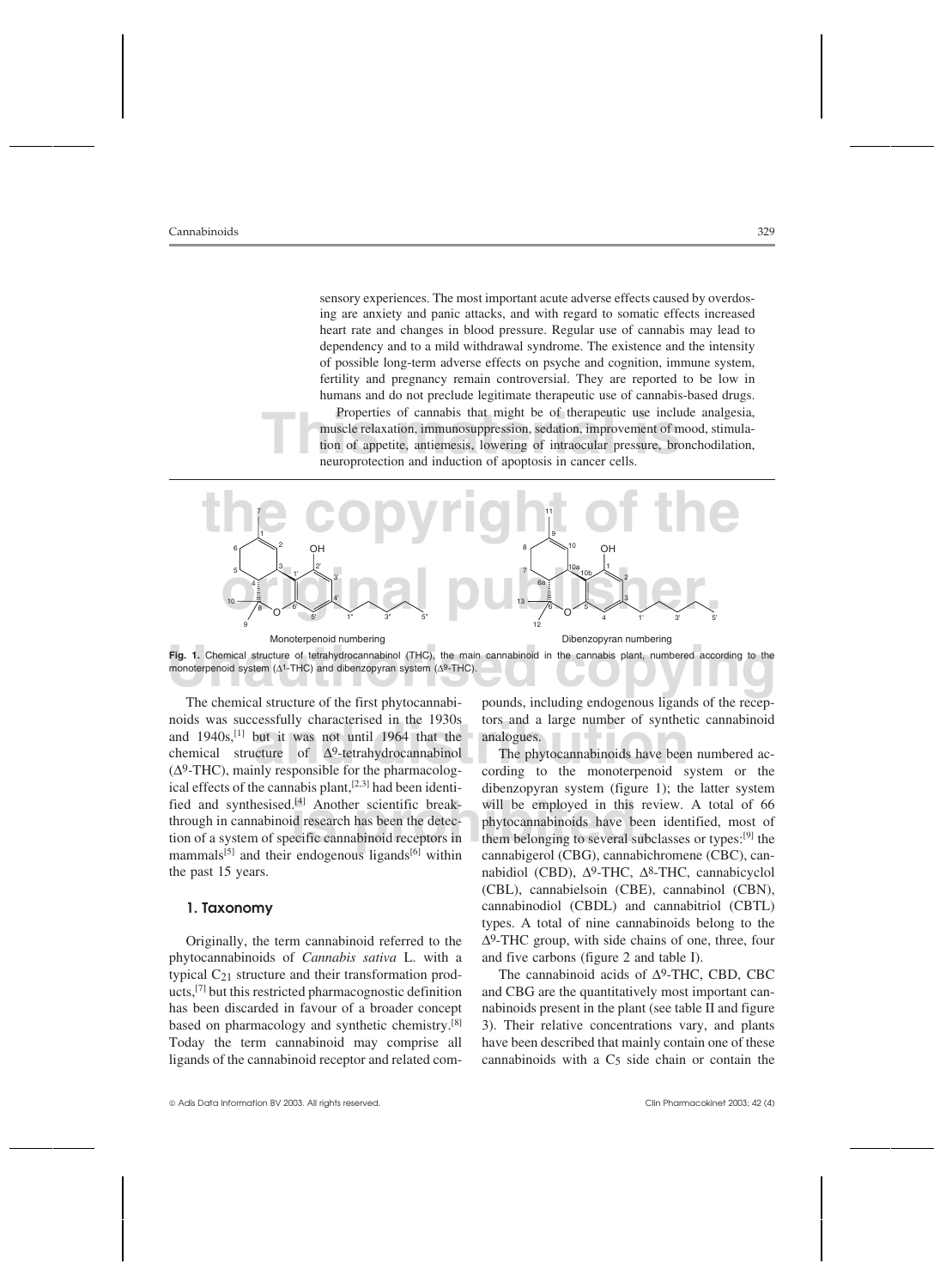

**Fig. 2.** Cannabinoids of the ∆9-tetrahydrocannabinol (THC) type. The most widespread cannabinoids are the phenolic ∆9-THCs with 21 carbon atoms and a  $C_5$  side chain ( $R_2 = C_5H_{11}$ ) and its two corresponding carboxylic acids A and B with  $R_1$  or  $R_3 =$  COOH (see table I).

I homologue  $(C_3$  side chain) of  $\Delta^9$ -THC<br>
ans-tetrahydrocannabivarin);<sup>[10-12]</sup> the methyl<br>
ide chain) and hutyl  $(C_4$  side chain) homo-<br> **2. Physicochemical Properties and** propyl homologue (C<sub>3</sub> side chain) of  $\Delta$ 9-THC dronabinol. (∆9-*trans*-tetrahydrocannabivarin);[10-12] the methyl (C<sub>1</sub> side chain) and butyl (C<sub>4</sub> side chain) homo-<br>
1 side chain) homo-<br> **Degradation of Dronabinol** concentra-<br> **Degradation of Dronabinol** tions.[13,14]

fects, e.g. by smoking the dried plant matter. The using shake-flask methodology<sup>[19]</sup> and 9 440 000 by ratio of  $\Delta^9$ -THC acids to phenolic  $\Delta^9$ -THC has been reported to range between 2**:**1<sup>[11]</sup> and >20**:**1<sup>[16]</sup> in miled Kingdom from Motoccan, Sri Formly dissolving this essentially<br>
mbian seed stock, the  $\Delta^9$ -THC acids/<br>
was 17:1 compared with 2:1 in the of it. The spectrophotometric pKa is<br>
he original areas with hotter cli-<br>
THC ated to the phenols to produce marijuana-like ef-<br>fects, e.g. by smoking the dried plant matter. The using shake-flask methodology<sup>[19]</sup> and 9 440 000 by fects, e.g. by smoking the dried plant matter. The using shake-flask methodology<sup>[19]</sup> and 9 440 000 by ratio of  $\Delta$ 9-THC acids to phenolic  $\Delta$ 9-THC has been reverse-phase high-pressure liquid chromatographic leaves and flowers of *Cannabis sativa*. In plants and  $K_{ow}$ , can be attributed to the difficulty of uni-<br>grown in the United Kingdom from Moroccan, Sri formly dissolving this essentially water-insoluble Lankan and Zambian seed stock, the  $\Delta$ 9-THC acids/ substance and accurately measuring small amounts ∆9-THC ratio was 17**:**1 compared with 2**:**1 in the of it. The spectrophotometric pKa is 10.6.[18] plants from the original areas with hotter cli-<br>mates.<sup>[11]</sup> In cannabis resin (hashish), the THC age leads to a cumulative decrease in THC content

acids/THC ratio was reported to range between 6.1**:**1 and 0.5**:**1.[17]

**The A<sup>9-tetrahydrocannabinol (THC) type.** trahydrocannabinol is dronabinol. If cannabinoids are the phenolic A<sup>9</sup>-THCs with d a C<sub>5</sub> side chain (R<sub>2</sub> = C<sub>5</sub>H<sub>11</sub>) and its two does not imply endorsement (Unit cylic acids </sup> Natural ∆9-THC has two chiral centres at C-6a and C-10a in the *trans* configuration. Usually the acronym THC is applied to this naturally occurring (–)-*trans-*isomer of ∆9-THC, and will be used in this text as well. The generic name for ∆9-*trans*-tetrahydrocannabinol is dronabinol. Marinol<sup>TM</sup>Use of **tradenames is for product identification only and does not imply endorsement** (Unimed Pharmaceuticals, Inc.) contains synthetic dronabinol, dissolved in sesame oil, as capsules of 2.5, 5 and 10mg of

<sup>4]</sup> THC and many of its metabolites a<br>annabinoid acids of THC are devoid of lipophilic and essentially water-insoluble.<sup>[1]</sup><br>ppic effects<sup>[2]</sup> and have to be decarboxyl-lations of the n-octanol/water nartition co THC and many of its metabolites are highly The cannabinoid acids of THC are devoid of lipophilic and essentially water-insoluble.<sup>[18]</sup> Calcupsychotropic effects<sup>[2]</sup> and have to be decarboxyl-<br>ations of the n-octanol/water partition coefficient<br>ated to the phenols to produce marijuana-like ef-<br> $(K_{\text{ow}})$  of THC at neutral pH vary between 6000 reverse-phase high-pressure liquid chromatographic formly dissolving this essentially water-insoluble

age leads to a cumulative decrease in THC content

| Cannabinoid                                                 | $R_1^a$ | R <sub>2</sub>                 | $R_3$       |  |
|-------------------------------------------------------------|---------|--------------------------------|-------------|--|
| ∆ <sup>9</sup> -trans-Tetrahydrocannabinolic<br>acid A      | COOH    | C <sub>5</sub> H <sub>11</sub> | H           |  |
| $\Delta$ 9-trans-Tetrahydrocannabinolic H<br>acid B         |         | C <sub>5</sub> H <sub>11</sub> | <b>COOH</b> |  |
| $\Delta$ 9- <i>trans</i> -Tetrahydrocannabinol              | н       | C <sub>5</sub> H <sub>11</sub> | Н           |  |
| ∆9-trans-Tetrahydrocannabinolic COOH or H<br>$acid-C4$      |         | $C_4H_9$                       | H or COOH   |  |
| $\Delta$ 9-trans-Tetrahydrocannabinol-C <sub>4</sub> H      |         | $C_4H_9$                       | н           |  |
| ∆ <sup>9</sup> -trans-Tetrahydrocannabivarinic COOH<br>acid |         | $C_3H_7$                       | Н           |  |
| $\Delta$ 9-trans-Tetrahydrocannabivarin H                   |         | C <sub>3</sub> H <sub>7</sub>  | н           |  |
| ∆9-trans-Tetrahydrocannabiorcolic COOH or H<br>acid         |         | CH <sub>3</sub>                | H or COOH   |  |
| $\Delta$ 9-trans-Tetrahydrocannabiorcol H                   |         | CH <sub>3</sub>                | н           |  |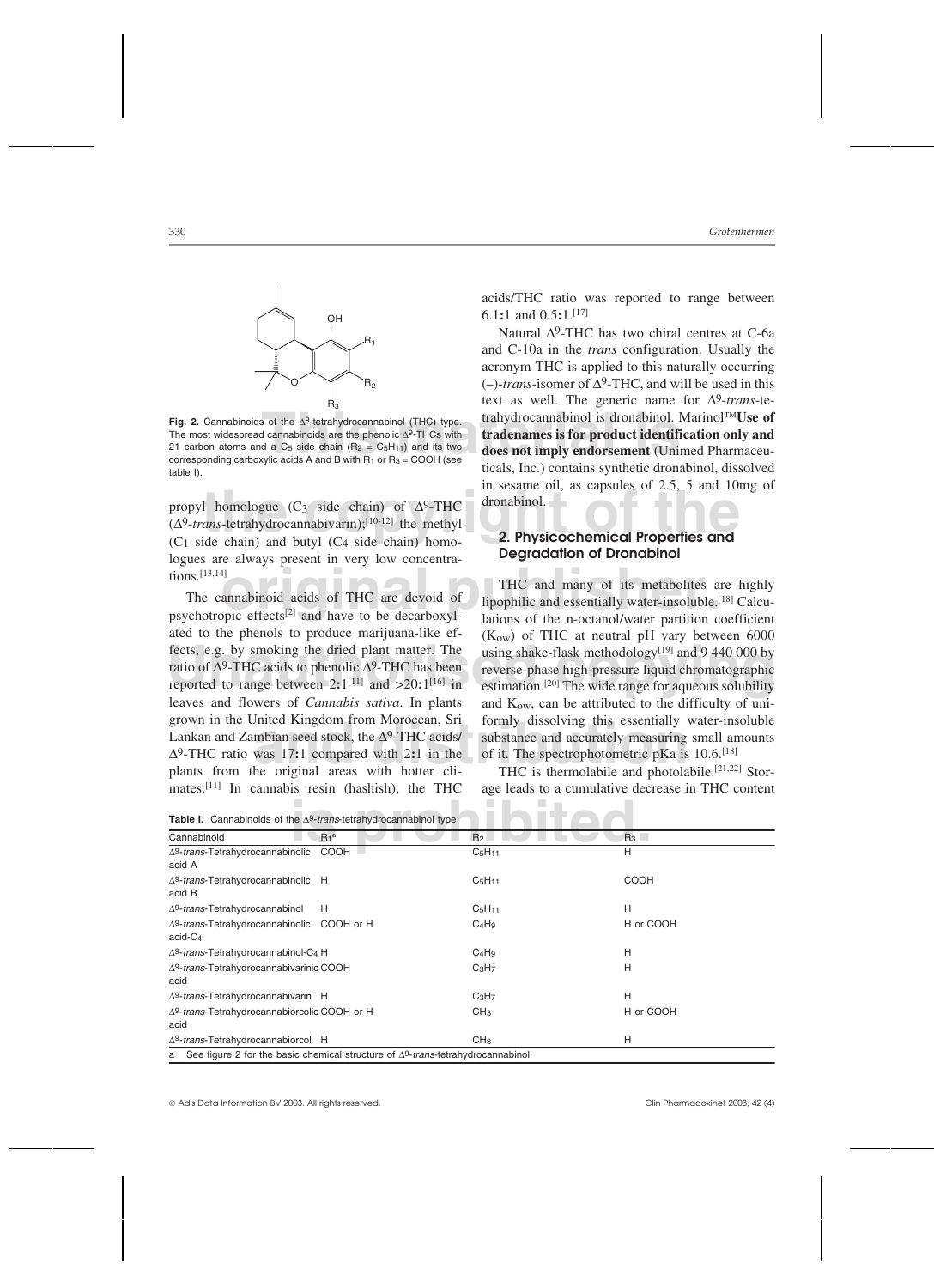| 331 |  |
|-----|--|
|     |  |

**Table II.** Average cannabinoid concentrations in 35 312 cannabis preparations confiscated in the US between 1980 and 1997[15]

|             | THC (%) | CBD(%)                                                                                                                          | CBC(%) | CBN $(%)$ |
|-------------|---------|---------------------------------------------------------------------------------------------------------------------------------|--------|-----------|
| Marijuana   | 3.1     | 0.3                                                                                                                             | 0.2    | 0.3       |
| Sinsemilla  | 8.0     | 0.6                                                                                                                             | 0.2    | 0.2       |
| Hashish     | 5.2     | 4.2                                                                                                                             | 0.4    |           |
| Hashish oil | 15.0    | 2.7                                                                                                                             | I. 1   | 4.1       |
|             |         | <b>CBC</b> = cannabichromene; <b>CBD</b> = cannabidiol; <b>CBN</b> = cannabinol; <b>THC</b> = $\Delta^9$ -tetrahydrocannabinol. |        |           |

In of THC to CBN.<sup>[23,24]</sup> Within 47 for 5 minutes at a temperature of content of marijuana (dried leaves been reported to be optimal for this *Cannabis sativa*) decreased by  $7\%$  few seconds in burning cannabi <sup>[24]</sup> Dronabinol rapidly degrades in acid solu-<br>The kinetics seem to be first order and specifi-<br>hydrogen ion-catalysed,<sup>[18]</sup> so that significant<br>**3. Pharmacokinetics** through oxidation of THC to CBN.<sup>[23,24]</sup> Within 47 for 5 minutes at a temperature of 200–210°C has weeks, the THC content of marijuana (dried leaves been reported to be optimal for this purpose,<sup>[16]</sup> but a and flowers of *Cannabis sativa*) decreased by  $7\%$  few seconds in burning cannabis cigarettes are and flowers of *Cannabis sativa*) decreased by 7% few seconds in burning cannabis cigarettes are with dark and dry storage at 5°C, and by 13% at equally sufficient. Slow decarboxylation of THC with dark and dry storage at 5°C, and by 13% at equally sufficient. Slow decarbox  $20^{\circ}$ C.<sup>[24]</sup> Dronabinol rapidly degrades in acid solu- acid occurs at room temperature.  $20^{\circ}$ C.<sup>[24]</sup> Dronabinol rapidly degrades in acid solutions. The kinetics seem to be first order and specifi-<br>cally hydrogen ion-catalysed,<sup>[18]</sup> so that significant **3. Pharmacokinetics**<br>degradation is assumed to occur in the normal stom-<br>**of**  $\Delta$ **9-Tetrahydrocannabinol** ach with a half-life of 1 hour at pH 1.[18]

a half-life of 1 hour at pH 1.<sup>116</sup> Cannabis products are commonly either<br>boxylation of the THC acids to the corre-<br>phenols occurs readily over time, upon<br>dronabinol capsules or in baked foods Cannabis products are commonly either inhaled Decarboxylation of the THC acids to the corre- by smoking a cannabis cigarette, taken orally as sponding phenols occurs readily over time, upon dronabinol capsules or in baked foods or liquids heating<sup>[16,23]</sup> or under alkaline conditions. Heating (figure 4). Various other routes of administration

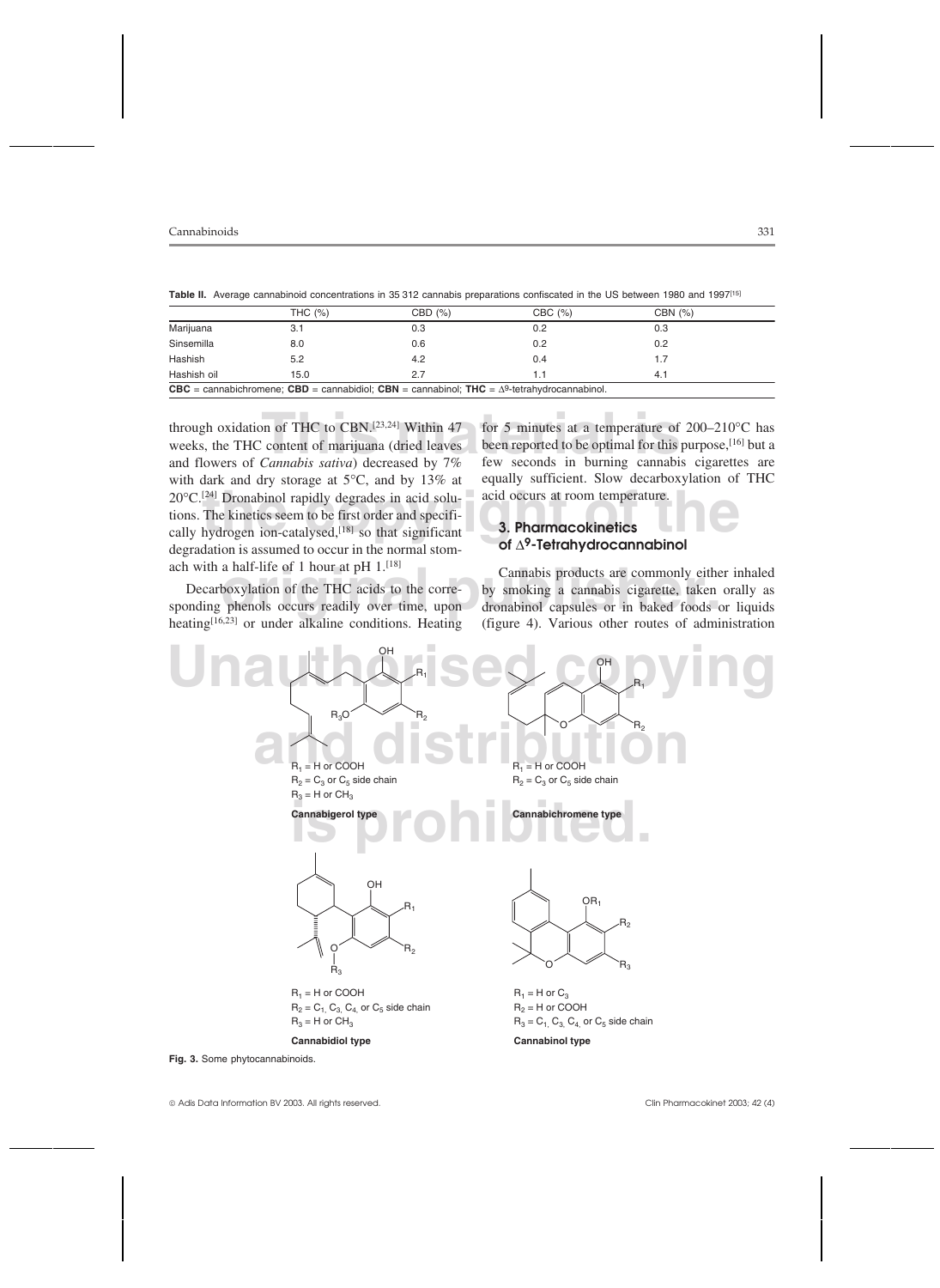

**Fig. 4.** Pharmacokinetic properties of ∆9-tetrahydrocannabinol (THC) [reproduced from Brenneisen<sup>[34]</sup> with permission].<br>and delivery forms have been tested for therapeutic A systemic bioavailability of 23 ± 16%<sup>[38]</sup> an Sublingual<sup>[27]</sup> administration are under investigation.<br>
Other methods include eye drops to decrease interaction and volume,<sup>[43]</sup> resulting in 16 to 19% of<br>
traocular pressure,<sup>[28]</sup> as well as aerosols and inhala-<br>
dura and delivery forms have been tested for therapeutic A systemic bioavailability of  $23 \pm 16\%^{[38]}$  and 27 purposes. The rectal route with suppositories has  $\pm 10\%$ <sup>[42]</sup> for heavy users versus  $10 \pm 7\%$  and  $14 \pm 7\%$ been applied in some patients,<sup>[25]</sup> and dermal<sup>[26]</sup> and  $1\%$  for occasional users of the drug was reported. In Other methods include eye drops to decrease in-<br>traocular pressure,<sup>[28]</sup> as well as aerosols and inhala-<br>duration and volume  $[43]$  resulting in 16 to 19% of tion with vaporisers to avoid the harm associated with smoking.<sup>[29,30]</sup>The kinetics of cannabinoids are much the same for females and males,<sup>[31]</sup> as well as for frequent and infrequent users.[32,33]

3.1 Absorption

# *3.1.1 Inhalation*

THC is detectable in plasma only seconds after the first puff of a cannabis cigarette<sup>[35]</sup> with peak plasma concentrations being measured 3 to 10 minutes after onset of smoking (figure 5).[35-40] Systemic bioavailability generally ranges between about 10% and 35%, and regular users are more efficient (table III).[38] Bioavailability varies according to depth of inhalation, puff duration and breathhold.

duration and volume,<sup>[43]</sup> resulting in 16 to 19% of



**Fig. 5.** Mean plasma concentrations of ∆9-tetrahydrocannabinol (THC), 11-hydroxy-THC (11-OH-THC) and 11-nor-9-carboxy-THC (THC-COOH) of six subjects during and after smoking a cannabis cigarette containing about 34mg of THC.[35]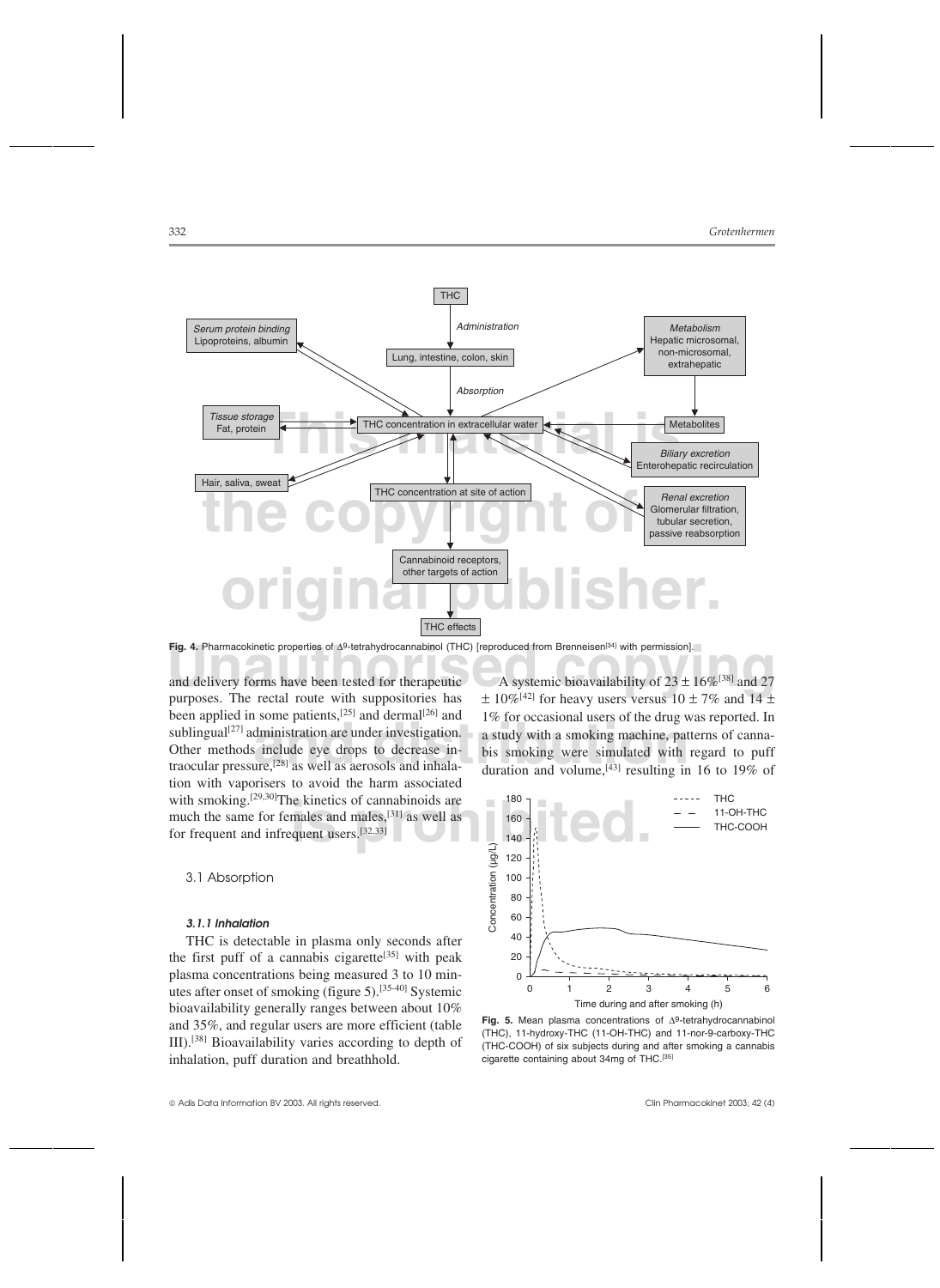|  |  |  |  | Table III. Systemic bioavailability of $\Delta$ 9-tetrahydrocannabinol (THC) |  |
|--|--|--|--|------------------------------------------------------------------------------|--|
|--|--|--|--|------------------------------------------------------------------------------|--|

| Subjects                                                                                              | Systemic bioavailability (%)        |           | Formulation                            | Reference                                                                                          |
|-------------------------------------------------------------------------------------------------------|-------------------------------------|-----------|----------------------------------------|----------------------------------------------------------------------------------------------------|
|                                                                                                       | average                             | range     |                                        |                                                                                                    |
| Oral                                                                                                  |                                     |           |                                        |                                                                                                    |
| 11 frequent or infrequent<br>users                                                                    | $6 \pm 3$                           | $4 - 12$  | THC in chocolate cookie                | 39                                                                                                 |
| 6 men, 6 women                                                                                        | 10-20                               |           | THC in sesame oil                      | 31                                                                                                 |
| 7 men, 10 women                                                                                       | $7 \pm 3$                           | $2 - 14$  | THC in sesame oil                      | 41                                                                                                 |
| Inhalational                                                                                          |                                     |           |                                        |                                                                                                    |
| 9 heavy users                                                                                         | $23 \pm 6$                          | $6 - 56$  | Marijuana cigarette                    | 38                                                                                                 |
| 9 light users                                                                                         | $10 + 7$                            | $2 - 22$  | Marijuana cigarette                    | 38                                                                                                 |
| 5 heavy users                                                                                         | $27 \pm 10$                         | $16 - 39$ | Marijuana cigarette                    | 42                                                                                                 |
| 4 light users                                                                                         | $14 \pm 1$                          | $13 - 14$ | Marijuana cigarette                    | 42                                                                                                 |
| 11 frequent or infrequent<br>users                                                                    | $18 \pm 6$                          | $8 - 24$  | THC in cigarette                       | 39                                                                                                 |
| Rectal                                                                                                |                                     |           |                                        |                                                                                                    |
| 2 patients with spasticity                                                                            | 190-220% of oral<br>bioavailability |           | Suppository with THC-<br>hemisuccinate | 25                                                                                                 |
|                                                                                                       |                                     |           |                                        |                                                                                                    |
| THC in the mainstream smoke. If the whole ciga-<br>rette was smoked in one puff the percentage of THC |                                     |           | gastrointestinal tract in<br>an        | vehicle <sup>[31]</sup><br>oil<br>and<br>90–95% if taken in a cherry syrup vehicle, [48] but it is |

assumed to be destroyed by pyrolysis. With smok-<br>
ing, additional THC is lost in the butt, in sidestream<br>
smoke, and by incomplete absorption in the lungs.<br>
An extensive first-pass liver metabolism further smoke may also result in high effectiveness, with<br>45% of THC transferred via the mainstream smoke<br>in one smoker tested.<sup>[23]</sup>  $\begin{bmatrix}\n60\n\end{bmatrix}$   $\begin{bmatrix}\n100\n\end{bmatrix}$ THC in the mainstream smoke. If the whole ciga- gastrointestinal tract in an oil vehicle<sup>[31]</sup> and ing, additional THC is lost in the butt, in sidestream breakdown products. Smoking a pipe that produces little sidestream reduces the oral bioavailability of THC, i.e. much of smoke may also result in high effectiveness, with the THC is initially metabolised in the liver before it in one smoker tested.[23]

## *3.1.2 Oral Administration*

With oral use, absorption is slow and erratic,<br>
resulting in maximal plasma concentrations usually<br>
after 60–120 minutes (figure 6).<sup>[31,39,44]</sup> In several<br>
atubion contrations in the several candidates and candidates and With oral use, absorption is slow and erratic, resulting in maximal plasma concentrations usually studies, maximal plasma concentrations were observed as late as 4 hours<sup>[45]</sup> and even 6 hours in some cases.[39,41,46] Several subjects showed more than one plasma peak.[37,39,41]

∆9-THC is expected to be degraded by the acid of the stomach and in the gut.<sup>[18]</sup> At low pH, isomerisation to ∆8-THC and protonation of the oxygen in the pyran ring may occur with cleavage to substituted CBDs.[18] It has been suggested that a somewhat higher bioavailability is obtained in an oil formulation.[47] However, absorption seems to be nearly complete in different vehicles. 95% of total radioactivity of radiolabelled THC was absorbed from the

rette was smoked in one puff the percentage of THC 90–95% if taken in a cherry syrup vehicle,<sup>[48]</sup>but it is in the mainstream increased to  $69\%$ . About  $30\%$  is unclear from these data how much of this radioactivassumed to be destroyed by pyrolysis. With smok- ity belongs to unchanged THC and how much to



**Fig. 6.** Mean plasma concentrations of ∆9-tetrahydrocannabinol (THC), 11-hydroxy-THC (11-OH-THC) and 11-nor-9-carboxy-THC (THC-COOH) of six cancer patients after ingestion of one oral dose of THC 15mg (estimated from single graphs for each patient of Frytak et al.,[46]with permission). The plasma courses of THC showed considerable interindividual variation (see figure 8 for the individual courses of THC plasma concentrations of three patients).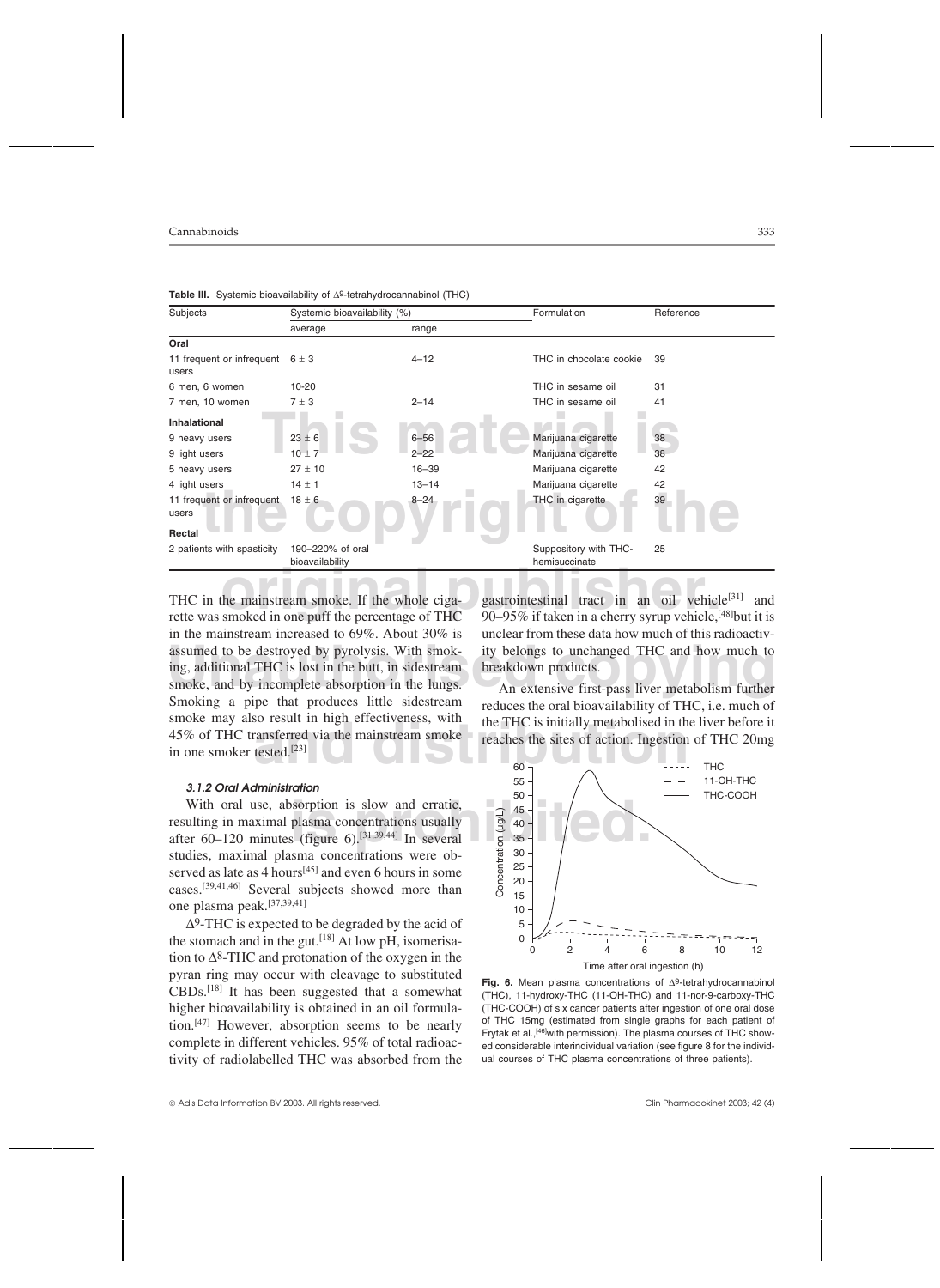bioavailability of  $6 \pm 3\%$  (range 4–12%)<sup>[39]</sup> or  $7 \pm 95$ –99% of plasma THC is bound to plasma pro- $3\%$  (range  $2-14\%$ ),<sup>[41]</sup> respectively, with a high in- teins, mainly to lipoproteins and less to albuterindividual variation. min.<sup>[32,54-56]</sup>

bons with TTC in fight filmetal on<br>ariable systemic bioavailability of<br>this models. Even<br>beaked after 1 hour and remained<br>the compartment models have been four-compartment models have been four-<br>compartment models have bee

esters of THC in various suppository bases, THC-<br>hemisuccinate in Witepsol H15 showed the highest<br>bioavailability in monkeys and was calculated to be<br> $13.5\%$ .<sup>[50]</sup> The rectal bioavailability of this formula-<br> $13.5\%$ .<sup>[</sup> With rectal application, systemic bioavailability THC is small for a lipophilic drug, equivalent to the strongly differed depending on suppository formula-<br> $\frac{1}{2}$  plasma, volume of about 2.5–31, reflecting high tions. Among formulations containing several polar protein binding that complicates initial disposition.<br>esters of THC in various suppository bases, THC-<br> $\frac{1}{1}$  was reported to be 2.55 + 1.93L in drug-free esters of THC in various suppository bases, THC-<br>hemisuccinate in Witepsol H15 showed the highest users<sup>[32]</sup> and 6.38  $\pm$  4.1L in regular users.<sup>[32]</sup> The<br>bioavailability in monkeys and was calculated to be steady-state 13.5%.<sup>[30]</sup> The rectal bioavailability of this formula—<br>tion was calculated to be about as twice as high as<br>of about 10 L/kg.<sup>[31,32,57]</sup> These early data have been

study in six healthy volunteers receiving up to 20mg<br>of THC concentration, an average volume of distribu-<br>of THC was reported to result in 'relatively fast' tion of 236L (or 3.4 L/kg assuming 70kg<br>effects.<sup>[27]</sup> In phase cannabis extract applied under the tongue. A phase I study in six healthy volunteers receiving up to 20mg of THC was reported to result in 'relatively fast' effects.<sup>[27]</sup> In phase II studies, THC plasma concen-

3.1.6 Dermal Administration<br>In a study using the more stable  $\Delta^8$ -THC isomer,<br>the permeability coefficient of THC was significant-<br>Iv enhanced by water and by oleic acid in propylene<br> $\Delta^8$ -THC isomer,<br>and  $\Delta^8$ -THC is ly enhanced by water and by oleic acid in propylene *3.2.1 Distribution to Tissues* glycol and ethanol,<sup>[52]</sup> resulting in significant THC<br>concentrations in the blood of rats. Studies designed<br>to develop transdermal delivery of cannabinoids<br>found a mean effective permeability coefficient for<br> $\Delta^9$ -THC i

in a chocolate cookie<sup>[39]</sup> and administration of About 90% of THC in the blood is distributed to dronabinol  $10mg^{[41]}$  resulted in a very low systemic the plasma, another  $10%$  to red blood cells.<sup>[54]</sup> the plasma, another 10% to red blood cells.<sup>[54]</sup>

3.1.3 Ophthalmic Administration<br>
The time course of plasma concentrations of can-<br>
<sup>1</sup> nabinoids has been described to fit to open two-A study in rabbits with THC in light mineral oil<br>determined a variable systemic bioavailability of<br> $6-40\%$  with ophthalmic administration.<sup>[49]</sup> Plasma<br> $\frac{1}{3}$  Plasma<br>four-compartment<sup>[32]</sup> models. Even five- and sixcompartment models have been found in computer<br>high for several hours.<br>3.1.4 Rectal Administration<br>3.1.4 Rectal Administration

**the computer of the computer of the control of the control of the copyright of the strongly differed depending on suppository formula-<br>strongly differed depending on suppository formula-<br>plasma volume of about 2.5–3L, ref United contains of the possible inaccuracy of the**<br> **United compared contains a** distribution methods used. Based on pharmaco-<br>
Clinical studies are under way using a liquid kinetic data of two studies that used gas chrom **3.1.4 Rectal Administration**<br>With rectal application, systemic bioavailability THC is small for a linophilic drug equivalent to the *3.1.5 Sublingual Administration* quantification methods used. Based on pharmaco-Clinical studies are under way using a liquid kinetic data of two studies that used gas chromatog-<br>numbis extract applied under the tongue. A phase I raphy-mass spectrometry (GC-MS) for analysis of steady-state volumes of distribution of about 1 L/kg have been reported using GC-MS.<sup>[33]</sup> This volume is

heart, fat, lung, jejunum, kidney, spleen, mammary gland, placenta, adrenal cortex, muscle, thyroid and 3.2 Distribution pituitary gland, resulting in a rapid decrease in plas-Tissue distribution of THC and its metabolites is ma concentration.[62] Only about 1% of THC adminassumed to be governed only by their physicochemi- istered intravenously is found in the brain at the time cal properties, with no specific transport processes of peak psychoactivity.<sup>[63]</sup> The relatively low conor barriers affecting the concentration of the drug in centration in the brain is probably due to high perfuthe tissues.<sup>[53]</sup> sion rate of the brain moving THC in and out of the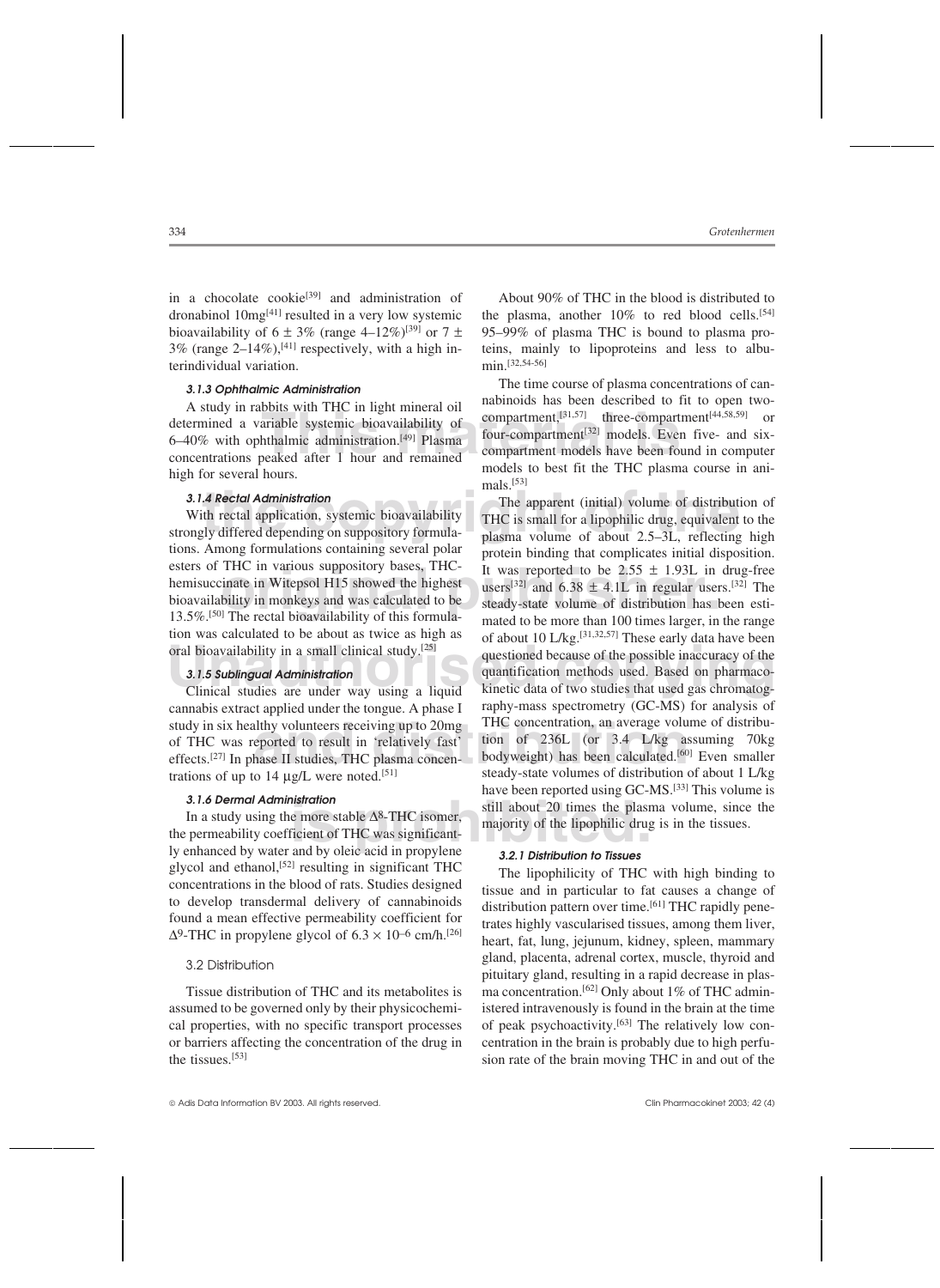### Cannabinoids 335

brain rapidly.<sup>[64]</sup> Penetration of the metabolite ted that the placenta plays a major role in the variability of fetal exposure to cannabinoids.[77] 11-hydroxy-∆9-tetrahydrocannabinol (11-OH-THC) into the brain seems to be faster and higher THC passes into the breast milk. In monkeys, than that of the parent compound.<sup>[63,65]</sup> Thus, it can 0.2% of the THC ingested by the mother appeared in be expected that 11-OH-THC will significantly con-<br>the milk.<sup>[78]</sup> Long-term administration leads to actribute to the overall central effects of THC, espe- cumulation.<sup>[79]</sup> In a human female, the THC concencially with oral use. tration in milk was 8.4 times higher than in plasma,

<sup>[69]</sup> The exact composition of the material<br>
uulated in fat is unknown,<sup>[47]</sup> among them be-<br>
naltered THC and its hydroxy metabolites.<sup>[68]</sup><br>
Metabolism of THC occurs mainly in the li-<br>
stantial proportion of the denosit about 0.01–0.1mg from the milk of a mother who is the major long-term storage site, resulting in con-<br>centration ratios between fat and plasma of up to consuming one or two cannabis cigarettes a day. 104**:**1.<sup>[69]</sup> The exact composition of the material accumulated in fat is unknown,<sup>[47]</sup> among them be-<br>3.3 Metabolism ing unaltered THC and its hydroxy metabolites.<sup>[68]</sup> Ing unaltered THC and its hydroxy metabolites.<sup>1001</sup><br>
A substantial proportion of the deposit in fat seems<br>
to consist of fatty acid conjugates of 11-OH-<br>
THC.<sup>[70,71]</sup><br>
THC.<sup>[70,71]</sup>

placenta.<sup>[72]</sup> The course of THC concentrations in Metabolic rates show relevant interspecies differ-<br>fetal blood closely approximates that in the maternal ences<sup>[84,85]</sup> that may be attributed to different<br>blood, though several species.<sup>[73-76]</sup> The metabolites 11-OH-THC extrapolation of pharmacological and toxicological and 11-nor-9-carboxy- $\Delta$ 9-tetrahydrocannabinol effects.<sup>[86]</sup> In humans, allylic oxidation, epoxidation, (THC-COOH) c tenth of the maternal plasma concentration.<sup>[75]</sup> In THC.<sup>[85]</sup> Besides the liver, other tissues are also a comparison, the fetal concentration is about one-<br>third of the maternal plasma concentration after degree, among t In animals and humans, THC rapidly crosses the bolised within 5 minutes.<sup>[83]</sup> fetal blood closely approximates that in the maternal blood, though fetal plasma concentrations were several species.<sup>[73-76]</sup> The metabolites 11-OH-THC and 11-nor-9-carboxy-∆9-tetrahydrocannabinol effects.[86] In humans, allylic oxidation, epoxidation, ciently than THC.<sup>[74,76]</sup> Following oral intake, THC plasma concentrations in the fetus are about one-<br>tearly 100 metabolites have been identified for<br>tenth of the maternal plasma concentration.<sup>[75]</sup> In THC.<sup>[85]</sup> Besides the liver, other tissues are also able tenth of the maternal plasma concentration.<sup>[75]</sup> In comparison, the fetal concentration is about one- to metabolise cannabinoids but to a much lesser intravenous or inhaled THC.[73,76] Thus, oral intake Major metabolites are monohydroxylated commay have less effect on the fetus compared with pounds. In humans<sup>[90,91]</sup> and many other spe-

Subsequently, intensive accumulation occurs in  $\frac{1}{2}$  in the low  $\mu g/L$  range.<sup>[79]</sup> Thus, a nursing infant<br>less vascularised tissues and finally in body fat,<sup>[66-68]</sup> might ingest daily THC amounts in the range of<br>the

by enzymes of the cytochrome P450 (C)<br>plex;<sup>[80,81]</sup> a member of the CYP2C sub-<br>isoenzymes plays the major role in human<br>rats, more than 80% of intravenous THC v plex;[80,81] a member of the CYP2C subfamily of isoenzymes plays the major role in humans.[82] In *3.2.2 Distribution to Fetus and Breast Milk* rats, more than 80% of intravenous THC was meta-

> Metabolic rates show relevant interspecies differpart responsible for some problems of interspecies aliphatic oxidation, decarboxylation and conjuga-

inhalation. A study with dizygotic twins demonstra- cies,<sup>[85,87]</sup> C-11 is the major site attacked (figure 7).



**Fig. 7.** Main metabolic pathways of ∆9-tetrahydrocannabinol.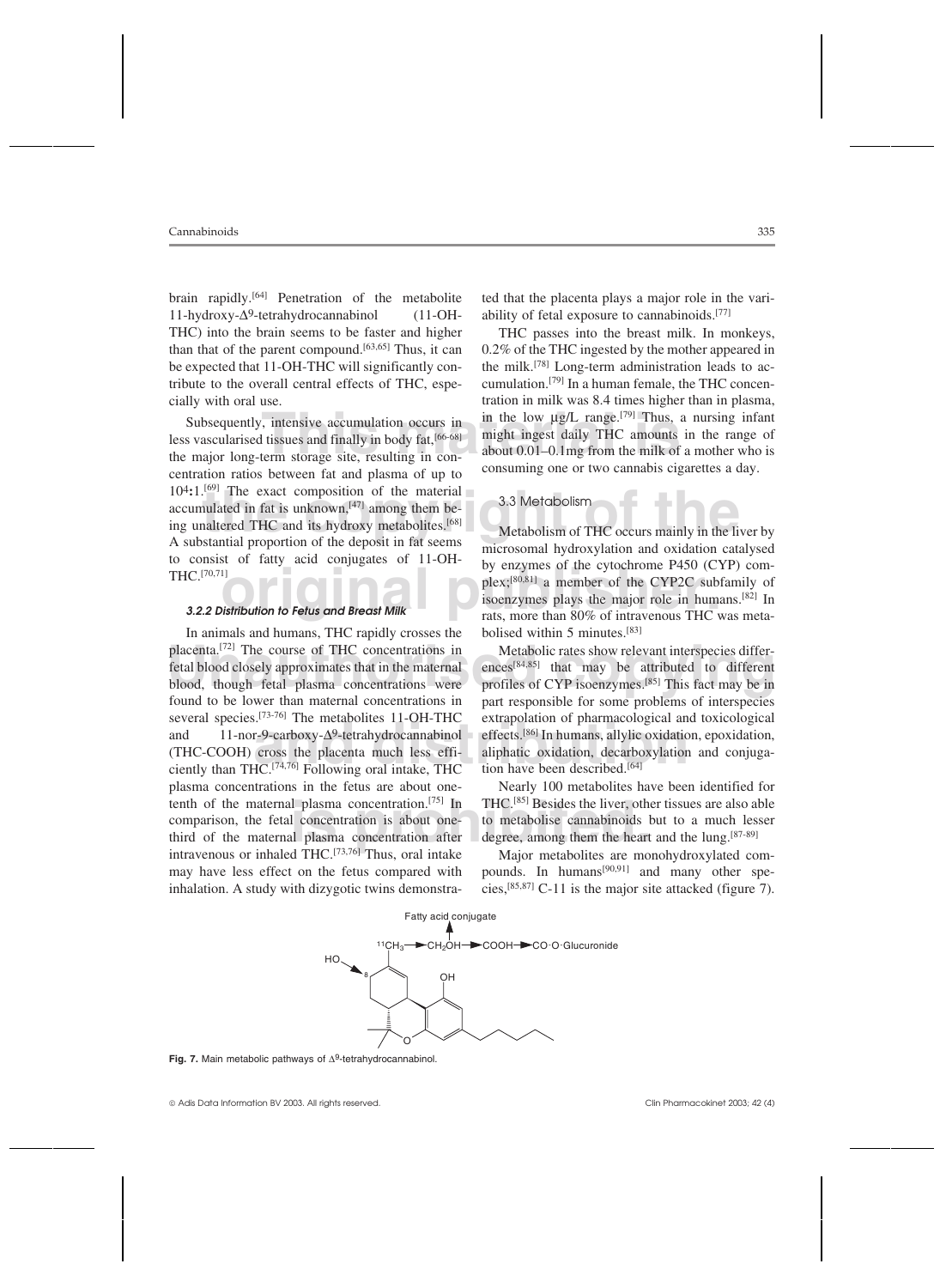Hydroxylation results in 11-OH-THC and further Average plasma clearance rates have been reportoxidation in THC-COOH, which may be glucuroni- ed to be  $11.8 \pm 3.0$  L/h ( $197 \pm 50$  ml/min) for women dated to 11-nor-9-carboxy-THC glucuronide. Long-<br>chain fatty acid conjugates of 11-OH-THC are pro-<br>posed to be a form in which THC may be stored<br>whereas others have determined higher mean clear-<br>mosed to be a form in whic in humans but to a much lesser degree than C-11.<sup>[91]</sup>

 $\alpha$  a much lesser degree than C-11.<sup>[91]</sup> similar to the volume of hepatic blood flow,<sup>[32,42]</sup> and 14.9  $\pm$  3.7 L/h (248  $\pm$  62 ml/min) for men,<sup>[31]</sup> regular users (see table IV).<sup>[32]</sup> The latter values are

| Subjects                | Dose (mg)      | AUC ( $\mu$ g • min/ C <sub>max</sub> ( $\mu$ g/L)<br>L)                                                                                              |                          | $t_{\frac{1}{2}\beta}$ (h) | Vd(L)         | CL (ml/min)   | References |
|-------------------------|----------------|-------------------------------------------------------------------------------------------------------------------------------------------------------|--------------------------|----------------------------|---------------|---------------|------------|
| Intravenous             |                |                                                                                                                                                       |                          |                            |               |               |            |
| 4 nonusers              | 0.5            |                                                                                                                                                       |                          | $57 \pm 4$                 | $658 \pm 174$ |               | 57         |
| 5 regular users         | 0.5            |                                                                                                                                                       |                          | $27 + 1$                   | $597 \pm 76$  |               | 57         |
| 6 males (drug<br>free)  | $\overline{c}$ |                                                                                                                                                       |                          | $19.6 \pm 4.1$             | $626 \pm 296$ | $605 \pm 149$ | 32         |
| 6 males (long-<br>term) | 2              |                                                                                                                                                       |                          | $18.7 \pm 4.2$             | $742 \pm 331$ | $977 \pm 304$ | 32         |
| 6 males                 |                |                                                                                                                                                       | $70 \pm 30$              | 36                         | $734 \pm 444$ | $248 \pm 62$  | 31         |
| 6 females               | 2.2            |                                                                                                                                                       | $85 \pm 26$              | 29                         | $523 \pm 217$ | $197 \pm 50$  | 31         |
| 11 males                | 5              | $4330 \pm 620$                                                                                                                                        | 161-316                  |                            |               |               | 37 39      |
| 9 heavy users           | 5              | $4300 \pm 1670$                                                                                                                                       | $288 \pm 119$            |                            |               |               | 38         |
| 9 light users           | 5              | $6040 \pm 2.21$                                                                                                                                       | $302 \pm 95$             |                            |               |               | 38         |
| 5 heavy users           | 5              | $5180 \pm 830$                                                                                                                                        |                          | >20                        |               | 980 ±150      | 42         |
| 4 light users           | 5              | $5460 \pm 1180$                                                                                                                                       |                          | >20                        |               | $950 \pm 200$ | 42         |
| 4 heavy users           | 5              | $9908 \pm 3785$                                                                                                                                       | $438 \pm 36$             | $1.9 \pm 0.3$              | $75 \pm 16$   | $777 \pm 690$ | 33         |
| 4 light users           | 5              | 7094 ± 2248                                                                                                                                           | $386 \pm 29$             | $1.6 \pm 0.5$              | $74 \pm 35$   | $771 \pm 287$ | 33         |
| Oral                    |                |                                                                                                                                                       |                          |                            |               |               |            |
| 6 males                 | 20             |                                                                                                                                                       | $14.5 \pm 9.7$           | 25                         |               |               | 31         |
| 6 females               | 15             |                                                                                                                                                       | $9.4 \pm 4.5$            | 25                         |               |               | 31         |
| 11 males                | 20             | $1020 \pm 320$                                                                                                                                        | $4.4 - 11$               |                            |               |               | 37 39      |
| 3 males                 | $3 \times 15$  |                                                                                                                                                       | $4 - 6$                  |                            |               |               | 46         |
| 3 males, 3<br>females   | 15             |                                                                                                                                                       | $3 - 5$                  |                            | ited          |               | 46         |
| 20 AIDS<br>patients     | $2 \times 2.5$ |                                                                                                                                                       | 2.01<br>$(0.58 - 12.48)$ |                            |               |               | 44         |
| 7 men, 10<br>women      | 10             | $610 \pm 310$                                                                                                                                         | $4.7 \pm 3.0$            |                            |               |               | 41         |
| Inhalational            |                |                                                                                                                                                       |                          |                            |               |               |            |
| 11 males                | 19             | $1960 \pm 650$                                                                                                                                        | $33 - 118$               |                            |               |               | 37 39      |
| 9 heavy users           | 19             | $2160 \pm 1030$                                                                                                                                       | $98 \pm 44$              |                            |               |               | 38         |
| 9 light users           | 19             | $1420 \pm 740$                                                                                                                                        | $67 \pm 38$              |                            |               |               | 38         |
| 5 heavy users           | 10             | $2450 \pm 530$                                                                                                                                        |                          |                            |               |               | 42         |
| 4 light users           | 10             | $1420 \pm 340$                                                                                                                                        |                          |                            |               |               | 42         |
| 6 males                 | 15.8           |                                                                                                                                                       | 84 (50-129)              |                            |               |               | 35         |
| 6 males                 | 33.8           |                                                                                                                                                       | 162 (76-267)             |                            |               |               | 35         |
|                         |                | AUC = area under the concentration-time curve; CL = systemic clearance; C <sub>max</sub> = maximum plasma concentration; $t_{\gamma_2\beta}$ = plasma |                          |                            |               |               |            |
|                         |                | elimination half-life; $Vd =$ volume of distribution.                                                                                                 |                          |                            |               |               |            |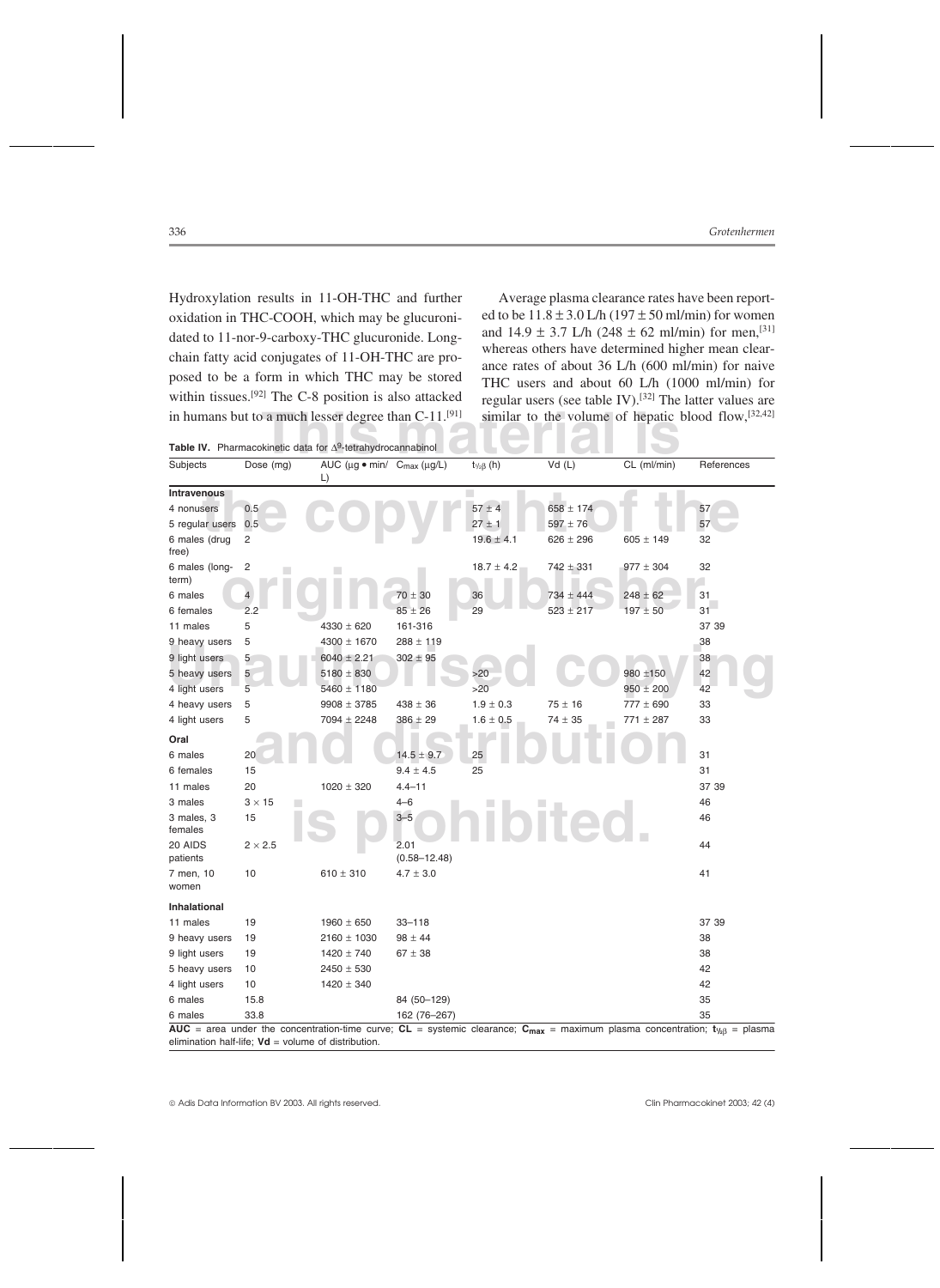### Cannabinoids 337

is controlled by hepatic blood flow. These high THC concentrations were 2.01 µg/L compared with clearance rates explain the high degree of first-pass 4.61 µg/L for 11-OH-THC.<sup>[44]</sup> The course of THC metabolism and the much higher concentration of plasma concentrations shows a high interindividual 11-OH-THC after oral administration compared variation (figure 8). with inhalation.

# **The Course of Plasma Concentration of<br>Δ<sup>9</sup>-Tetrahydrocannabinol and Metabolites<br>Intravenous infusion of THC 5mg within 2 min. About 6 hours after intravenous and** <sup>∆</sup>**9**-Tetrahydrocannabinol and Metabolites *3.5.1 Elimination from Plasma*

inhalation resembles that after intravenous administration.<sup>[35,40]</sup> Smoking a single cannabis cigarette tration.<sup>[35,40]</sup> Smoking a single cannabis cigarette containing about 16 or 34mg of THC caused average peak concentr inhalation resembles that after intravenous administration.<sup>[35,40]</sup> Smoking a single cannabis cigarette containing about 16 or 34mg of THC caused aver-<br>containing about 16 or 34mg of THC caused aver-<br>gage peak concentrations of 84.3  $\mu g/L$  (range 3–12 hours), and followi

smoking a marijuana cigarette  $(3.55\% \text{ THC})$  was<br>reported to exceed the maximal THC-COOH concentration by 3-fold and the maximal 11-OH-THC<br>concentration by 20-fold.<sup>[35]</sup> However, THC/<br>However, THC/<br>The true elimination urs.<sup>[35]</sup> Peak concentrations for<br>
iminutes (range 6–10 minutes)<br>
g, whereas 11-OH-THC peak-The maximal THC plasma concentration after centration by 3-fold and the maximal 11-OH-THC 11-OH-THC ratios declined and reached a ratio of the true elimination half-life of THC from the 11-OH-THC ratios declined and reached a ratio of plasma is difficult to calculate, as the equilibrium about 2:1 after 2–3 hours.<sup>[35]</sup> Peak concentrations for THC were observed 8 minutes (range 6–10 minutes) after onset of smoking, whereas 11-OH-THC peaked at 15 minutes (range 9–23 minutes) and THC-COOH at 81 minutes (range 32–133 minutes).[35]

After oral administration, the THC plasma concentration shows a flat course with peaks of 4.4–11 µg/L after THC 20mg,[39] 2.7–6.3 µg/L after THC 15mg[46] and 0.58–12.48 µg/L after THC 2.5mg (figure 6).[44] Much higher amounts of 11-OH-THC are formed than with inhalational or intravenous administration.[25,31,46] In a study by Wall et al., the ratio of THC and 11-OH-THC plasma concentrations in men and women was about 2**:**1 to 1**:**1.[31] In several clinical studies, <a>[44,46]</a> 11-OH-THC concentrations even exceeded THC concentrations. In a

indicating that the limiting step of the metabolic rate study with dronabinol 2.5 mg/day, mean maximal

3.5 Elimination

THC a pseudoequinorium is reached between plas-<br>the content is a series after the end of infusion of 438  $\mu$ g/L in frequent<br>and of 386  $\mu$ g/L in infrequent users, that fell rapidly<br>to an average of 25 and 20  $\mu$ g/L at Intravenous infusion of THC 5mg within 2 min-<br>
utes caused average plasma concentrations at 2 min-<br>
utes after the end of infusion of 438 µg/L in frequent<br>
and dissues.<sup>[64]</sup> The concentration in plasma usu-<br>
and of 386 µ use.[35,40]

The state of the tensor of the tensor of the tensor of 0.5  $\mu$ g/L of THC was reached within 12.5 hours<br>
rapidly decreased to low concentrations of about  $1-4 \mu$ g/L within 3-4 hours (figure 5).<sup>[35]</sup><br>
THC-COOH was detecta



**Fig. 8.** Plasma concentrations of ∆9-tetrahydrocannabinol (THC) of three of the six cancer patients of figure 6 after ingestion of one oral dose of THC 15mg (estimated from graphs of figure 2 of Frytak et al.,[46] with permission).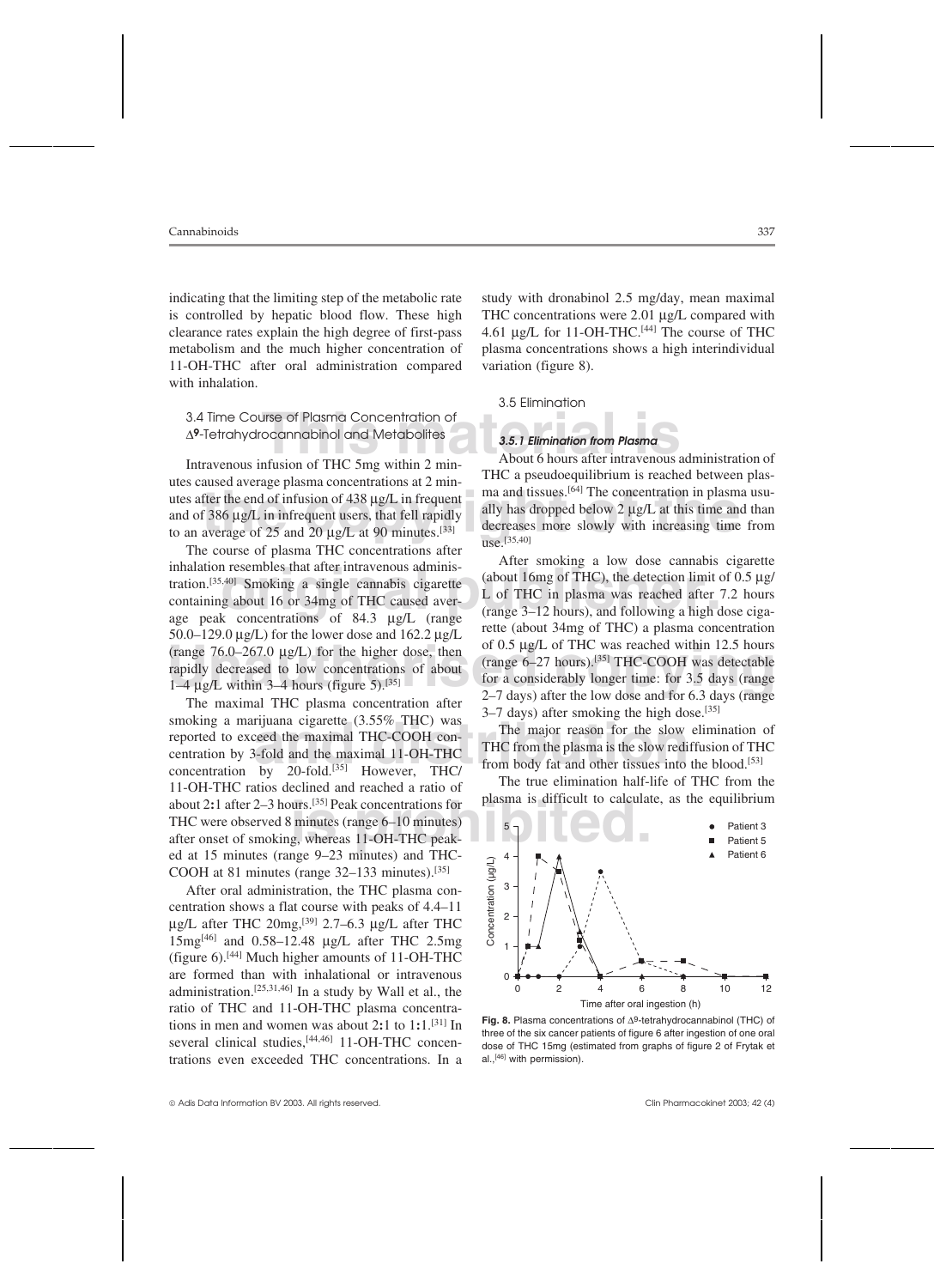| <b>Table V.</b> Mean cumulative cannabinoid excretion <sup>[31]</sup> |  |  |
|-----------------------------------------------------------------------|--|--|
|                                                                       |  |  |

| Subjects/route        | Urine $(\%)$   |                | Faeces (%)  |             | Total (%) at 72h | % of total in urine |  |
|-----------------------|----------------|----------------|-------------|-------------|------------------|---------------------|--|
|                       | 24h            | 72h            | 24h         | 72h         |                  | at 72h              |  |
| Women/<br>intravenous | $11 + 2$       | $16 + 3$       | $9 + 11$    | $26 \pm 19$ | 42               | 38.1                |  |
| Men/intravenous       | $10 + 5$       | $15 + 4$       | $14 + 11$   | $35 \pm 11$ | 50               | 30.0                |  |
| Women/oral            | $12.5 \pm 3.0$ | $15.9 \pm 3.6$ | $9 + 11$    | $48 \pm 6$  | 63.9             | 24.9                |  |
| Men/oral              | $10.3 \pm 2.1$ | $13.4 \pm 2.0$ | $24 \pm 42$ | $53 \pm 18$ | 66.4             | 20.2                |  |

difficult to analyse. In a study by Wall et al., the coral and about 45% with intravenous administration half-life of the terminal phase  $(t_{\beta\beta})$  ranged from 25 (see table V).<sup>[31]</sup><br>to 36 hours for THC, from 12 to 36 hou men and women.<sup>[31]</sup> The plasma concentration was<br>followed for 72 hours in this study, not long enough<br>to determine the half-life accurately. Similar elimi-<br>nation half-lives for THC in the range of 20–30<br>quant users and 1 resulting in very low plasma concentrations that are overall excretion rates were about 65% following half-life of the terminal phase (t<sub>1/2</sub> $\beta$ ) ranged from 25 (see table V).<sup>[31]</sup> to 36 hours for THC, from 12 to 36 hours for<br>
11-OH-THC and from 25 to 55 hours for THC<br>
11-OH-THC and from 25 to 55 hours for THC<br>
COOH after oral or intravenous administration in<br>
men and women.<sup>[31]</sup> The plasma concent reported by others.[32,42,57]

to 12.6 days with 4 weeks of observa-<br>
ver, it is unclear whether THC could<br>
ably distinguished from its metabo-<br>  $\frac{1}{2}$  ably distinguished from its metabo-<br>  $\frac{1}{2}$  ably distinguished from its metabo-<br>  $\frac{1}{2}$  abl have been determined after higher doses and longer results for several days. The average time until the periods of measurement in animals<sup>[69]</sup> and last positive result was 12.9 days (3–29 days) for humans,<sup>[93]</sup> up to 12.6 days with 4 weeks of observa-<br>tight users and 31.5 days (4–77 days) for heavy<br>tion.<sup>[93]</sup> However, it is unclear whether THC could<br>users.<sup>[95]</sup> tion.<sup>[93]</sup> However, it is unclear whether THC could  $\frac{1}{2}$  users.<sup>[95]</sup> always be reliably distinguished from its metabo-<br>lites, thus overestimating the length of the half-<br>life.<sup>[33]</sup> Kelly and Jones (1992) measured a t<sub>/2</sub>β for<br>life.<sup>[33]</sup> Kelly and Jones (1992) measured a t<sub>/2</sub>β for<br>light

Jones,<sup>[32]</sup> the medium t<sub>1/2</sub> $\beta$  of THC for frequent users was about 19 hours and of the overall metabolites 53 Mainly acids are excreted with the urine,<sup>[98,99]</sup> the hours In the study by Kelly and Jones (1992) the main metabolite being the acid glucuronide of THC-

oral and about 45% with intravenous administration

regular users.<sup>133</sup> Since urine excretion of metapo-<br>
Longer half-lives of THC plasma elimination<br>
have been determined after higher doses and longer<br>
Longer and Higher doses and longer<br>
results for several days. The avera lites does not decrease monotonously, urine screen-Longer half-lives of THC plasma elimination ings may fluctuate between positive and negative last positive result was 12.9 days (3–29 days) for

life.<sup>[33]</sup> Kelly and Jones (1992) measured a t<sub>/2β</sub> for infrequent and 93 min-<br>THC of only 117 minutes for frequent and 93 min-<br>tes for infrequent users.<sup>[33]</sup><br>The elimination half-life for THC metabolites<br>12-day monitor The elimination half-life for THC metabolites<br>from plasma is longer than the elimination half-life<br>of the parent molecule. In a study by Hunt and<br>of the parent molecule. In a study by Hunt and<br>frame 0.9–9.8 days) when THC-

hours. In the study by Kelly and Jones (1992), the<br>plasma elimination half-life for THC-COOH was<br>5.2 ± 0.8 days for frequent and 6.2 ± 6.7 days for<br>infrequent cannabis users.<sup>[33]</sup><br>infrequent cannabis users.<sup>[33]</sup> THC in urine were insignificant,  $[18,102]$  but a recent *3.5.2 Excretion with Urine and Faeces* study found significant concentrations of these neu-THC is excreted within days and weeks, mainly tral cannabinoids by using an enzymatic hydrolysis as acid metabolites, about 20–35% in urine and step in the extraction protocol, with THC concentra-65–80% in faeces, less than 5% of an oral dose as tions peaking at 21.5  $\mu g/L$  (range 3.2–53.3  $\mu g/L$ ) 2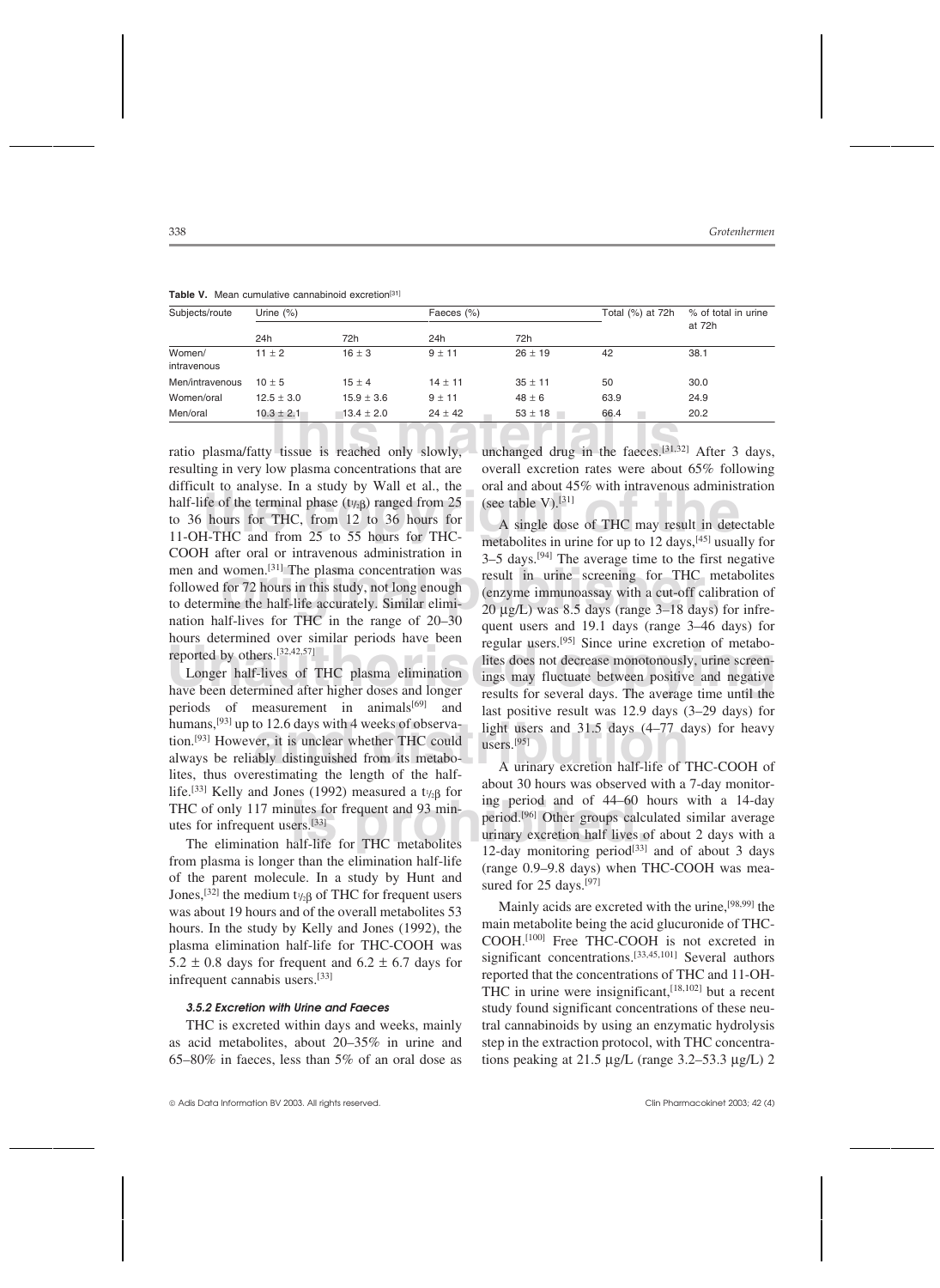### Cannabinoids 339

hours after smoking THC 27mg in a cannabis ciga-<br>3.6 Time–Effect Relationship rette, 11-OH-THC peaking at  $77.3 \pm 29.7$  ug/L after <sup>1</sup> 3.6.1 Correlation of Time and Effects<br>
<sup>3.6.1</sup> Correlation of Time and Effects<br>
Peak 'highs' after intravenous and inhalational  $\mu$ g/L after 4 hours (figure 9).<sup>[103]</sup>

mately 100 minutes to 0.06 L/h (1 ml/min) after 4 heart rate was noted earlier, within a few  $(1-5)$ <br>days of THC administration.<sup>[32]</sup> The high lipophilici-<br>tives decreasing to baseline after 3 hours.<sup>[38]</sup> Con-<br>ty of THC from a maximum of 1.2 L/h (20 ml/min) at approxi-<br>after 4 hours (figure 10).<sup>[36-38]</sup> Maximum increase of mately 100 minutes to 0.06 L/h (1 ml/min) after 4 explains the low renal excretion of the unchanged hours after smoking.<sup>[42]</sup> Duration of maximal effects  $\frac{1}{2}$  drug.<sup>[18]</sup>  $\frac{1}{2}$  drug.<sup>[18]</sup>  $\frac{1}{2}$  is dose dependent, and was found to be 45 minutes

marked enterohepatic recirculation and the high pro-<br>tein binding of cannabinoids, they are predominant-<br>ly excreted with the faeces. In contrast to urine distribution phase<sup>[60]</sup> and that after 1 hour the central Excretion is delayed by an extensive enterohepat-<br>higher doses.<sup>[106]</sup> ic recirculation of metabolites.<sup>[31,102]</sup> Due to this Following inhalation, THC plasma concentramarked enterohepatic recirculation and the high proand binary of calindarionals, and procedurated that the first hour represents the<br>excretion, the acid and neutral THC metabolites in<br>compartment has reached equilibrium with the efthe faeces are only present in the nonconjugated fect compartment.<sup>[36]</sup> Hence, about  $1-4$  hours after



**Fig. 9.** Mean urine concentrations of unchanged ∆9-tetrahydrocannabinol (THC) and its major metabolites 11-hydroxy-THC (11-OH-THC) and 11-nor-9-carboxy-THC (THC-COOH) after smoking a cannabis cigarette containing about 27mg of THC by eight subjects with self-reported history of light marijuana use (one to three cigarettes per week or less). One subject later admitted regular use and presented with high baseline concentrations of 11-OH-THC and THC-COOH.[103]

THC 9mg<sup>[106]</sup> and more than 60 minutes<br>cretion is delayed by an extensive enterohepat-<br>enterohepating.<sup>18]</sup> higher doses.<sup>[106]</sup> administration were noted after 20–30 minutes, and Renal clearance has been reported to decrease decreased to low levels after 3 hours and to baseline junctival reddening was also noted within a few minutes and subsided in some participants by 3 after THC  $9mg^{[105]}$  and more than 60 minutes with

the facces are only present in the nonconjugated fect compartment.<sup>[36]</sup> Hence, about 1–4 hours after form.<sup>[31,104]</sup> form.<sup>[31,104]</sup> concentration and effects.<sup>[36,107,108]</sup> compartment has reached equilibrium with the efform.<sup>[31,104]</sup>  $\bigcirc$  smoking there is a good correlation between plasma concentration and effects.[36,107,108]

After oral use (THC  $20$ mg in a cookie), reddening of the conjunctivae occurred within 30–60 minutes and was maximal from 60 to 180 minutes, gradually lessening thereafter.<sup>[39]</sup> As with inhalation, the pulse rate often returned to baseline or below even while the participants felt 'high'.[39] minutes,  $[31,37]$  were maximal between 2 and 4 hours,



**Fig. 10.** Time course of subjective effects following three modes of administration of ∆9-tetrahydrocannabinol. A rating of the degree of 'high' was made by subjects on a 0-10 scale.[37,3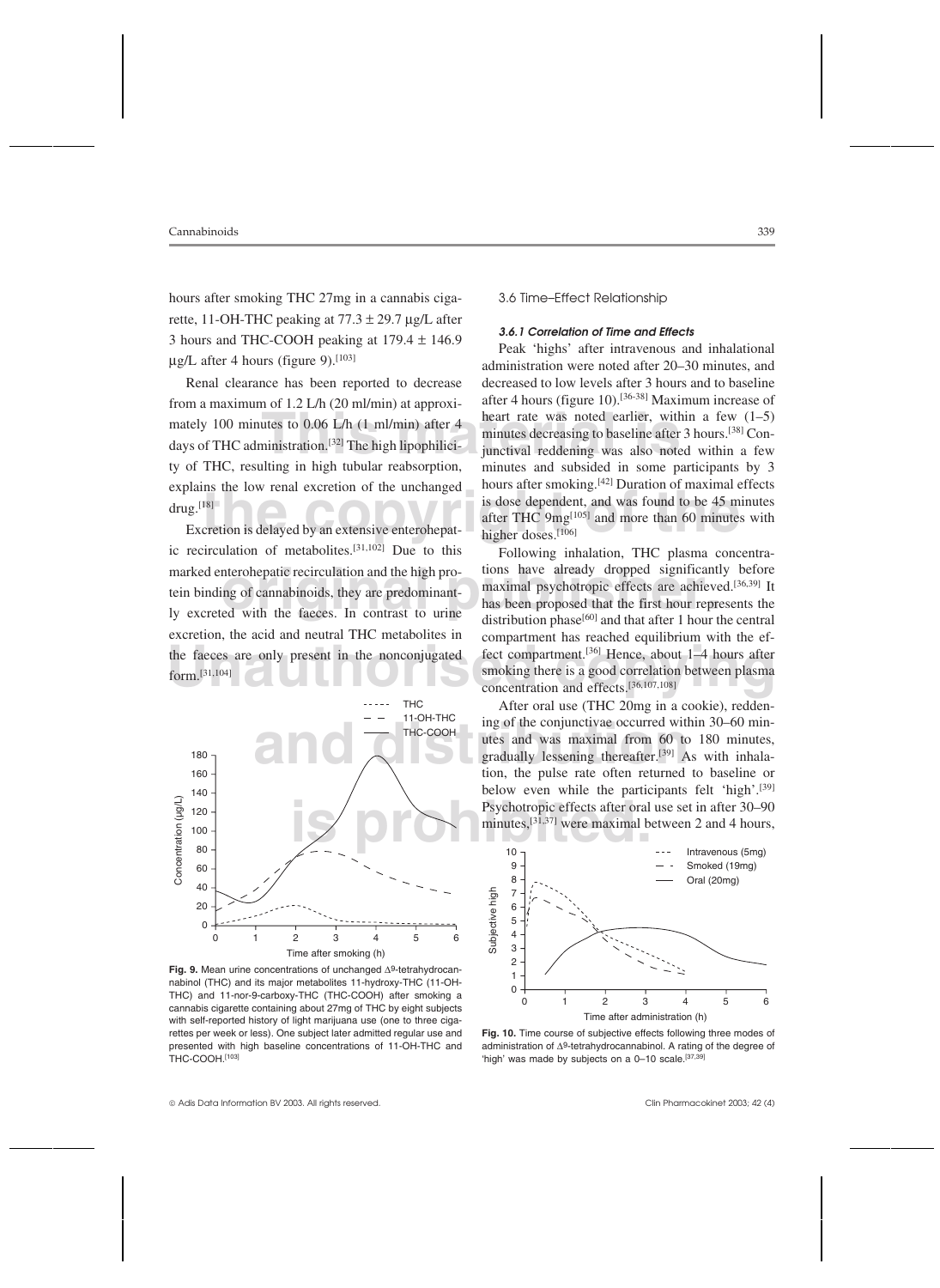and declined to low levels after 6 hours.[37] Maximal psychotropic effects were usually delayed for 1–3 hours, when plasma concentrations had already started to fall.<sup>[37]</sup>

# *3.6.2*

# *Pharmacokinetic-Pharmacodynamic Modelling*

With both inhalational and oral use, the association between THC concentrations in the plasma and subsequent psychotropic effects describes a hystere**the content and the content and the content and the content and the comparison of the comparison of**  $HIC$  **quickly crosses the**  $\frac{1}{2}$ **. Next and k<sub>10</sub> and k<sub>10</sub> details in the set of CHC kinetics in the set of CHC in the** radiolabelled THC resulted in peak radioactivity<br>levels in the brain after 15–60 minutes, in accor-<br>dance with the time of maximal effect after intrave-<br>nous and inhalational edministration in humans [100] With both inhalational and oral use, the association between THC concentrations in the plasma and sis over time (figure 11). The intensity of THC effects depends on the concentration in the effect compartment. Although THC quickly crosses the blood-brain barrier,<sup>[109]</sup> plasma concentrations are already falling while brain concentrations are still rising.<sup>[109-111]</sup> In monkeys, an intravenous dose of radiolabelled THC resulted in peak radioactivity levels in the brain after 15–60 minutes, in accornous and inhalational administration in humans.<sup>[110]</sup> Chiang and Barnett (1984)<sup>[36]</sup> have proposed a kinet-<br>The steady-state plasma concentration at 50% of ic and dynamic model based on an open two-com- the maximum psychotropic effect  $(C_{ss,50})$  was aspartment model (figure 12).  $\blacksquare$  certained to be 25–29  $\mu g/L$  by using cannabis ciga-

ship between the intensity of the psychotropic ef- tion rate constant from the effect compartment  $(k_{00})$ fects (E) and the amount of THC in the effect was 0.03–0.04 min<sup>-1</sup>, and the sigmoid parameter  $\gamma$ 



**Fig. 11.** Phase plot of subjective 'high' versus plasma ∆9-tetrahydrocannabinol (THC) concentration from 0 to 360 minutes after oral ingestion of THC 15mg in a chocolate cookie.[37] Every solid point in the figure marks 30 minutes of time. The maximum THC plasma concentration (5.7 µg/L) was reached after 60 minutes, whereas the maximum subjective 'high' (on a 0–10 scale; see figure 10) was noted 2–4 hours after intake of the cannabinoid.



**Fig. 12.** Kinetic and dynamic model for ∆9-tetrahydrocannabinol  $(THC).^{[36]}K_a$ ,  $k_{12}$ ,  $k_{21}$  and  $k_{10}$  describe THC kinetics in the empirical two-compartment model. The rate constants k1e and ke0 characterise the effect compartment. Ae is the amount of THC in the effect compartment.  $V_e$ ,  $V_1$  and  $V_2$  are the volumes of the respective compartments.

$$
E = \frac{(k_{e0} \cdot A_e / k_{e1} \cdot V_1)^{\gamma}}{(k_{e0} \cdot A_e / k_{e1} \cdot V_1)^{\gamma} + C_{ss,50}}
$$

Example the maximum psychotropic effect  $(C_{ss, 50})$  was as-<br>partment model (figure 12).<br>According to the Hill equation, there is a relation-<br>extens of three different potencies.<sup>[36]</sup> The eliminathe amount of THC in the effect was  $0.03-0.04$  min<sup>-1</sup>, and the sigmoidely of the degree of sigmoidicity of the relationship) was 1.5-2.0. The transf According to the Hill equation, there is a relation-<br>rettes of three different potencies.<sup>[36]</sup> The eliminacompartment  $(A<sub>e</sub>)$ : (the degree of sigmoidicity of the effect/amount relationship) was 1.5–2.0. The transfer rate constant k21 from the tissue compartment was much smaller  $(0.0078-0.012 \text{ min}^{-1})$  than the elimination rate constant. Thus, the time course of effects must precede the time course of the THC amount in the tissue compartment.<sup>[36]</sup> The rate constant  $k_{10}$  probably consists of a mixture of constants for metabolism and distribution between the central and deep tissue compartments.[36]

## *3.6.3 Predicting Time of Use*

Several methods and models have been proposed for predicting time of administration. They are based on THC plasma concentrations<sup>[112,113]</sup> or the ratio of THC and its metabolites THC-COOH and 11-OH-THC in the plasma.[45,114-116] The higher the THC-COOH/THC ratio the longer time has passed since consumption.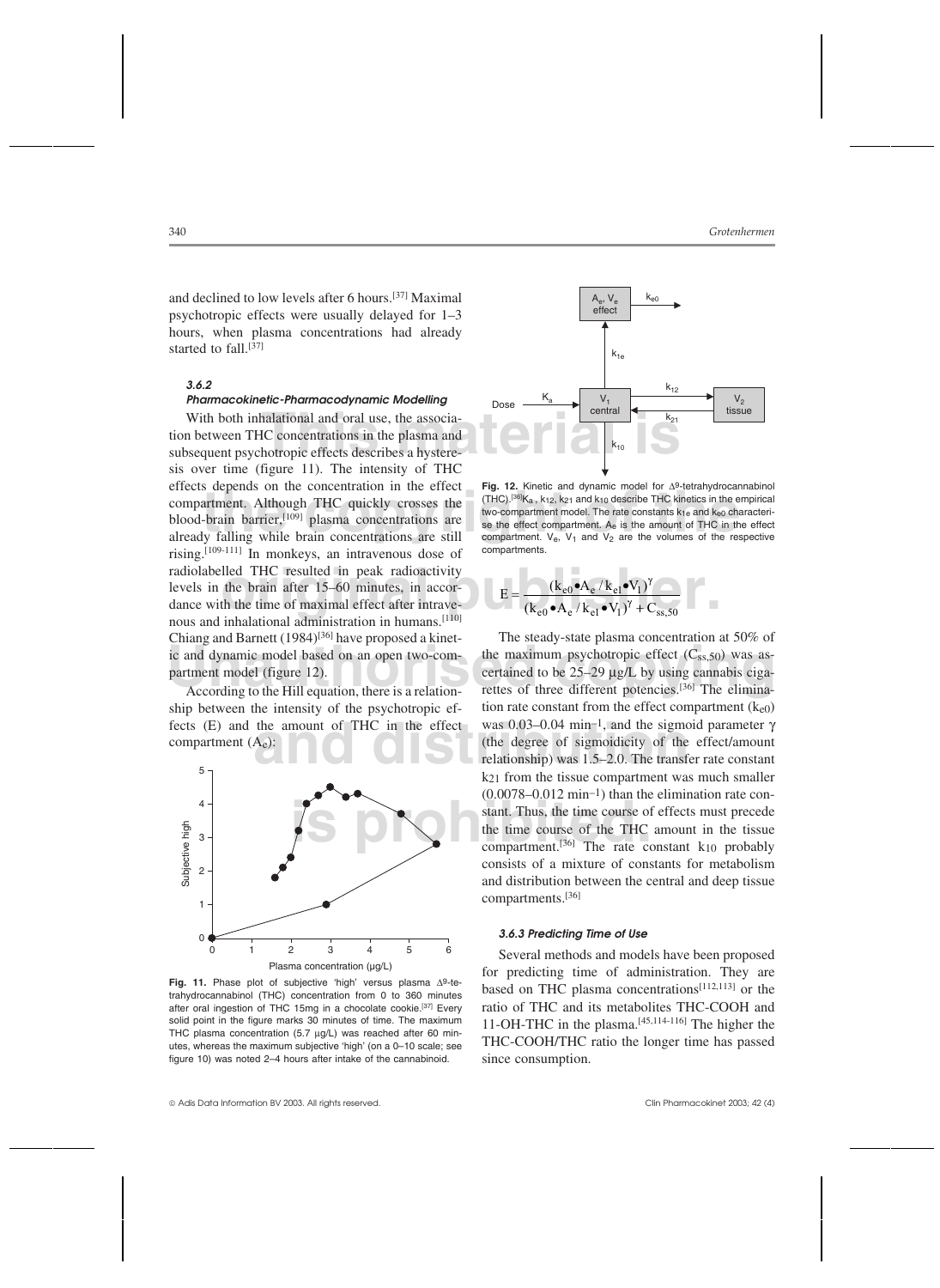### Cannabinoids 341

In urine, THC concentrations above 2 µg/L were **3.7.2 Nabilone**<br>obosed as a marker for cannabis use within 5 The absorption of oral nabilone (as a proposed as a marker for cannabis use within 5 The absorption of oral nabilone (as a hours after smoking (figure 9).<sup>[103]</sup> Others suggested polyvinylpyrrolidone coprecipitate) is nearly comhours after smoking (figure 9).<sup>[103]</sup> Others suggested that 8β,11-dihydroxy-THC showed promise as a plete,<sup>[123]</sup> with plasma concentrations peaking at 1–4 urine marker for recent use.<sup>[113]</sup> whereas Manno et hours. Nabilone was reported to disappear from urine marker for recent use,<sup>[113]</sup> whereas Manno et hours. Nabilone was reported to disappear from al. detected 8B.11-dihydroxy-THC only in the urine plasma relatively fast, with a half-life of about 2 al. detected  $8\beta$ ,11-dihydroxy-THC only in the urine of a regular user and not in the urine of the light hours,<sup>[123,124]</sup> and total radioactivity disappeared users in his study.<sup>[103]</sup>  $S$  slowly with a half-life of 30 hours.<sup>[123]</sup> Circulating

# Other Cannabinoids ketone at C-9.<sup>[124-126]</sup>

e pharmacokinetics of other cannabinoids re-<br> **the component of THC.**<sup>[117]</sup> Pharmacokinetics<br> **the pharmacokinetics** of the synthetic<br> **the pharmacokinetics** of the synthetic<br> **the pharmacokinetics** of the synthetic<br>
sych The pharmacokinetics of other cannabinoids re-<br>
The pharmacokinetics of the synthetic nonp-<br>
The pharmacokinetics of the synthetic nonpsemble the kinetics of THC.<sup>[117]</sup> Pharmacokinetics The pharmacokinetics of the synthetic nonpwill be reviewed briefly for the phytocannabinoid sychotropic cannabinoid dexanabinol (HU-211) cannabidiol, for nabilone, a synthetic ketocannabi- were evaluated with doses of 48, 100 and 200mg as cannabidiol, for nabilone, a synthetic ketocannabinoid that is available on prescription in several short intravenous infusions in healthy volunteers. countries, and for dexanabinol, a nonpsychotropic The plasma course was best fitted to a three-com-<br>analogue of  $\Delta^8$ -THC under clinical investigation. partment model with a t<sub>/2</sub>β of approximately 9

in a group of cannabis users was 31% (range tion (about 15 L/kg) were somewhat higher than<br>11–45%).<sup>[118]</sup> The plasma pattern was similar to that of THC.<br>of THC. After oral administration of CBD 40mg, the **3.7.4 Metabolic** the course after THC 20mg.<sup>[119]</sup> Daily oral doses of been observed, but only cannabidiol seems to have a CBD 10 mg/kg per day for 6 weeks in patients with significant effect on THC by inhibiting hepatic Huntington's dise **is bodyweight), brain concentrations of unchanged mg/kg) resulted in changes of metabolism of THC CBD were higher than that of THC 5 minutes after (12 mg/kg) and modest elevation of THC blood administration.<sup>[83]</sup>The volu** plasma course over 6 hours was in the same range as Metabolic interaction between cannabinoids has CBD 10 mg/kg per day for  $6$  weeks in patients with ma concentrations of 5.9–11.2  $\mu$ g/L.<sup>[120]</sup> In rats receiving intravenous THC and CBD (each 1 mg/kg Treatment of mice with high doses of CBD (120) bodyweight), brain concentrations of unchanged mg/kg) resulted in changes of metabolism of THC CBD were higher than that of THC 5 minutes after (12 mg/kg) and modest elevation of THC blood about 30 L/kg, greater than for THC,<sup>[118]</sup> and the creased by nearly 3-fold.<sup>[131]</sup> However, there was no plasma clearance was similar to that of THC, rang- or minimal effect of CBD on THC plasma concening from 58 to 94 L/h (960 to 1560 ml/min).<sup>[118]</sup> An trations in humans.<sup>[119,132]</sup> Repeated administration average  $t_{1/2}$  of 24 hours (range 18–33 hours) during an observation period of 72 hours was determined after intravenous injection of 20mg.[118] creased the activity of CYP by enzyme induction,

THC.<sup>[121,122]</sup> Several cyclised cannabinoids were CBD. identified, among them ∆9-THC, ∆8-THC and can- In humans, pretreatment with oral CBD 40mg nabinol.<sup>[121]</sup> The excretion rate of metabolites in resulted in a delayed, longer and only slightly reinurine (16% in 72 hours) is similar to that of THC,<sup>[122]</sup> forced action of oral THC 20mg.<sup>[136]</sup> However, siwhereas unlike THC a high percentage of un- multaneous administration of CBD and THC resultchanged CBD is excreted in the faeces.<sup>[122]</sup> ed in a significant block of several THC effects,

**The SUME SUME SUME SUME SUME SUMMAN SUMMAN SUMMAN SUMMAN SUMMAN SUMMAN SUMMAN SUMMAN SUMMAN SUMMAN SUMMAN SUMMAN SUMMAN SUMMAN SUMMAN SUMMAN SUMMAN SUMMAN SUMMAN SUMMAN SUMMAN SUMMAN SUMMAN SUMMAN SUMMAN SUMMAN SUMMAN SUM** metabolites in plasma include isomeric carbinols 3.7 Pharmacokinetics of with long half lives formed by reduction of the

and for dexanabinol, a nonpsychotropic The plasma course was best fitted to a the original of  $\Delta^8$ -THC under clinical investigation. Partment model with a t<sub>/2</sub><sup>8</sup> of approximate of the drug connection of the drug conne analogue of ∆8-THC under clinical investigation. <br>partment model with a t<sub>1/2β</sub> of approximately 9 3.7.1 Cannabidiol<br>Average systemic bioavailability of inhaled CBD<br>in a group of cannabis users was  $31\%$  (range<br>11–45%).<sup>[118]</sup> The plasma pattern was similar to that<br>11–45%).<sup>[118]</sup> The plasma pattern was similar to tha

been observed, but only cannabidiol seems to have a microsomal THC metabolism through inactivation

of THC and THC metabolites,<sup>[133,134]</sup> other cannabi-<br>noid receptor agonists<sup>[135]</sup> and even CBD<sup>[133]</sup> in-The metabolic pattern is similar to that of thus decreasing the inactivating effect caused by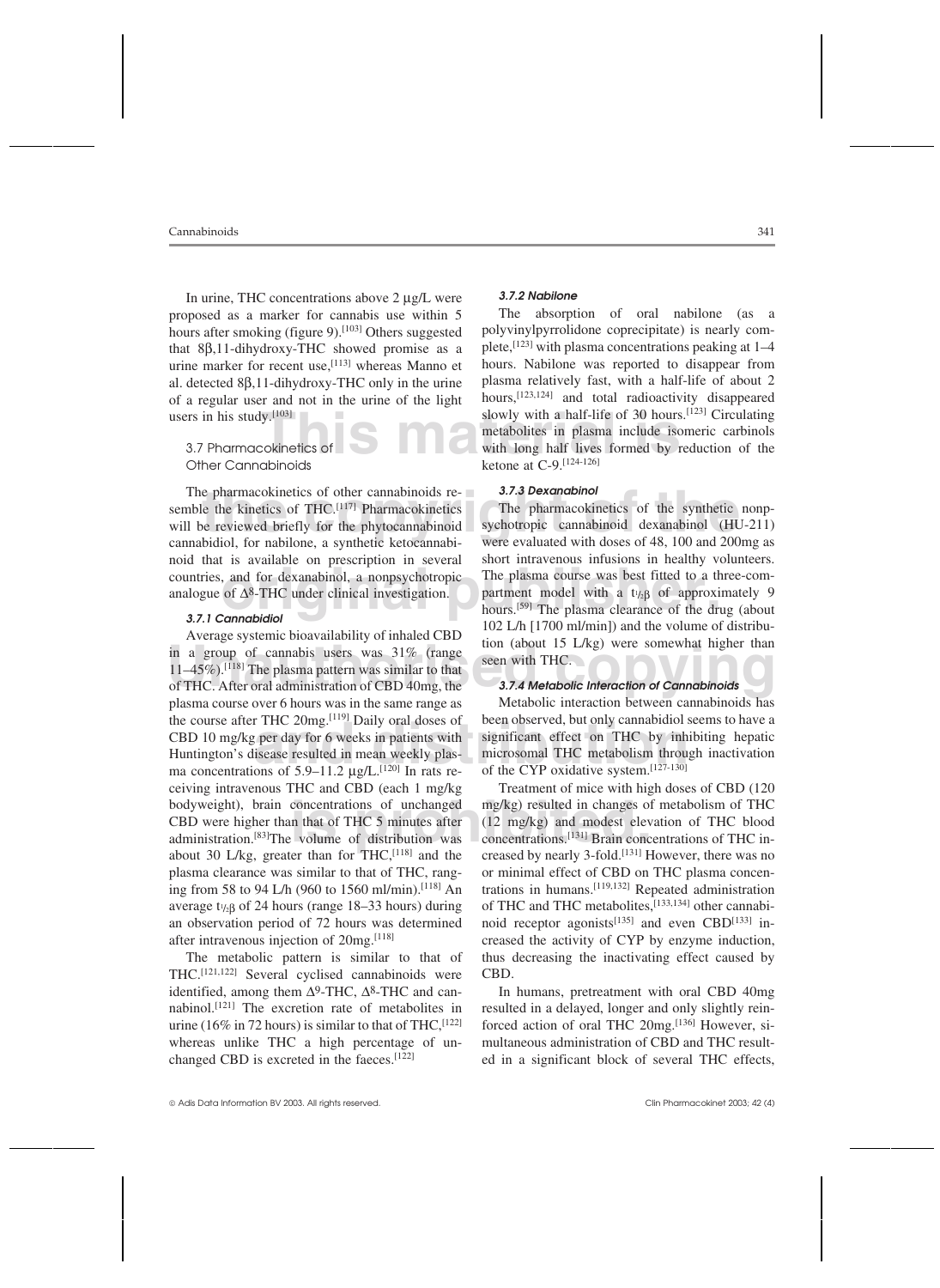caused by THC<sup>[137]</sup> and tachycardia,<sup>[138]</sup> presumably due to antagonistic interaction of CBD at the CB<sub>1</sub> um channels.<sup>[147]</sup> Under certain conditions, they may also activate adenylate cyclase through stimulating  $\frac{1}{2}$ 

specific receptors sites. Cannabinoid receptors and  $CB_2$  receptors occur principally in immune cells,<br>their endogenous ligands together constitute the 'en-<br>dogenous cannabinoid system' or the 'endocannabi-<br>noid system' t diated through agonistic or antagonistic actions at specific receptors sites. Cannabinoid receptors and dogenous cannabinoid system' or the 'endocannabinoid system' that is teleologically millions of years old.<sup> $[140]$ </sup>

Some non-receptor-mediated effects of phyto-vary with cell type (B cells > natural kill<br>cannabinoids and synthetic derivatives have also<br>been described e.g. effects on the immune sys-<br>mad CD8+ cells).<sup>[149]</sup><br>There is some The antiemetic effects of THC are in part non-<br>receptor-mediated, the rationale for the clinical use<br>of THC as an antiemetic in children receiving cancer<br>of THC as an antiemetic in children receiving cancer<br>ma-like effects **density in the brain of children compared with** selective CB<sub>2</sub> receptor agonists have become an adults, they tolerated relatively high doses of increasingly investigated target for therapeutic uses  $Δ^8$ -THC in a clinic cannabinoids and synthetic derivatives have also monocytes > polymorphonuclear described e.g. effects on the immune system and CD8+ cells).<sup>[149]</sup> tem,<sup>[141]</sup> neuroprotective effects in ischaemia and There is some evidence for the existence of one hypoxia.<sup>[142]</sup> and some effects on circulation.<sup>[143]</sup> or more additional cannabinoid receptor subhypoxia,<sup>[142]</sup> and some effects on circulation.<sup>[143]</sup> or more additional relation receptor of THC are in part non-The antiemetic effects of THC are in part non-<br>receptor-mediated, the rationale for the clinical use  $\overline{A}$  Activation of the CB<sub>1</sub> receptor produces marijuareceptor-mediated, the rationale for the clinical use  $\Box$  Activation of the CB1 receptor produces marijuaof THC as an antiemetic in children receiving cancer na-like effects on psyche and circulation, whereas chemotherapy.  $[144]$  Due to the lower CB<sub>1</sub> receptor activation of the CB<sub>2</sub> receptor does not. Hence, density in the brain of children compared with selective  $CB_2$  receptor agonists have become an adults, they tolerated relatively high doses of increasingly investigated target for the rapeutic uses adults, they tolerated relatively high doses of verse effects.<sup>[144]</sup> It is possible that some of these flammatory and antineoplastic actions.<sup>[153,154]</sup> effects are mediated by cannabinoid receptor subtypes that have not yet been identified.

through  $G_i$ <sub>l</sub><sub>0</sub>, negatively to N-type and P/Q-type calcium channels and positively to A-type and inwardly rectifying potassium channels.<sup>[146]</sup> They may also mobilise arachidonic acid and close serotonin

among them anxiety and other subjective alterations (5-HT<sub>3</sub>) receptor ion channels,<sup>[146]</sup> and some CB<sub>1</sub> caused by THC<sup>[137]</sup> and tachycardia,<sup>[138]</sup> presumably receptors are negatively coupled to M-type potassialso activate adenylate cyclase through stimulating G proteins (G<sub>s</sub> proteins).<sup>[148]</sup>

4.1 Mechanism of Action but are also present in certain peripheral organs and tissues, among them endocrine glands, leucocytes, spleen, heart and parts of the reproductive, urinary **4. Pharmacodynamics** CB<sub>1</sub> receptors are found mainly on neurons in the brain, spinal cord and peripheral nervous system, The majority of phytocannabinoid effects are me-<br>spleen, heart and parts of the reproductive, urinary<br>ted through agonistic or antagonistic actions at and gastrointestinal tracts.<sup>[145]</sup>

among them leucocytes, spleen and tonsils,<sup>[146]</sup> and mRNA in human leucocytes have been shown to vary with cell type (B cells  $>$  natural killer cells  $>$ Some non-receptor-mediated effects of phyto-<br>numeric (B cells > natural killer cells ><br>numerinoids and synthetic derivatives have also monocytes > polymorphonuclear neutrophils, CD4+

**4.1.2 Endocannabinoids**<br>**4.1.1 Cannabinoid Receptors**<br>**4.1.1 Cannabinoid Receptors**<br>**4.1.2 Endocannabinoid receptors**<br>**4.1.2 Endocannabinoid receptors**<br>**4.1.2 Endocannabinoid receptors**<br>**4.1.2 Endocannabinoid receptors**<br> **4.1.1 Cannabinoid Receptors**<br>
To date, two cannabinoid receptors<br>
To date, two cannabinoid receptors have been<br>
identified, CB<sub>1</sub> receptors (cloned in 1990) and CB<sub>2</sub><br>
receptors, endogenous cannabinoids or endo-<br>
cannabi



**Fig. 13.** Major endocannabinoids.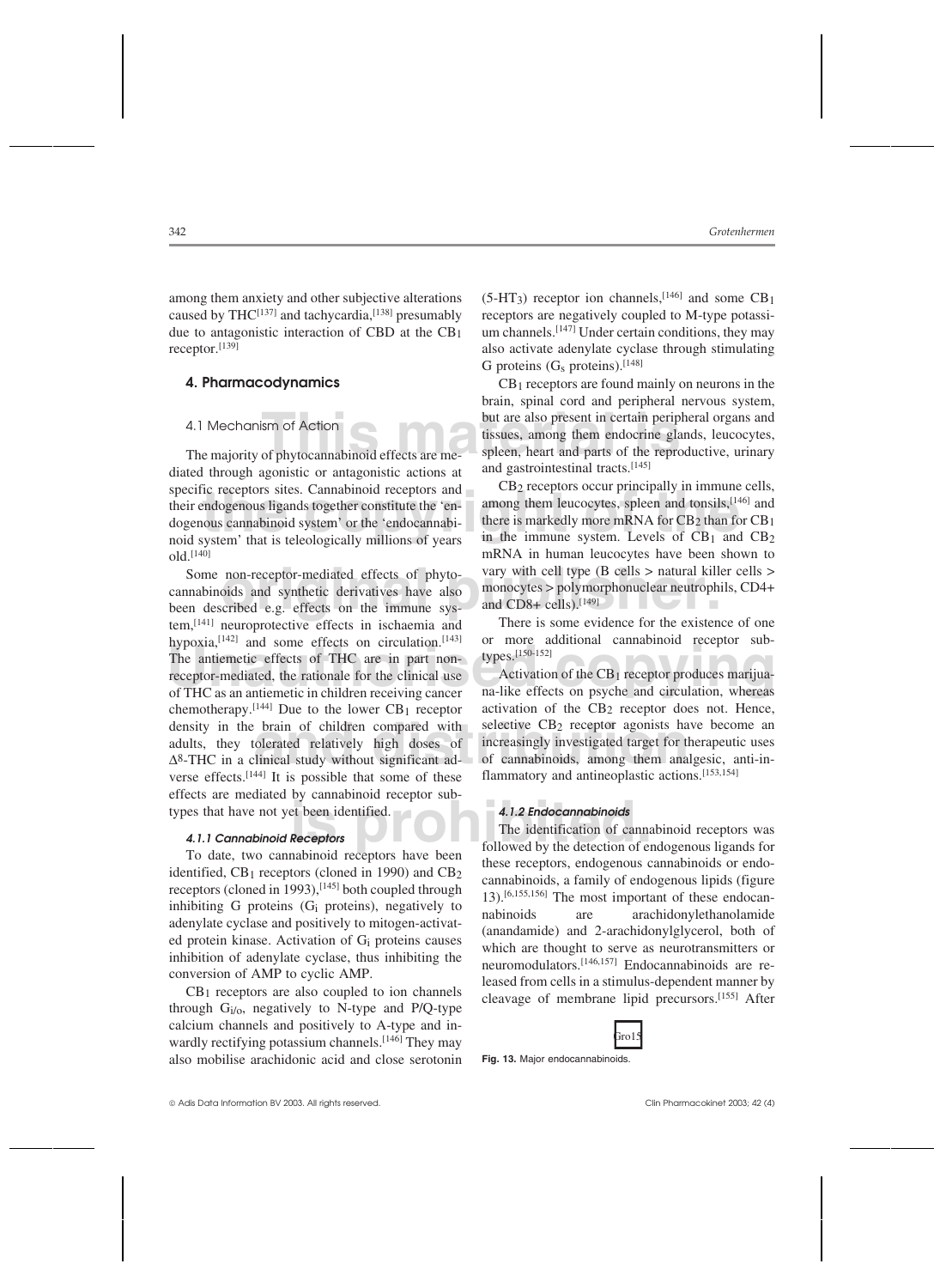### Cannabinoids 343

release, they are rapidly deactivated by uptake into 4.2 Pharmacological Effects cells via a carrier-mediated mechanism and of ∆**9**-Tetrahydrocannabinol enzymatic hydrolysis by fatty acid amide hydrolase (FAAH).<sup>[155,158]</sup> In mice, lack of FAAH resulted in The pharmacological activity of  $\Delta^9$ -THC is stere-<br>supersensitivity to anandamide and enhanced en-<br>oselective with the natural (-)-*trans* isomer

antagonists at one of these receptor types.<sup>[146,160,161]</sup> VI).<sup>[2,3,170-175]</sup> Additional non-receptor-mediated ef- $\Delta$ <sup>9</sup>-THC has approximately equal affinity for the fects have come into focus as well.<sup>[142]</sup> Some effec ever, the efficacy of THC and anandamide is less at anandamide stimulated phagocytosis and stimulated  $CB_2$  than at  $CB_1$  receptors. As a partial (low-effi-<br>cacy) agonist, THC can behave either as an agonist<br>or antagonist  $CB<sub>2</sub>$  receptors. Synthetic cannabinoids have been developed that act as highly selective agonists or antagonists at one of these receptor types. [146,160,161] ∆9-THC has approximately equal affinity for the marginal selectivity for CB<sub>1</sub> receptors.<sup>[161]</sup> How- $CB<sub>2</sub>$  than at  $CB<sub>1</sub>$  receptors. As a partial (low-efficacy) agonist, THC can behave either as an agonist or antagonist at CB<sub>2</sub> receptors.<sup>[146]</sup>

# *4.1.4 Tonic Activity of the 4.2.1 Toxicity*

distribution texts have been defined to the brain distribution of the brain distribution of the brain distribution of spasticity by the endocannabinoid have not been substantiated. However, the endocannabinoid have not bee perimental autoimmune encephalomyelitis on circulation.<sup>[178,179]</sup><br>(CREAE) in mice, an animal model of multiple Adverse effects of medical cannabis use are with-<br>sclerosis.<sup>[163]</sup> An increase of cannabinoid receptors in th demonstrated to be tonically active in several condi-<br>strain.<sup>[177]</sup> There were no cases of death due to tions. Endocannabinoid levels have been demon- toxicity following the maximum oral THC dose in strated to be increased in a pain circuit of the brain dogs (up to 3000 mg/kg THC) and monkeys (up to (periaqueductal gray) following painful stimuli.<sup>[162]</sup> 9000 mg/kg THC).<sup>[177]</sup> Acute fatal cases in humans Tonic control of spasticity by the endocannabinoid have not been substantiated. However, myocardial system has been observed in chronic relapsing ex-<br>infarction may be triggered by THC due to effects system has been observed in chronic relapsing experimental autoimmune encephalomyelitis on circulation.<sup>[178,179]</sup> (CREAE) in mice, an animal model of multiple model of chronic neuropathic pain<sup>[164]</sup> and in a lar consumption may impair cognition,<sup>[180,181]</sup> but mouse model of intestinal inflammation.  $[165]$  This this impairment seems to be minimal if it ex-<br>may increase the potency of cannabinoid agonists ists.  $[182, 183]$  Long-term medical use of cannabis has may increase the potency of cannabinoid agonists used for the treatment of these conditions. Tonic been reported to be well tolerated without signifactivity has also been demonstrated with regard to icant physical or cognitive impairment.<sup>[184]</sup> There is appetite control<sup>[166]</sup> and with regard to vomiting in conflicting evidence that infants exposed to THC *in* emetic circuits of the brain.<sup>[167]</sup> Elevated endocan-<br>nabinoid levels have been detected in cerebrospinal pairment.<sup>[185]</sup> Cannabis can induce a schizophrenic nabinoid levels have been detected in cerebrospinal fluid of schizophrenic patients.<sup>[168]</sup> In other models, tonic or enhanced activity could not be demonstra- out increasing the incidence of the disease.<sup>[172,186]</sup> ted, e.g. in a rat model of inflammatory hyperalge-<br>sia.<sup>[169]</sup> duced by smoking cannabis have to be distinguished

supersensitivity to anandamide and enhanced en-<br>dogenous cannabinoid signalling.<sup>[159]</sup> (dronabinol) being 6–100 times more potent than the (dronabinol) being  $6-100$  times more potent than the (+)-*trans* isomer depending on the assay.[2]

**4.1.3 Affinity for the Cannabinoid Receptor**<br>Cannabinoids show different affinity to CB<sub>1</sub> and<br>THC and other phytocannabinoids, synthetic and<br>22 receptors. Synthetic cannabinoids have been endogenous cannabinoids causes n The activation of the cannabinoid system through THC and other phytocannabinoids, synthetic and of cannabinoid receptor agonists show a biphasic anandamide stimulated phagocytosis and stimulated

**U.1.4 Tonic Activity of the**<br> **Endocannabinoid System has been** rats was 800–1900 mg/kg depending on sex and<br>
The median lethal dose (LD<sub>50</sub>) of oral THC in<br>
The median lethal dose (LD<sub>50</sub>) of oral THC in<br>
rats was 800–19 **Endocannabinoid System** The median lethal dose (LD<sub>50</sub>) of oral THC in

> in the range of effects tolerated for other medications.<sup>[173,174]</sup> It is controversial whether heavy regupsychosis in vulnerable persons, presumably with-

> duced by smoking cannabis have to be distinguished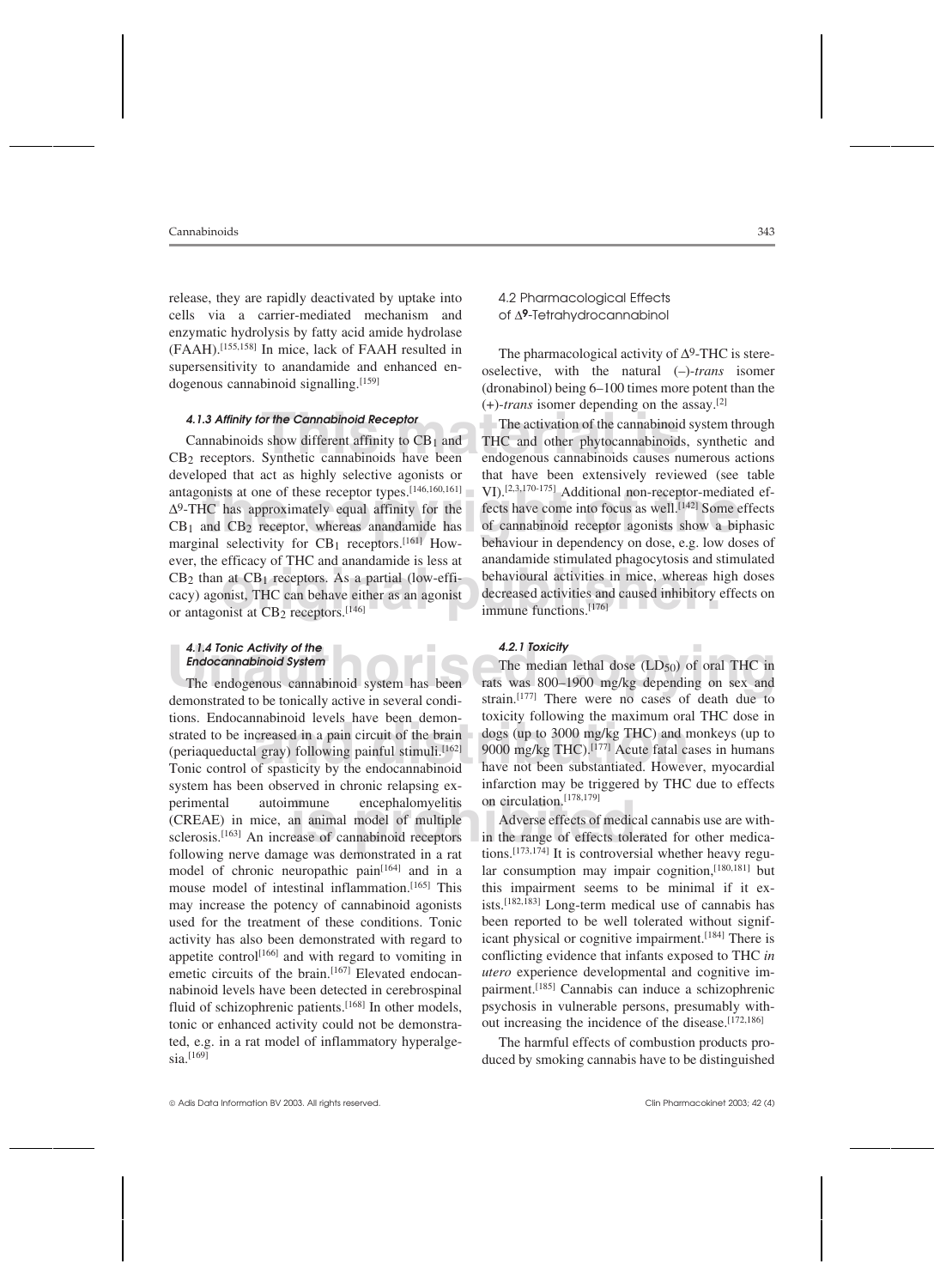**Table VI.** Physiological effects of ∆9-tetrahydrocannabinol. These dose-dependent effects have been observed in clinical studies, *in vivo* or *in vitro*

| Body system                           | <b>Effects</b>                                                                                                                                                                                                                                                  |
|---------------------------------------|-----------------------------------------------------------------------------------------------------------------------------------------------------------------------------------------------------------------------------------------------------------------|
| Psyche and perception                 | Fatique, euphoria, enhanced well-being, dysphoria, anxiety,<br>reduction of anxiety, depersonalisation, increased sensory<br>perception, heightened sexual experience, hallucinations, alteration<br>of time perception, aggravation of psychotic states, sleep |
| Cognition and psychomotor performance | Fragmented thinking, enhanced creativity, disturbed memory,<br>unsteady gait, ataxia, slurred speech, weakness, deterioration or<br>amelioration of motor coordination                                                                                          |
| Nervous system                        | Analgesia, muscle relaxation, appetite stimulation, vomiting,<br>antiemetic effects, neuroprotection in ischaemia and hypoxia                                                                                                                                   |
| Body temperature                      | Decrease of body temperature                                                                                                                                                                                                                                    |
| Cardiovascular system                 | Tachycardia, enhanced heart activity, increased output, increase in<br>oxygen demand, vasodilation, orthostatic hypotension, hypertension<br>(in horizontal position), inhibition of platelet aggregation                                                       |
| 2 CO<br>Eye                           | Reddened conjunctivae, reduced tear flow, decrease of intraocular<br>pressure                                                                                                                                                                                   |
| Respiratory system                    | Bronchodilation                                                                                                                                                                                                                                                 |
| Gastrointestinal tract                | Hyposalivation and dry mouth, reduced bowel movements and<br>delayed gastric emptying                                                                                                                                                                           |
| Hormonal system                       | Influence on luteinising hormone, follicle-stimulating hormone,<br>testosterone, prolactin, somatotropin, thyroid-stimulating hormone,<br>glucose metabolism, reduced sperm count and sperm motility,<br>disturbed menstrual cycle and suppressed ovulation     |
| Immune system                         | Impairment of cell-mediated and humoral immunity, immune<br>stimulation, anti-inflammatory and antiallergic effects                                                                                                                                             |
| UTK<br>Fetal development              | Malformations, growth retardation, impairment of fetal and postnatal<br>cerebral development, impairment of cognitive functions                                                                                                                                 |
| Genetic material and cancer           | Antineoplastic activity, inhibition of synthesis of DNA, RNA and<br>proteins                                                                                                                                                                                    |

tts of cannabis or single cannabi-<br> **and Acute THC** intoxication impairs<br>
memory [191-193] and adversely affect from the effects of cannabis or single cannabi- Acute THC intoxication impairs learning and noids.[174]

In humans, THC intoxication is usually described striction and dilation.<sup>[194]</sup> as a pleasant and relaxing experience. Use in a social as a preasant and relating experience. Use in a social The most conspicuous psychological effects of context may result in laughter and talkativeness.<br>Occasionally there are unpleasant feelings such as THC in humans have b Occasionally there are unpleasant feelings such as produce similar subjective effects if administered tion of time perception via the same routes (oral, inhalation).<sup>[196]</sup> concentration).<sup>[195]</sup> via the same routes (oral, inhalation).<sup>[190]</sup>

**4.2.2 Psyche, Cognition and Behaviour** to drive a car and to operate machinery. Reduced<br>
In many species the behavioural actions of low<br>
the sum A brief light flash square a degree a degree of the pupil of memory, [191-193] and adversely affects psychomotor and cognitive performance,<sup>[186]</sup> reducing the ability In many species the behavioural actions of low reaction time also affects the response of the pupil of doses of THC are characterised by a unique mixture doses of THC are characterised by a unique mixture the eye. A brief light flash causes a decreased ampli- of depressant and stimulant effects in the CNS.<sup>[2]</sup> tude of constriction and a reduced velocity of con-

anxiety that may escalate to panic. A sense of en- affective (euphoria and easy laughter), sensory (inhanced well-being may alternate with dysphoric creased perception of external stimuli and of the phases. THC improves taste responsiveness and enphases. THC improves taste responsiveness and en-<br>hance the sensory appeal of foods.<sup>[187]</sup> It may induce<br>sleep.<sup>[188,189]</sup> Whole cannabis preparations and THC<br>produce similar subjective effects if administered tion of tim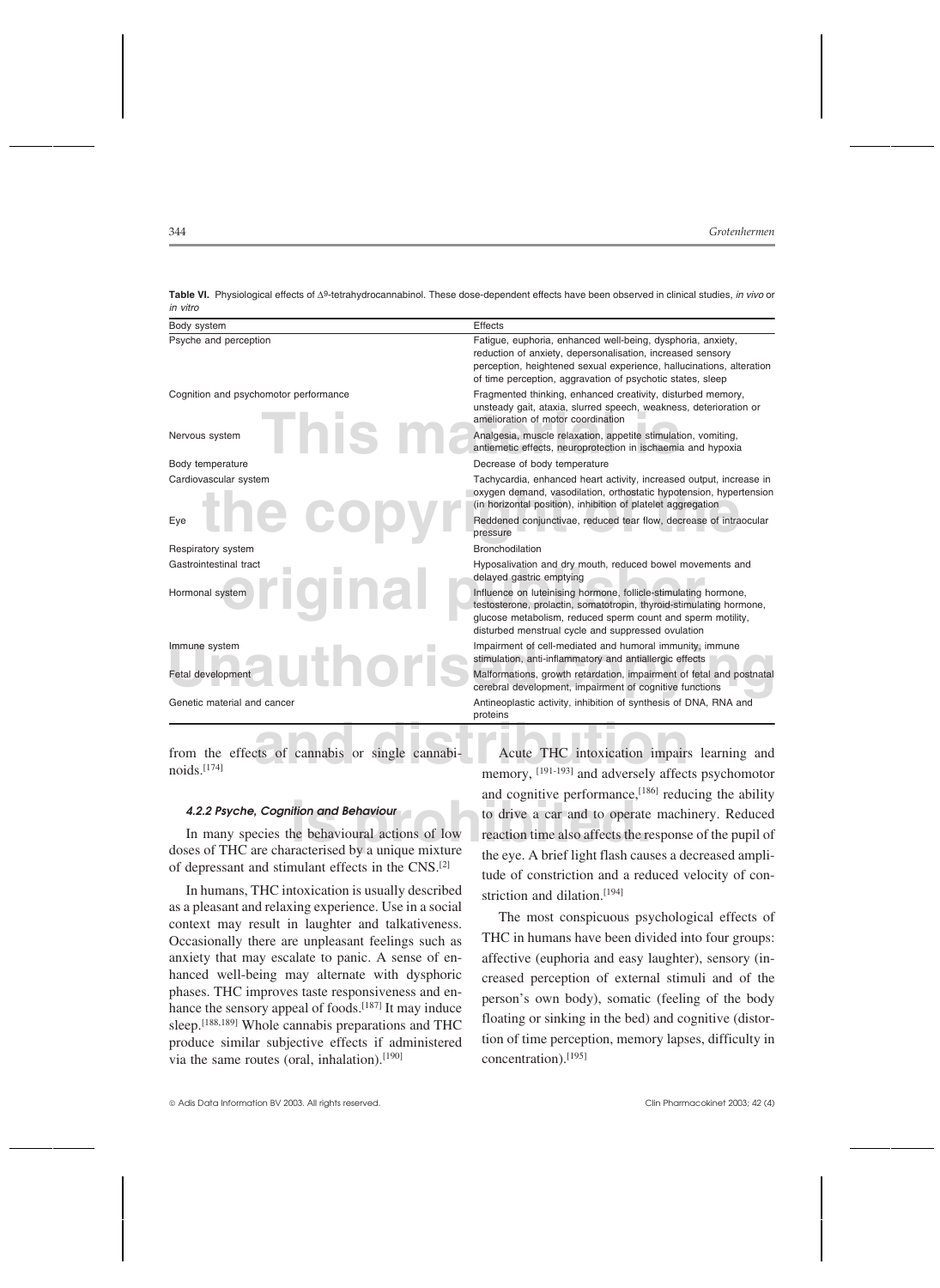# *4.2.3 Central Nervous System and Neurochemistry* 4.3 Effects on Some Other Organ Systems

Most effects of THC (e.g. analgesia, appetite enhancement, muscle relaxation and hormonal ac-<br>tions) are mediated by central cannohinoid recen<br>Antibacterial actions have been demonstrated for

transmitters and neuromodulators,<sup>[2,197]</sup> among them<br>acetylcholine, dopamine,  $\gamma$ -aminobutyric acid<br>(GABA), histamine, serotonin, glutamate, norepine-<br>comparison of the evidence of cannabinoid receptors at differ-<br>actylc phrine, prostaglandins and opioid peptides. A num-<br>ber of pharmacological effects can be explained (at  $\frac{1}{100}$  iological functions in the human eye.<sup>[210]</sup> Vasodila-<br>least in part) on the basis of such interactions. F France and turnover of acetylcholine.<sup>[198]</sup> In a rat model, cannabinoid agonists inhibited activation of acetylcholine.<sup>[198]</sup> In a rat model, cannabinoid agonists inhibited activation of acertic interacts with the hypoth serotonin.<sup>[199]</sup> Therapeutic effects on movement and<br>spastic disorders could be ascribed in part to interaction in the normal range.<sup>[3]</sup> Tolerance develops to<br>tions with GABAergic, glutaminergic and dopamin-<br>users demons Cannabinoids interact with a multitude of neuro-(GABA), histamine, serotonin, glutamate, norepineexample, tachycardia and hyposalivation with dry nabinoids decrease intraocular pressure.<sup>[210,211]</sup> mouth<sup>[187,198]</sup> are mediated by effects of THC on mouth<sup>[187,198]</sup> are mediated by effects of THC on<br>release and turnover of acetylcholine.<sup>[198]</sup> In a rat<br>model, cannabinoid agonists inhibited activation of<br>serotonin 5-HT<sub>3</sub> receptors, explaining the antiemet-<br>ic proper tions with GABAergic, glutaminergic and dopaminergic transmitter systems.[200,201]

tion, orthostatic hypotension<sup>[3,203]</sup> and reduced plate-<br>let aggregation.<sup>[204]</sup> There was no change of mean oplastic activity against malignant gliomas in<br>global cerebral blood flow after smoking cannabis rats.<sup>[216]</sup> diac output with increased cardiac work and oxygen demand.<sup>[202]</sup> It can also produce peripheral vasodilademand.[202] It can also produce peripheral vasodila- breast cancer cell proliferation *in vitro*, [214,215] and, let aggregation.<sup>[204]</sup> There was no change of mean global cerebral blood flow after smoking cannabis, but increases and decreases in several regions.<sup>[205]</sup> **4.3.5 Immune System**<br>The tachycardic effect of THC is presumably based Animal and cell exp The tachycardic effect of THC is presumably based Animal and cell experiments have demonstrated<br>on vagal inhibition and can be attenuated by  $\beta$ - that THC exerts complex effects on cellular and on vagal inhibition and can be attenuated by β- that THC exerts complex effects on cellular and blockers.<sup>[195]</sup> Due to the development of tolerance, humoral immunity.<sup>[217,218]</sup> It is not clear whether and long-term use can lead to bradycardia.<sup>[203]</sup> The en- to what extent these effects are of clinical relevance dogenous cannabinoid system seems to play a major in humans with respect to beneficial (inflammarole in the control of blood pressure. Endocannabi-<br>noids are produced by the vascular endothelium and undesirable (decreased resistance towards noids are produced by the vascular endothelium, and undesirable (decreased resistance inculating macrophages and platelets  $[206]$  Vascular pathogens and carcinogens) effects.  $[217]$ circulating macrophages and platelets.<sup>[206]</sup> Vascular resistance in the coronaries and the brain is lowered *4.3.6 Sperm* primarily by direct activation of vascular cannabi- After several weeks of daily smoking eight to ten

tions) are mediated by central cannabinoid receptors, their distribution reflecting many of the medici-<br>nal benefits and adverse effects.<sup>[146,191,196]</sup> reduced the infectious potency of herpes simplex viruses.[209]

after THC exposure.<sup>[2]</sup> THC and some other can-

these effects, however, and even regular cannabis

## *4.3.4 Genetics and Cell Metabolism*

**and distribution**<br>THC can induce tachycardia<sup>[195]</sup> and increase car-<br>c output with increased cardiac work and oxygen *vitro*<sup>[213]</sup> Cannabinoid agonists inhibited human THC can induce tachycardia[195] and increase car- high doses are required to produce this effect *in*  $vitro.$ <sup>[213]</sup> Cannabinoid agonists inhibited human directly applied at the tumour site, showed antine-

humoral immunity.<sup>[217,218]</sup> It is not clear whether and

noid CB<sub>1</sub> receptors.<sup>[207]</sup> cannabis cigarettes, a slight decrease in sperm count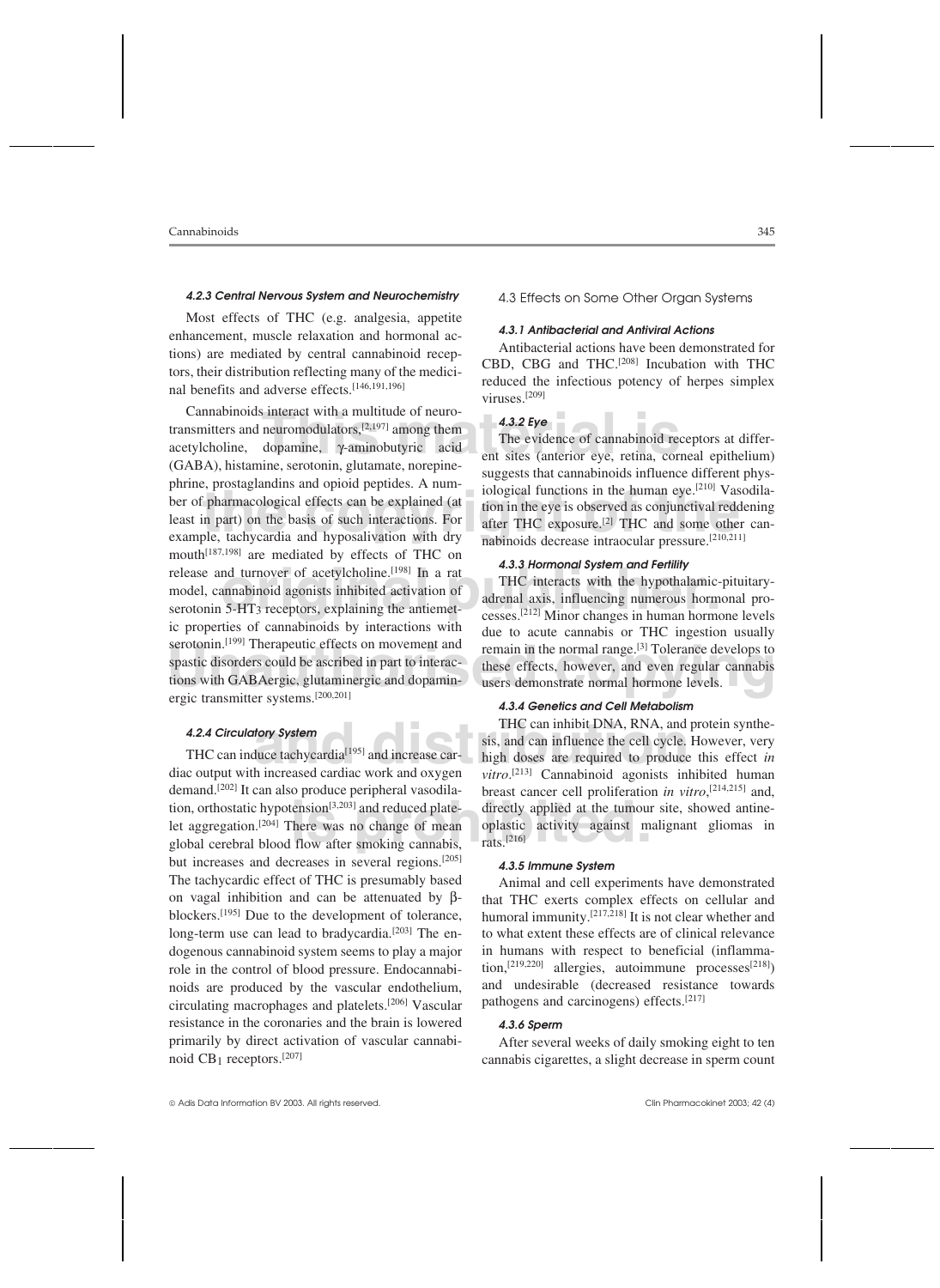cannabinoids inhibited the acrosome reaction.<sup>[222]</sup> antagonised the psychotropic and several other ef-

noid-induced eating is ascribed to an increase of the<br>incentive value of food,<sup>[224]</sup> Cannabinoid agonists<br>intraocular pressure,<sup>[211]</sup> showed an-<br>inhibit gastrointestinal motility and gastric emptying<br>in rats.<sup>[225]</sup> In tion, CB<sub>1</sub> agonists inhibited pentagastrin-induced<br>gastric acid secretion in the rat,<sup>[227]</sup> mediated by<br>suppression of vagal drive to the stomach through docannabinoid, produces pharmacological effects<br>activation of CB<sub></sub> Anandamide induces overeating in rats through a<br>
CB<sub>1</sub> receptor mediated mechanism.<sup>[223]</sup> Cannabi-<br>
moid-induced eating is ascribed to an increase of the<br>
incentive value of food.<sup>[224]</sup> Cannabinoid agonists<br>
inhibit gas significant delay in gastric emptying.[226] In addi-

11-OH-THC is the most important psychotropic<br>
metabolite of  $\Delta^9$ -THC, with a similar spectrum of  $G_i$  proteins, or caused an allosteric modulation of the<br>
actions and similar kinetic profiles as the parent cannabinoid r thic effects and reduction in intraocu-<br>
<sup>01</sup> In some pharmacological animal<br>
<sup>1</sup> THC was three to seven times more<br>
<sup>2</sup> oxygen atoms are nabilone, HU-210 metabolite of  $\Delta^9$ -THC, with a similar spectrum of Gi proteins, or caused an a<br>actions and similar kinetic profiles as the parent cannabinoid receptor.<sup>[243]</sup> actions and similar kinetic profiles as the parent *4.5.3 Classical Synthetic Cannabinoids* tion in humans, 11-OH-THC was equipotent to THC in causing psychic effects and reduction in intraocu- Among the classical synthetic cannabinoids that lar pressure.<sup> $[230]$ </sup> In some pharmacological animal retain the phytocannabinoid ring structures and their

flammatory and analgesic properties by mechanisms<br>flammatory and analgesic properties by mechanisms<br> $\text{THC}$ ,  $^{[245,246]}$  while its enantiomer dexanabinol<br>similar to those of nonsteroidal anti-inflammatory

## *4.5.1 Phytocannabinoids*

Cannabidiol (CBD) is a nonpsychotropic cannabinoid, for which sedating,<sup>[236]</sup> antiepileptic,<sup>[237]</sup> antidystonic,<sup>[238]</sup> antiemetic<sup>[239]</sup> and anti-inflamma-

Adis Data Information BV 2003. All rights reserved. Clin Pharmacokinet 2003; 42 (4)

was observed in humans, without impairment of tory<sup>[240]</sup> effects have been observed. It reduced in-<br>their function.<sup>[221]</sup> In animal studies, high doses of traocular pressure,<sup>[241]</sup> was neuroprotective<sup>[142]</sup> and traocular pressure,  $[241]$  was neuroprotective<sup>[142]</sup> and **4.3.7 Digestive Tract** fects of THC.<sup>[137]</sup> Anxiolytic and antipsychotic *properties might prove useful in psychiatry*.<sup>[137,236]</sup> Anandamide induces overeating in rats through a

**original publical publication** of anandamide acts as a partial agents and agents at the CB<sub>1</sub> receptor, <sup>[243]</sup> and very low doses of anandamide antagonised the actions of THC. It is ently some significant differences with THC. Under 4.4 Pharmacological Activity of certain circumstances, anandamide acts as a partial ∆9-Tetrahydrocannabinol Metabolites - - - agonist at the CB<sub>1</sub> receptor,<sup>[243]</sup> and very low doses *4.4.1 11-Hydroxy-∆<sup>9</sup>-Tetrahydrocannabinol* assumed that low doses of anandamide activated 11-OH-THC is the most important psychotropic stimulating G<sub>s</sub> protein pathways and not inhibiting 11-OH-THC is the most important psychotropic stimulating  $G_s$  protein pathways and not inhibiting the most important psychotropic  $G_i$  proteins, or caused an allosteric modulation of the

**4.4.2 11-Nor-9-Carboxy-** $\Delta$ **9-Tetrahydrocannabinol** countries with a similar pharmacological profile as<br>THC (figure 14).<sup>[244]</sup> HU-210, an analogue of<br>tropic metabolite of  $\Delta$ 9-THC. It possesses anti-in-<br>tropic metabolit tests, 11-OH-THC was three to seven times more  $\overline{ }$  oxygen atoms are nabilone, HU-210 and dexanabi-<br>nol. Nabilone is available on prescription in several nol. Nabilone is available on prescription in several countries with a similar pharmacological profile as similar to those of nonsteroidal anti-inflammatory<br>drugs.<sup>[232-234]</sup> THC-COOH antagonises some effects<br>(for example the cataleptic effect in mice) of the<br>parent drug through an unknown mechanism.<sup>[235]</sup><br>in hynovia and isc in hypoxia and ischaemia. $[248]$  It is under clinical A.5 Pharmacological Effects of stroke.<sup>[248]</sup> CT-3 or ajulemic acid, a derivative of the Other Cannabinoids <br>
∆8-THC metabolite THC-COOH, is under clinical investigation for inflammation and pain.[65,249]



Fig. 14. Classical synthetic cannabinoids.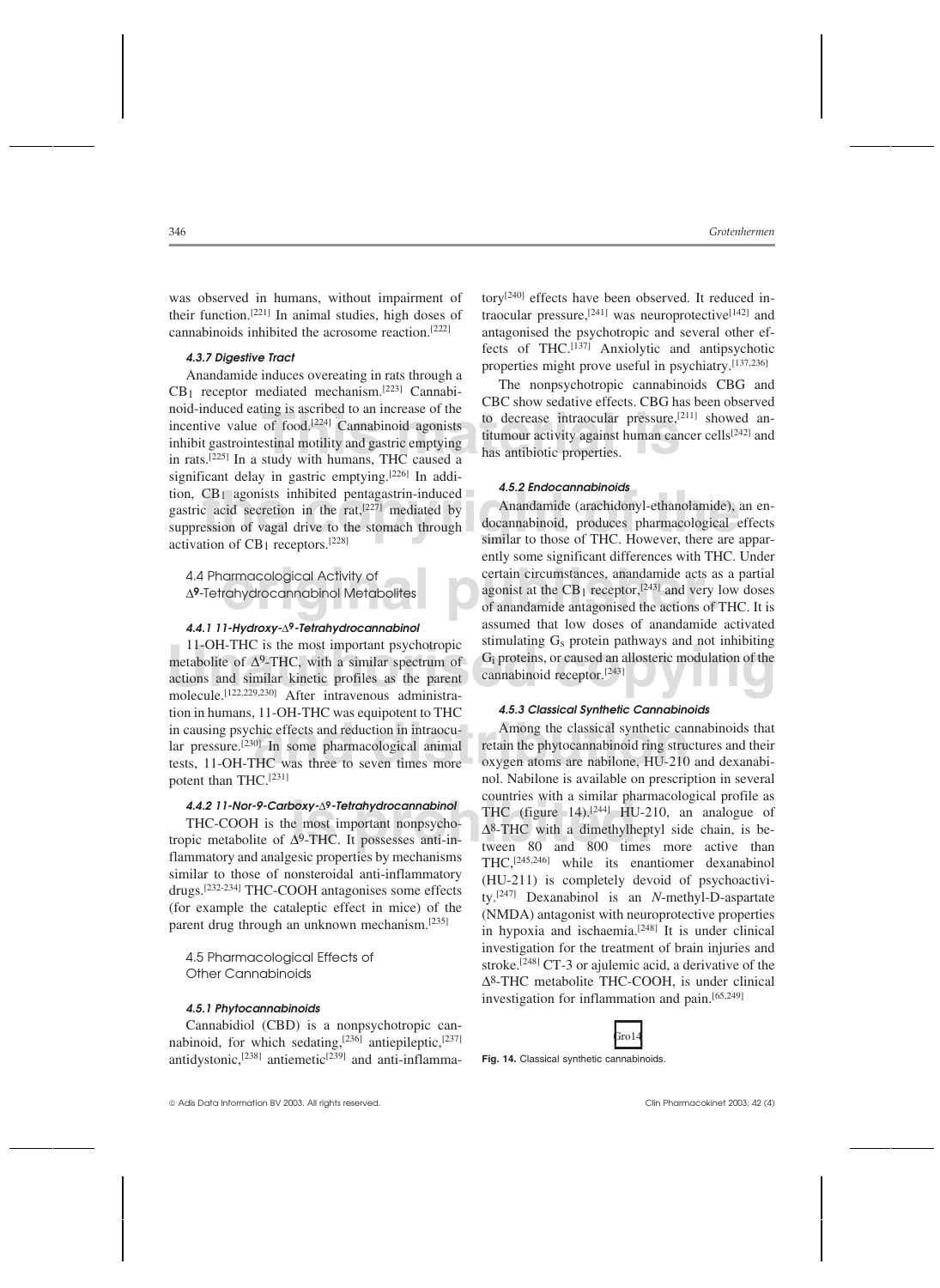# *4.5.4 Nonclassical Synthetic Cannabinoids* **5. Tolerance and Dependency**

which has a 6.75-fold bias towards  $\sin^{[264]}$  immunosuppression,<sup>[265]</sup> contract or  $\sin^{[253]}$  and the bicyclic cannabinoid lease,<sup>[266]</sup> and disruption of the hyperpeter of the simple degree of the physeal axis,<sup>[267]</sup> c Levonantradol, which was under clinical investigation for the treatment of pain $[250]$  and the adverse gation for the treatment of pain  $\frac{252}{251}$  and the adverse 5.1 Tolerance effects of chemotherapy<sup>[251]</sup> and radiotherapy,<sup>[252]</sup> is a nonclassical cannabinoid with a more radical Tolerance develops to most of the effects of change from the typical structure. Other nonclassi-<br> $THC^{[261]}$  among them the cardiovascular psychochange from the typical structure. Other nonclassi-<br>calculated among them the cardiovascular, psycho-<br>calculated among the aminoalkylindol and standard properties of  $[262,263]$  analog cal cannabinoids are the aminoalkylindol logical and skin hypothermic effects,<sup>[262,263]</sup> analge-<br>WIN-55,212-2, which has a 6.75-fold bias towards  $\frac{1264}{}$  immunosuppression<sup>[265]</sup> corticosteroid re-WIN-55,212-2, which has a 6.75-fold bias towards sia,<sup>[264]</sup> immunosuppression,<sup>[265]</sup> corticosteroid re-<br>the CB<sub>2</sub> receptor<sup>[253]</sup> and the bicyclic cannabinoid lease <sup>[266]</sup> and disruption of the hypothalamo-hypothe CB<sub>2</sub> receptor<sup>[253]</sup> and the bicyclic cannabinoid lease,<sup>[266]</sup> and disruption of the hypothalamo-hypoanalogue CP-55,940, a widely-used agonist for the physeal  $\alpha$  axis,<sup>[267]</sup> causing alterations in testing of cannabinoid receptor affinity with a poten-<br>cy 4–25 times greater than that of THC depending  $\frac{1}{268}$  In a 30-day study volunteers received cy 4–25 times greater than that of THC depending  $\frac{\text{brain}}{\text{chain}}$  in a 30-day study volunteers received<br>on assay.<sup>[254]</sup>

thesised,<sup>[160]</sup> among them  $(R)$ - $(+)$ - $\alpha$ -metha- was replaced by a normal, or slowed, h nandamide that possesses both a 4-fold higher affin-<br>ity for the CB<sub>1</sub> receptor and a greater catabolic sion.<sup>[203]</sup> thesised,<sup> $[160]$ </sup> among them  $(R)-(+)$ - $\alpha$ -metha- was replaced by a normal, or slowed, heart rate.<br>nandamide that possesses both a 4-fold higher affin- Tolerance also develops to orthostatic hypotenresistance than anandamide. Fatty acid-based com- Tolerance can mainly be attributed to pharmacopounds have been synthesised that mimic the struc- dynamic changes, presumably based on receptor ture of anandamide, but act as inhibitors of the downregulation and/or receptor desensitisa-<br>catabolic amidase enzyme FAAH.<sup>[158]</sup> (158] and the and duration of tolerance varies catabolic amidase enzyme FAAH.<sup>[158]</sup> (158] tion.<sup>[268,269]</sup> Rate and duration of tolerance varies

son's disease,<sup>[259]</sup> Huntington's disease<sup>[260]</sup> and to improve memory in Alzheimer's disease.<sup>[35]</sup>



**Fig. 15.** Cannabinoid receptor antagonists, SR 141716A (**a**) and SR 144528 (**b**).

assay.<sup>[254]</sup><br> **the copyright of the copyright of the copyright of the psychological 'high'** by the end of the<br> **4.5.5 Anandamide Analogues** daily oral doses of THC 210mg and developed tolerance to cognitive and psychomotor impairment and Several anandamide congeners have been syn-<br>study.<sup>[262]</sup> After a few days an increased heart rate Tolerance also develops to orthostatic hypoten-

bounds have been symmesised that infinite the studenture of an<br>andamide, but act as inhibitors of the downregulation and/or receptor desensitisa-<br>catabolic amidase enzyme FAAH.<sup>[158]</sup><br>AM-404 is a synthetic fatty amide that preventing cellular reuptake of anandamide<sup>[255]</sup> and ing ranging from 20% to 60% in different receptor increasing circulating anandamide concentrations.<sup>[155]</sup> However, in another study no significant alteration in recept **is protected.**<br>
d by themselves, cannabinoid<br>
(e.g. SR141716A; figure 15) anandamide also resulted in language agonists in several bioassay AM-404 is a synthetic fatty amide that acts as a with different effects. Rats receiving THC over a period of 5 days exhibited a decreased specific bindselective inhibitor of anandamide transport, thus period of 5 days exhibited a decreased specific bind-<br>preventing cellular reuntake of anandamide<sup>[255]</sup> and ing ranging from 20% to 60% in different receptor increasing circulating anandamide concentra-<br>tions.<sup>[155]</sup> How-<br>ever, in another study no significant alteration in ever, in another study no significant alteration in receptor binding was observed after chronic administration of THC, resulting in 27-fold behavioural *4.5.6 Therapeutic Potential of Antagonists* When administered by themselves, cannabinoid tolerance.<sup>[270]</sup> Long-term administration of analysis cannabinoid analysis analysis analysis analysis analysis analysis analysis analysis analysis analysis analysis analysis a receptor antagonists (e.g. SR141716A; figure 15)<br>
may behave as inverse agonists in several bioassay<br>
systems and produce effects that are opposite in<br>
direction from those produced by cannabinoid re-<br>
ceptor agonists, e. conditions with lowered blood pressure,<sup>[207]</sup> Parkin-<br>conditions with lowered blood pressure,<sup>[207]</sup> Parkin-<br>ever, only a small proportion of tolerance can be attributed to changes in metabolism.[32]

# 5.2 Withdrawal and Dependency

After abrupt cessation of long-term administration of high doses of THC, withdrawal has been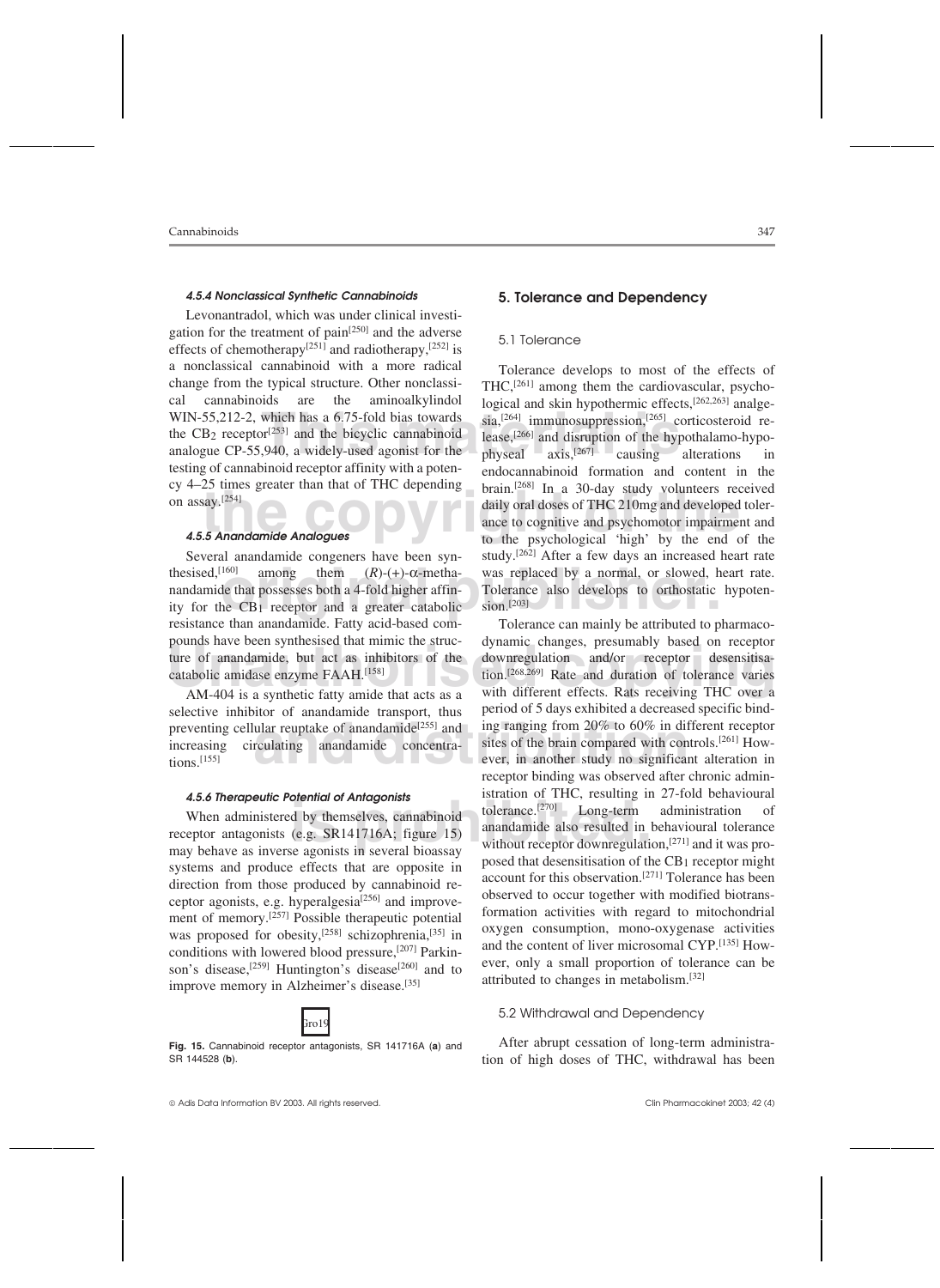observed in humans.<sup>[262,272]</sup> Subjects complained of Nabilone is approved for nausea and vomiting assoinner unrest, irritability and insomnia, and presented ciated with cancer chemotherapy. 'hot flashes', sweating, rhinorrhoea, loose stools, hiccups and anorexia. Withdrawal symptoms in 6.3 Relatively Well-Confirmed Effects humans are usually mild and the risk for physical<br>and psychic dependency is low compared with opi-<br>oids, tobacco, alcohol and benzodiazepines.<sup>[273-275]</sup> multiple sclerosis,<sup>[25,291-296]</sup> chronic painful condi-

Besides phytocannabinoids, several synthetic can-<br>
nabinoid derivatives that are devoid of psychotropic<br>
effects are under clinical investigation, and modula-<br>
tors of the endocannabinoid system (such as reup-<br>
only case r ences in the available supporting data.<sup>[171,173,174,277]</sup> Besides phytocannabinoids, several synthetic cannabinoid derivatives that are devoid of psychotropic effects are under clinical investigation, and modulators of the endocannabinoid system (such as reup-

do justice to the scientific evidence with regard to<br>different indications, a hierarchy of therapeutic ef-<br>fects can be devised, with established effects, rela-<br>therapeutic indications, among them neuroprotectstage. However the history of injury, nerve gas damage and<br>rapeutic benefits of cannabis<br>immunological mechanisms of<br>secretic indication does not Possible indications for cannabis preparations have been extensively reviewed.<sup>[171,173,174,277-281]</sup> To 6.5 Basic Research Stage do justice to the scientific evidence with regard to different indications, a hierarchy of therapeutic ef-<br>fects can be devised, with established effects, rela-<br>tively well-confirmed effects, less confirmed effects<br>and a basic research stage. However the history of<br>in in hyp research into the therapeutic benefits of cannabis<br>and cannabinoids has demonstrated that the scien-<br>tific evidence for a specific indication does not<br>necessarily reflect the actual therapeutic potential<br>for a given diseas for a given disease, but sometimes obstacles to research are disorders of blood pressure<sup>[207,321]</sup> and clinical research.

ia<sup>[288]</sup> and nausea induced by syrup of ipecac.<sup>[289]</sup> sleep-related breathing disorders (e.g. apnoea).<sup>[326]</sup>

A review of several indicators of the abuse potential<br>of oral dronabinol in a therapeutic context found<br>little evidence of such a problem,  $[276]$ <br>little evidence of such a problem,  $[276]$ <br>little evidence of such a probl **6. The rapeutic Uses** ma<sup>[28,311-314]</sup> can be regarded as relatively well-con-<br>Cannabis preparations have been employed in the treatment of numerous diseases, with marked differ-<br>treatment of numerous diseases, with marke tions, especially neurogenic pain,[290,291,297-301]  $sia$ ,  $^{[200,302-308]}$  asthma<sup>[30,309,310]</sup> and glaucoma<sup>[28,311-314]</sup> can be regarded as relatively well-con-

Ecceptor) will presumably follow.<br>
6.1 Hierarchy of Therapeutic Effects<br>
Bossible indications for cannobis preparations<br>
Possible indications for cannobis preparations<br>
Under the behaviour in Alzheimer's disease.<sup>[320]</sup> gies,<sup>[315]</sup> inflammation,<sup>[174]</sup> epilepsy,<sup>[316]</sup> intractable receptor) will presumably follow. hiccups,<sup>[317]</sup> depression,<sup>[287]</sup> bipolar disorders,<sup>[318]</sup> anxiety disorders,[174] dependency on opioids and 6.1 Hierarchy of Therapeutic Effects alcohol,<sup>[315,319]</sup> withdrawal symptoms<sup>[319]</sup> and disturbed behaviour in Alzheimer's disease.[320]

antineoplastic activity.<sup>[154,322]</sup> Cannabinoids seem to be able to control the cell survival/death deci- 6.2 Established Effects sion.[323] Thus, cannabinoids may induce prolifera-Dronabinol is approved for use in refractory nau- tion, growth arrest or apoptosis in a number of cells sea and vomiting caused by antineoplastic drugs in depending on dose.[323] Several effects observed in cancer<sup>[144,282-284]</sup> and for appetite loss in anorexia and animal studies provide the basis for further research, cachexia of HIV/AIDS patients.<sup>[285-287]</sup> These effects among them effects against diarrhoea in mice,<sup>[324]</sup> can be regarded as established effects for THC and inhibition of bronchospasms provoked by chemical cannabis. THC is also effective in cancer cachex- irritants in rats[325] and stabilisation of respiration in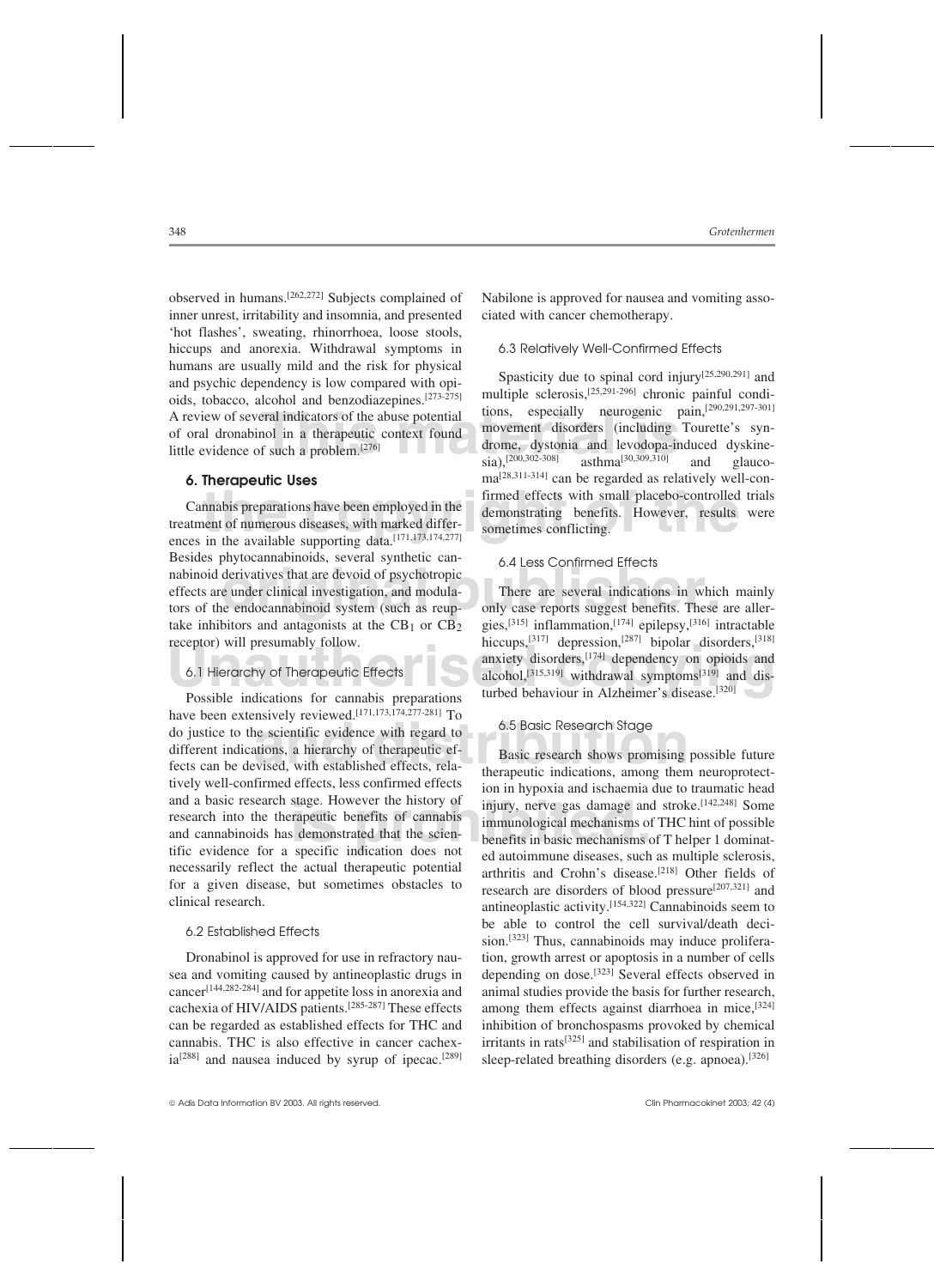may also occur. They might also interact with drugs<br>that, such as THC, are metabolised by enzymes of<br>the CYP complex. However, there was only a minor<br>influence of cannabis smoking and oral dronabinol on the pharmacokinetic parameters of antiretroviral<br>medications used in HIV infection and metabolised<br>by CYP enzymes, and the use of cannabinoids is in elevated blood concentrations of anti-<br>
in elevated blood concentrations of anti-<br>
ints.<sup>[329]</sup><br>
ints.<sup>[329]</sup><br>
ints.<sup>[329]</sup> Since cannabinoids are strongly bound to pro-<br>teins, interactions with other protein-bound drugs<br>Indome unlikely to affect antiretroviral efficacy.[328] Cessation of tobacco and cannabis smoking was reported **8. Conclusions** to result in elevated blood concentrations of antipsychotic medication (clozapine or olanzapine) due The discovery, within the past 15 years, of a to cessation of induction of CYP1A2 by smoke system of specific cannabinoid receptors in humans

tain actions of THC, or certain actions of these published in Medline-listed journals in 2001 com-<br>medicines may be enhanced or attenuated by pared with about 250 in 1986. It has become appar-<br>THC.<sup>[330,331]</sup> Moreover, it Fraction of the adverse and a central inhibitory compound in the abination of prochlorperazine and system.<sup>[338]</sup><br>a more effective in reducing unwant-<br>Mechanisms of action of cannabi and the incidence of cannabi-<br> **i** the cannabinoid receptor, the effects was decreased when<br> **i** vanilloid receptors,  $[322]$  influe<br>
bined with prochlorperazine,<br>  $[333]$  Cannabinoid concentration,  $[339]$  antioxi tain actions of THC, or certain actions of these published in Medline-listed journals in 2001 commedicines may be enhanced or attenuated by pared with about 250 in 1986. It has become appareffects are enhanced and others reduced, as is the role in signal transduction in neuronal cells, and case with phenothiazines used against the adverse arachidonylethanolamide (anandamide) seems to be effects of cancer chemotherapy. In a study by Lane  $\overline{a}$  a central inhibitory compound in the central nervous et al., a combination of prochlorperazine and system.<sup>[338]</sup> et al., a combination of prochlorperazine and system.<sup>[338]</sup> dronabinol was more effective in reducing unwant-<br>
Mechanisms of action of cannabinoids are com-<br>
ed effects of the antineoplastic medication than the<br>
plex, not only involving activation of and interaction ed effects of the antineoplastic medication than the plex, not only involving activation of and interaction phenothiazine alone, and the incidence of cannabi-<br>at the cannabinoid receptor, but also activation of phenothiazine alone, and the incidence of cannabi- at the cannabinoid receptor, but also activation of noid-induced adverse effects was decreased when vanilloid receptors  $^{[322]}$  influence of endocannabinoid-induced adverse effects was decreased when vanilloid receptors,<sup>[322]</sup> influence of endocannabidronabinol was combined with prochlorperazine, noid concentration,<sup>[339]</sup> antioxidant activity,<sup>[142]</sup> met-<br>which also has antipsychotic properties.<sup>[283]</sup> Canna-<br>abolic interaction with other compounds, and severwhich also has antipsychotic properties.<sup>[283]</sup> Canna-<br>bis, caffeine and tobacco reduced the blood pressure all others. There is still much to learn about the bis, caffeine and tobacco reduced the blood pressure al others. There is still much to learn about the reactivity protection of ascorbic acid, probably physiological role of the natural ligands for the CB reactivity protection of ascorbic acid, probably physiological role of the natural ligands for the CB through their dopaminergic effects. [332]

the sedating effect of other psychotropic substances nabinoid pharmacokinetics remain to be solved. (alcohol, benzodiazepines), and the interaction with However, because of the millennia-long use of substances that act on heart and circulation (such as cannabis for recreational, religious and medicinal

chodilators and antiglaucoma medication, $[210]$  the sionally occur with newly designed synthetic drugs.

**7. Drug Interactions** analgesic effect of opioids,<sup>[333]</sup> the antiemetic effect of the phenothiazines[283] and the antiepileptic action Interactions with other drugs may depend on of benzodiazepines.<sup>[334]</sup> THC may antagonise the activity on similar effector systems or metabolic antipsychotic actions of neuroleptics<sup>[331]</sup> and may improve their clinical responsiveness in motor disimprove their clinical responsiveness in motor dis-

> Indomethacin, aspirin (acetylsalicylic acid) and other nonsteroidal anti-inflammatory drugs antagonise the effects of THC. Indomethacin significantly reduced subjective 'high',<sup>[336]</sup> tachycardia<sup>[336]</sup> and decrease of intraocular pressure following topical THC (eye drops).<sup>[337]</sup> These interactions reflect the fact that several THC effects are at least in part mediated by prostaglandin-mediated processes.<sup>[2,337]</sup>

constituents.<sup>[329]</sup> and their endogenous ligands has strongly stimulat-Other medicines may enhance or attenuate cer- ed cannabinoid research, with about 650 articles

receptor, about the long-term effects of cannabis Of greatest clinical relevance is reinforcement of use, and even some controversial findings on canamphetamines, adrenaline, atropine, β-blockers, di-<br>urefices, which in recent decades has been accom-<br>uretics and tricyclic antidepressants).<sup>[330,331]</sup> panied by research in several disciplines, we do not panied by research in several disciplines, we do not A number of additive effects may be desirable, expect to encounter with the medicinal use of cansuch as the enhancement of muscle relaxants, bron-<br>nabinoids the same unpleasant surprises that occa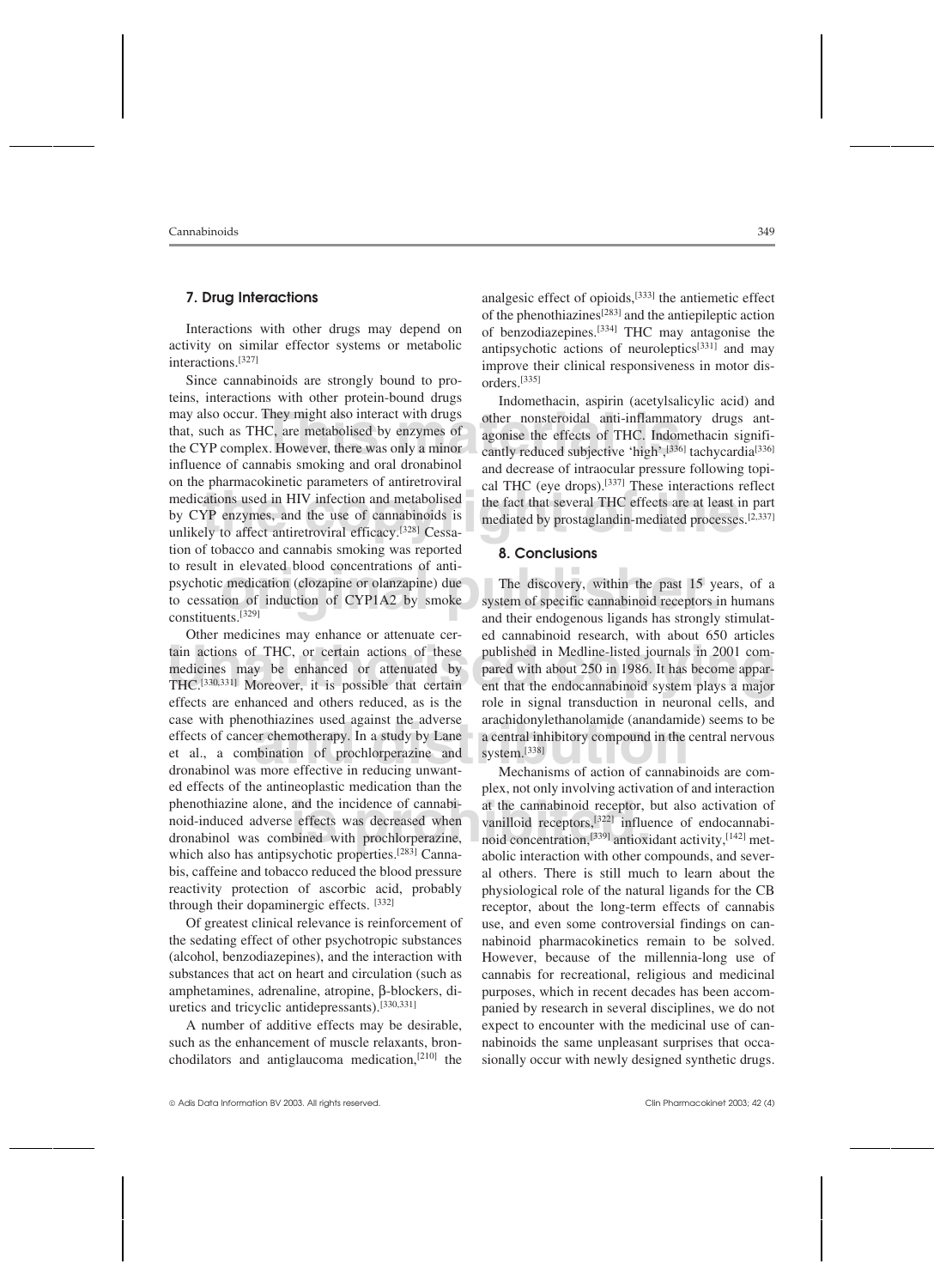**The Control of the Solution of the vielage of potential and addicting drug are** and an addicting drug are still major obstacles to the legal therapeutic utilisation of the whole range of potentially beneficial effects. Pr have discovered cannabis as a beneficial remedy, Science 1992; 258 (5090): 1946-9 and surveys in Europe and North America show that 7. Razdan RK. Structure-activity relationships in cannabinoids. increasing numbers of citizens in several countries<br>reject criminal prosecution of patients who benefit<br>from the drug. The psychotropic and circulatory<br>from the drug. The psychotropic and circulatory<br>from the drug. The psy from the drug. The psychotropic and circulatory ogy, and therapeut of GBz measures consists and the stigme of Press, 2002; 15-26 effects of CB1 receptor agonists and the stigma of tion of the whole range of potentially beneficial studies are necessary to verify anecdotal experiences and the results from smaller uncontrolled studies, and to overcome uncertainties and scepti-<br>cism.

preparations, cannabinoid analogues that do not<br>bind to the CB<sub>1</sub> receptor are attractive compounds<br>for clinical research, among them dexanabinol and<br>for clinical research, among them dexanabinol and<br> $\begin{array}{r} 13. \text{ Harvey DJ. Characterization of$ actions comprise the concurrent administration of<br>THC and CBD, the design of CB<sub>1</sub> receptor agonists<br>that do not cross the blood-brain barrier, and the<br>that do not cross the blood-brain barrier, and the<br>1980-1997. J Forens mabinoid levels by inhibition of their membrane<br>transport or hydrolysis. The future will show which<br>strategies prove successful and which drugs will<br>follow dronabinol and nabilone into the pharmacy.<br>Frame Pharmacol 1981; 3 Aside from phytocannabinoids and cannabis cal race. J Pharm Pharmacol 1977; 29 (8): 491-4<br> **Aside from phytocannabinoid analogues that relo** not 13. Harvey DJ Characterization of the butyl homologues of for clinical research, among them dexanabinol and mass spectrometry. J Pharm Pharmacol 1976; 28 (4): 280-5 **for** clinical research, and clinical research, and clinical research, and clinical research, et al. Identification CT-3. Additional ideas for the separation of the<br>desired therapeutic effects from the psychotropic<br>actions comprise the concurrent administration of  $24(1)$ : 7-12 actions comprise the concurrent administration of  $^{24 (1): 7-12}$ <br>THC and CBD, the design of CB1 recentor agonists (15. EISohly MA, Ross SA, Mehmedic Z, et al. Potency trends of development of compounds that influence endocan- 16. Brenneisen R. Psychotrope drogen: II. Bestimmung der Cannabinoid levels by inhibition of their membrane<br>mittels Hochdruckflüssigkeitschromatographie (HPLC). strategies prove successful and which drugs will follow dronabinol and nabilone into the pharmacy.

**is contract the contract of the protein binding of A9-tetrahydroc**<br>
for the protein binding of A9-tetrahydroc<br>
ided no information on sources of<br>
19. Mechoulam R. Chemistry of<br>
Pharmacol 1981; 53: 119-34 funding or on conflicts of interest directly relevant to the content of this review. 20. Thomas BF, Compton DR, Martin BR. Characterization of the

- 
- 2. Dewey WL. Cannabinoid pharmacology. Pharmacol Rev 1986; 38 (2): 151-78
- 3. Hollister LE. Health aspects of cannabis. Pharmacol Rev 1986;
- sis of the active constituent of hashish. J Am Chem Soc 1964; 86: 1646-7<br>86: 1646-7 Stuttgart, Germany: Deutscher Apotheker-Verlag, 2001<br>86: 1646-7 Stuttgart, Germany: Deutscher Apotheker-Verlag, 2001<br>5. Devane WA. Dysarz III FA. Johnson MR. et al. Determination 23. Agurell S. Leande
- and characterization of a cannabinoid receptor in rat brain. Mol<br>Pharmacol 1988; 34 (5): 605-13
- Many people who suffer from severe illnesses 6. Devane WA, Hanus L, Breuer A, et al. Isolation and structure of a brain constituent that binds to the cannabinoid receptor.
	-
	-
	- noids: pharmacology, toxicology, and therapeutic potential.
	-
	- 11. Pitts JE, Neal JD, Gough TA. Some features of Cannabis plants<br>grown in the United Kingdom from seeds of known origin. J<br>Pharm Pharmacol 1992; 44 (12): 947-51<br>12. Rowan MG, Fairbairn JW. Cannabioid patterns in seedlings
	-
	-
	-
	-
	-
	-
- 18. Garrett ER, Hunt CA. Physiochemical properties, solubility, and **Acknowledgements** protein binding of ∆9-tetrahydrocannabinol. J Pharm Sci 1974; 63 (7): 1056-64
- The author has provided no information on sources of 19. Mechoulam R. Chemistry of cannabis. Handbook Exp
- lipophilicity of natural and synthetic analogs of delta 9-tetrahydrocannabinol and its relationship to pharmacological **References** potency. J Pharmacol Exp Ther 1990; 255 (2): 624-30<br>1. Loewe S. Cannabiswirkstoffe und Pharmakologie der Cannabi-<br>21. Johnson JR, Jennison TA, Peat MA, et al. Stability of
- 1. Loewe S. Cannabiswirkstoffe und Pharmakologie der Cannabi- 21. Johnson JR, Jennison TA, Peat MA, et al. Stability of delta nole. Archiv Experimentelle Pathologie Pharmakologie 1950; 9-tetrahydrocannabinol (THC), 11-hydroxy-THC, and nole. Archiv Experimentelle Pathologie Pharmakologie 1950;<br>
211: 175-93 11-nor-9-carboxy-THC in blood and plasma. J Anal Toxicol<br>
21wev WL. Cannabinoid pharmacology. Pharmacol Rev 1986: <sup>1984;</sup> 8 (5): 202-4
- 22. N.N. Monographs: Dronabinol capsules  $2.5 / 5$  or  $10$ mg (NRF  $22.7$ .); oily dronabinol drops  $2.5%$  (NRF  $22.8$ ). In: Bundesver-38: 1-20 einigung Deutscher Apothekerverbande, editor. Neues Rezep- ¨ 4. Gaoni Y, Mechoulam R. Isolation, structure and partial synthe-<br>sis of the active constituent of hashish. J Am Chem Soc 1964;<br>chborn, Germany: Govi-Verlag Pharmazeutischer Verlag /
	- 23. Agurell S, Leander K. Stability, transfer and absorption of cannabinoid constituents of cannabis (hashish) during smoking. Acta Pharm Suec 1971; 8 (4): 391-402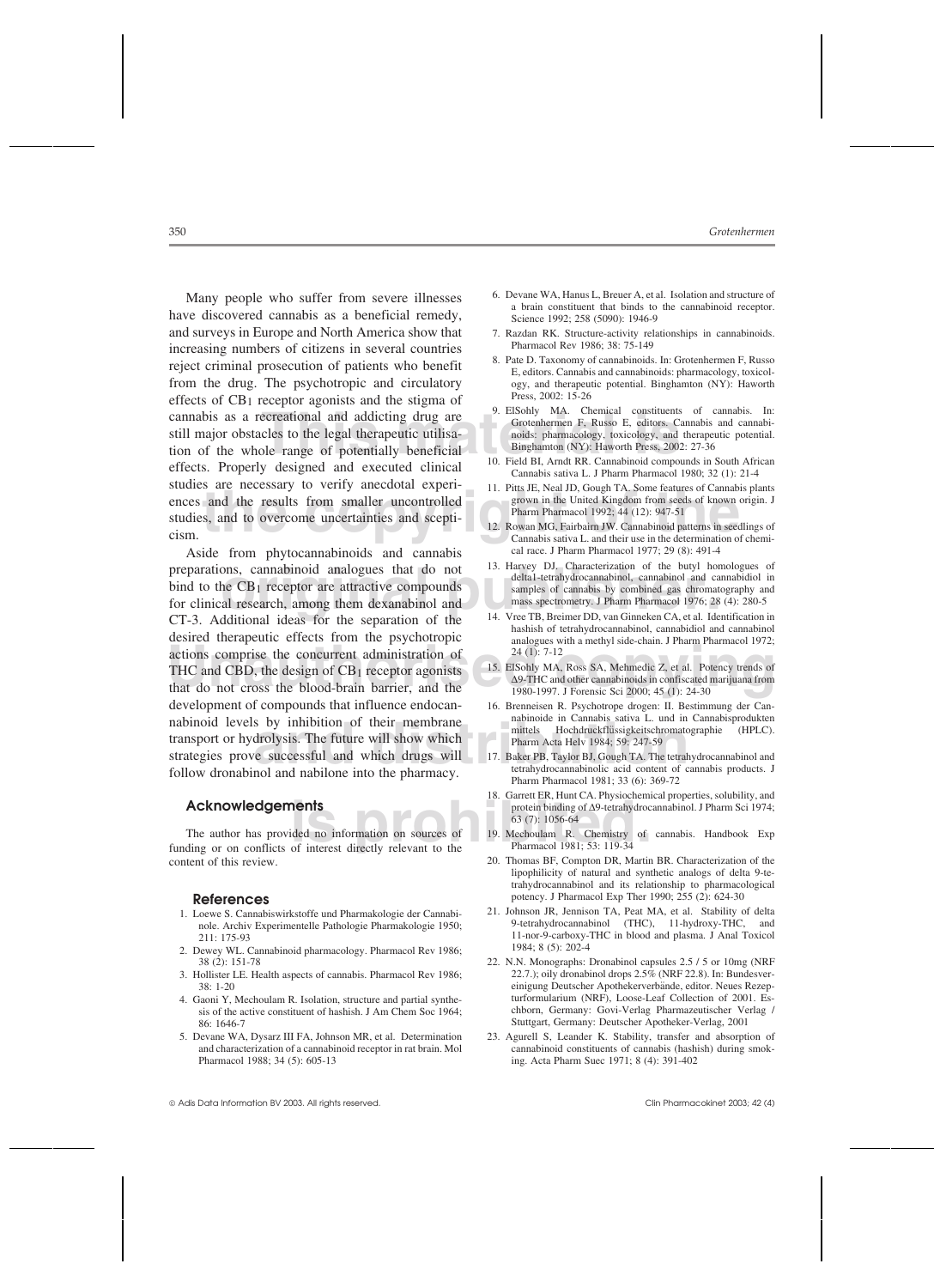- 24. Fairbairn JW, Liebmann JA, Rowan MG. The stability of canna-<br>bis and its preparations on storage. J Pharm Pharmacol 1976; Toxicologists: 2001 Aug 26-30; Prague, Czech Republic bis and its preparations on storage. J Pharm Pharmacol 1976;
- 25. Brenneisen R, Egli A, Elsohly MA, et al. The effect of orally and rectally administered delta 9-tetrahydrocannabinol on and rectally administered delta 9-tetrahydrocannabinol on light cannabis users. Biomed Mass Spectrom 1982; 9 (1): 6-10 spasticity: a pilot study with 2 patients. Int J Clin Pharmacol 43. Davis KH. McDaniell JA. Cadwell LW,
- 26. Stinchcomb A, Challapalli P, Harris K, et al. Optimization of in vitro experimental conditions for measuring the percutaneous absorption of Δ9-THC, cannabidiol, and WIN55,212-2 [ab-
- based medicinal extracts. 2000 Symposium on the Cannabinoids. Burlington (VT): International Cannabinoid Research 45. Law B, Mason PA, Moffat AC, et al. Forensic aspects of the Society: 2000, 115
- 
- 
- 
- 
- 
- 
- 32. Hunt CA. Jones RT. Tolerance and disposition of tetrahydrocan-<br>
mabinol in man. J Pharmacol Exp Ther 1980; 215 (1): 35-44<br>
33. Kelly P, Jones RT. Metabolism of tetrahydrocannabinol in<br>
frequent and infrequent marijuana
- 
- 
- 
- gree of intoxication? J Clin Pharmacol 1981; 21 (8-9 Suppl.):<br>171S-7S<br>1986; 14 (2): 230-8<br>171S-7S<br>1986; 14 (2): 230-8<br>1986; 14 (2): 230-8<br>1986; 14 (2): 230-8<br>1986; 14 (2): 230-8<br>1986; 14 (2): 230-8<br>1986; Ehrnebo M, et al.
- 38. Lindgren JE, Ohlsson A, Agurell S, et al. Clinical effects and  $(-)$ - $\Delta 1$  tetrahydrocannabinols and  $(-)$ -7-hydroxy- $\Delta 1$ -te-<br>plasma levels of delta 9-tetrahydrocannabinol (delta 9-THC) in the trahydrocannabinol to
- 39. Ohlsson A, Lindgren JE, Wahlen A, et al. Plasma delta-9 intraven<br>tetrahydrocannabinol concentrations and clinical effects after  $(1)$ : 1-8 oral and intravenous administration and smoking. Clin 56. Wahlqvist M, Nilsson IM, Sandberg F, et al. Binding of tharmacol Ther 1980; 28 (3): 409-16 delta-1-tetrahydrocannabinol to human plasma proteins. Bio-
- 40. Perez-Reyes M, Di Guiseppi S, Davis KH, et al. Comparison of chem Pharmacol 1970; 19 (9): 2579-84 effects of marihuana cigarettes to three different potencies. 57. Lemberger L, Tamarkin NR, Axelrod J, et al. Delta-9-te effects of marihuana cigarettes to three different potencies.<br>Clin Pharmacol Ther 1982; 31. (5): 617-24
- 41. Sporkert F, Pragst F, Ploner CJ, et al. Pharmacokinetic investiextion of delta-9-tetrahydrocannabinol and its metabolites 58. Barnett G, Chiang CW, Perez-Reyes M, et al. Kinetic study of after single administration of 10mg Marinol in attendance of a smoking marijuana. J Pharmacokinet psychiatric study with 17 volunteers. Poster at the 39th Annual

- 28: 1-7 42. Ohlsson A, Lindgren JE, Wahlen A, et al. Single dose kinetics<br>28: 1-7 42. Ohlsson A, Lindgren JE, Wahlen A, et al. Single dose kinetics of deuterium labelled  $\Delta$ 1-tetrahydrocannabinol in heavy and
- spasticity: a pilot study with 2 patients. Int J Clin Pharmacol 43. Davis KH, McDaniell JA, Cadwell LW, et al. Some smoking<br>Ther 1996; 34 (10): 446-52 characteristics of marijuana cigarettes. In: Agurell S, Dewey<br>tinchcomb macologic and therapeutic aspects. New York: Academic Pre-
- absorption of  $\Delta 9$ -THC, cannabidiol, and WIN55,212-2 [absorption spin and the Cannabinoids. Burlington spin and the Cannabinoids. Burlington (VT): International Cannabinoid Research Society, 2001: 161<br>27. Guy GW, Flint M Timpone JG, Wright DJ, Li N, et al. The safety and pharmacotrol acetate and dronabinol for the treatment of HIV wasting
- Society: 2000, 113<br>
28. Merritt JC, Olsen JL, Armstrong JR, et al. Topical delta<br>
<sup>9</sup>-tetrahydrocannabinol in hypertensive glaucomas. J Pharm<br>
<sup>9</sup>-tetrahydrocannabinol in hypertensive glaucomas. J Pharm<br>
<sup>9</sup>-tetrahydrocann
	-
- **30.** Williams SJ, Hartley JP, Graham JD. Bronchodilator effect of<br>
delta1-tetrahydrocannabinol administered by aerosol of ash-<br>
matic patients. Thorax 1976; 31 (6): 720-3<br>
matic patients. Thorax 1976; 31 (6): 720-3<br>
matic Pharmacol 1981; 33 (1): 40-1<br>
29. Lichtman AH, Peart J, Poklis JL, et al. Pharmacological evalua-<br>
29. Lichtman AH, Peart J, Poklis JL, et al. Pharmacological evalua-<br>
2000; 399 (2-3): 141-9<br>
2000; 399 (2-3): 141-9<br>
2000;
	- Lemberger L, Weiss JL, Watanabe AM, et al. Delta-9-te-<br>trahydrocannabinol. Temporal correlation of the psychologic<br>effects and blood levels after various routes of administration.
	-
	-
- Cannabis und Cannabinoide. Pharmakologie, Toxikologie und<br>
Therapeutisches Potenzial. Göttingen: Hans Huber Verlag,<br>
2001: 87-92<br> **and State State 1991:** Solution School (11-OH-THC and THC-<br>
absorption of THC and formation 32. Hunt CA. Jones RT. Tolerance and disposition of tetrahydrocann-<br>
23. Kelly P, Jones RT. Metabolism of tetrahydrocannabinol in the Summack Depart of the May 212 (13): 685-8<br>
33. Kelly P, Jones RT. Metabolism of tetrahy
	-
- 1992; 10 (3): 276-62<br>
36. Chiang CW, Barnett G. Marijuana effect and delta-9-tetrahydro-<br>
234-8<br>
234-8<br>
234-8<br>
234-8<br>
234-8<br>
236 (2):<br>
234-8<br>
234-8<br>
234-8<br>
236: Leuschner JT, Harvey DJ, Bullingham RE, et al. Pharmaco-<br>
234
	-
	- $74 (3): 208-12$ <br>27 (3): 208-12 55. Fehr KO, Kalant H. Fate of 14C-delta1-THC in rat plasma after<br>27 (3): 208-12 blueson A Linderen IE Wahlen A et al. Plasma delta-9 intravenous injection and smoking. Eur J Pharmacol 1974;
		- delta-1-tetrahydrocannabinol to human plasma proteins. Bio-<br>chem Pharmacol 1970; 19 (9): 2579-84
		- trahydrocannabinol: metabolism and disposition in long-term<br>marihuana smokers. Science 1971; 173 (991): 72-4
		- smoking marijuana. J Pharmacokinet Biopharm 1982; 10 (5): 495-506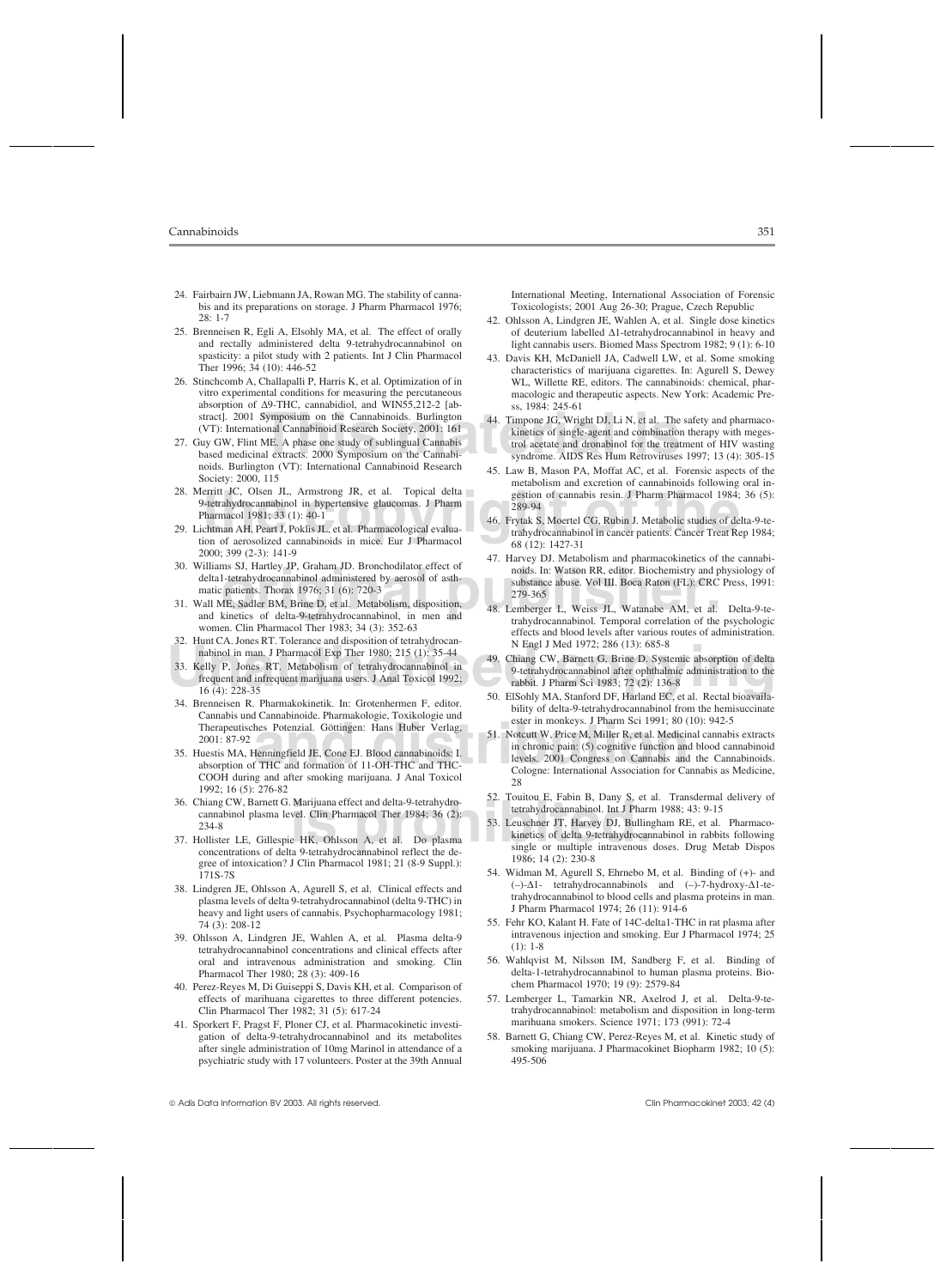- tectant agent, in normal volunteers. Int J Clin Pharmacol Ther twin study. Can J Physiol Pharmacol 2001; 79 (11): 942-5<br>1997: 35 (9): 361-5<br>1997: 35 (9): 361-5
- 60. Sticht G, Käferstein H. Grundbegriffe, toxikokinetik und tox-ikodynamik. In: Berghaus G, Krüger HP, editors. Cannabis im Straβenverkehr. Stuttgart: Gustav Fischer, 1998: 1-11
- 61. Ryrfeldt A, Ramsay CH, Nilsson IM, et al. Whole-body autora- 79. Perez-Reyes M, Wall ME. Presence of delta 9-tetrahydrocandiography of ∆1-tetrahydrocannabinol and ∆1 (6)-tetrahydro-
- 62. Ho BT, Fritchie GE, Kralik PM, et al. Distribution of tritiated-1 delta 9-tetrahydrocannabinol in rat tissues after inhalation. J delta 9-tetrahydrocannabinol in rat tissues after inhalation. J 81. Narimatsu S, Watanabe K, Matsunaga T, et al. Cytochrome Pharm Pharmacol 1970; 22 (7): 538-9 P-450 isozymes involved in the oxidative metabolism of delta
- 63. Gill EW, Jones G. Brain levels of ∆1-tetrahydrocannabinol and effect of the metabolic inhibitors SKF 525A and piperonyl 82. Watanabe K, Matsunaga T, Yamamoto I, et al. Involvement of butoxide. Biochem Pharmacol 1972; 21 (16): 2237-48 CYP2C in the metabolism of cannabinoids by human h
- 64. Chiang CN, Rapaka RS. Pharmacokinetics and disposition of microsomes cannabinoids. NIDA Res Monogr 1987; 79: 173-88 (8): 1138-41 cannabinoids. NIDA Res Monogr 1987; 79: 173-88
- or 20-tetrahydrocannabinol and 11-hydroxy-29-tetrahydrocannabinol to the brain of mice. In: Nahas GG, editor. Mari-<br>cannabinol to the brain of mice. In: Nahas GG, editor. Mari-<br>huana: chemistry, biochemistry, and cellular 65. Perez-Reyes M, Simmons J, Brine D, et al. Rate of penetration 83. Alozie SO, Martin BR, Harris LS, et al. 3H-delta 9-Tetrahydrohuana: chemistry, biochemistry, and cellular effects. New Behav 1980; 12 (2): 217-21<br>York: Springer, 1976: 179-85
- 
- **Unauthorised Constrained Chromatography-mass** spectrometry. Biomed<br>
The L-tetrahydrocannabinol in human fat biopsies from marihuana<br>
Unauthorised Captabolism of the L-tetrahydrocannabinol in human fat biopsies from marihu 67. Johansson E, Noren K, Sjovall J, et al. Determination of delta 1-tetrahydrocannabinol in human fat biopsies from marihuana
- 68. Kreuz DS, Axelrod J. Delta-9-tetrahydrocannabinol: localization in body fat. Science 1973; 179 (71): 391-3 tential. Binghamton (NY): Haworth Press, 2002: 233-48
- 69. Harvey DJ, Leuschner JT, Paton WD. Gas chromatographic and 87. Harvey DJ, Paton WDM. Examination of the metabolites of
- 70. Haggerty GC, Deskin R, Kurtz PJ, et al. The pharmacological cellular effects. New York: Springer-Verlag, 1976: 93-107 activity of the fatty acid conjugate 11-palmitoyloxy-delta 9-te-<br>trahydrocannabinol. Toxicol Appl Pharmacol 1986; 84 (3): 599-606 methylcholanthrene. Nature 1971; 234 (5323): 48-9
- Foxicol Appl Pharmacol 1986; 84 (3):<br> **is abinol by lung and liver homometrylcholanthrene**. Nature 1971<br> **Ir AF, Foltz RL. Long-retained metabo-**<br> **is propertylcholanthrene**. Nature 1971<br> **is the substanting of the strange** 71. Leighty EG, Fentiman Jr AF, Foltz RL. Long-retained metabo- 89. Widman M, Nordqvist M, Dollery CT, et al. Metabolism of
- 72. Blackard C, Tennes K. Human placental transfer of cannabi- 90. Wall ME. The in vivo and in vitro metabolism of tetrahydrocan-
- tion of smoke from a marijuana cigarette. Alcohol Drug Res Adv Biosci 1978; 22-23: 101-3
- 74. Bailey JR, Cunny HC, Paule MG, et al. Fetal disposition of after different methods delta 9-tetrahydrocannabinol (THC) during late pregnancy in 1973; 22 (13): 1613-21 delta 9-tetrahydrocannabinol (THC) during late pregnancy in the rhesus monkey. Toxicol Appl Pharmacol 1987; 90: 315-21
- 75. Hutchings DE, Martin BR, Gamagaris Z, et al. Plasma concentrations of delta-9-tetrahydrocannabinol in dams and fetuses following acute or multiple prenatal dosing in rats. Life Sci
- Commun Chem Pathol Pharmacol 1977; 17: 457-70 1093-6

- 59. Brewster ME, Pop E, Foltz RL, et al. Clinical pharmacokinetics 77. Boskovic R, Klein J, Woodland C, et al. The role of the placenta of escalating i.v. doses of dexanabinol (HU-211), a neuropro- in variability of fetal exposure to cocaine and cannabinoids: a
	- 78. Chao FC, Green DE, Forrest IS, et al. The passage of 14C-delta-9-tetrahydrocannabinol into the milk of lactating squirrel monkeys. Res Commun Chem Pathol Pharmacol 1976; 15: 303-17
	-
	- **The transference of the material is metabolites.** Acta Pharm Suec delta 9-tetrahydrocannabinol by cytochrome P450 isozymes<br>
	1973; 10 (1): 13-28 purified from hepatic microsomes of monkeys. Life Sci 1995;<br>
	1981; Secondabin 80. Matsunaga T, Iwawaki Y, Watanabe K, et al. Metabolism of 1973; 10 (1): 13-28<br>Io BT, Fritchie GE, Kralik PM, et al. Distribution of tritiated-1<br>56 (23-24): 2089-95<br>56 (23-24): 2089-95
		- P-450 isozymes involved in the oxidative metabolism of delta<br>9-tetrahydrocannabinol by liver microsomes of adult female
	- the comparison of the metabolites in mice: correlation with behaviour, and the rats. Drug Metab Dispos 1992; 20 (1): 79-83<br>
	effect of the metabolic inhibitors SKF 525A and piperonyl<br>
	butoxide. Biochem Pharmacol 1972; 21 (1 CYP2C in the metabolism of cannabinoids by human hepatic microsomes from an old woman. Biol Pharm Bull 1995; 18
	- of ∆9-tetrahydrocannabinol and 11-hydroxy-∆9-tetrahydro- cannabinol, 3H-cannabinol and 3H-cannabidiol: penetration
- 84. Borys HK, Karler R. Cannabidiol and delta 9-tetrahydrocan-66. Agurell S, Nilsson IM, Ohlsson A, et al. On the metabolism of nabinol metabolism: in vitro comparison of mouse and rat liver crude microsome preparations. Biochem Pharmacol 1979; 28<br>(9): 1553-9 chem Pharmacol 1970; 19 (4): 1333-9<br>
chansson E, Noren K, Sjovall J, et al. Determination of delta 85. Harvey DJ, Brown NK. Comparative in vitro metabolism of the
	-
	- $\alpha$  cannabinoids. Pharmacol Biochem Behav 1991; 40 (3): 533-40<br>Grotenhermen F. Review of unwanted actions of cannabis and users by gas chromatography-mass spectrometry. Biomed 86. Grotenhermen F. Review of unwanted actions of cannabis and Chromatogr 1989; 3 (1): 35-8 THC. In: Grotenhermen F, Russo E, editors. Cannabis and
	- uschner JT, Paton WD. Gas chromatographic and<br>
	metric studies on the metabolism and pharmaeo-<br>
	11-tetrahydrocannabinol in mouse, liver,<br>
	1239: 243-50<br>
	249: 245-1259<br>
	249: 245-1259<br>
	249: 245-1259<br>
	249: 245-1259<br>
	249: 245-12 mass spectrometric studies on the metabolism and pharmaco-  $\triangle 1$ -tetrahydrocannabinol in mouse, liver, heart and lung by kinetics of delta 1-tetrahydrocannabinol in the rabbit. J Chro-<br>matography and mass spectrometry. In:<br>matogr 1982; 239: 243-50<br>Mahas GG, editor. Marihuana: chemistry, biochemistry and Nahas GG, editor. Marihuana: chemistry, biochemistry and cellular effects. New York: Springer-Verlag, 1976: 93-107
		- nabinol by lung and liver homogenates of rats treated with
	- lites of Δ9- and Δ8-tetrahydrocannabinols identified as novel delta1-tetrahydrocannabinol by the isolated perfused dog lung.<br>
	fatty acid conjugates. Res Commun Chem Pathol Pharmacol Comparison with in vitro liver metabol fatty acid conjugates. Res Commun Chem Pathol Pharmacol Comparison with in vitro liver metabolism. J Pharm Pharmacol 1975; 27 (11): 842-8
		- nabinol. Ann N Y Acad Sci 1971; 191: 23-9
- 73. Abrams RM, Cook CE, Davis KH, et al. Plasma delta-9-te- 91. Widman M, Halldin M, Martin B. In vitro metabolism of tetrahydrocannabinol by rhesus monkey liver and human liver.
	- 1985- 1986; 6: 361-9<br>
	1985- 1986; 6: 361-9<br>
	1985- 1986; 6: 361-9 92. Leighty EG. Metabolism and distribution of cannabinoids in rats<br>
	1985- 1986; 6: 361-9 and Eq. et al. Fetal disposition of after different methods of admi
		- 93. Johansson E, Halldin MM, Agurell S, et al. Terminal elimina-<br>tion plasma half-life of delta 1-tetrahydrocannabinol (delta 1-THC) in heavy users of marijuana. Eur J Clin Pharmacol 1989-37 (3):  $273-7$
- 1989; 44 (11): 697-701 94. Schwartz RH, Hayden GF, Riddile M. Laboratory detection of 76. Martin BR, Dewey WL, Harris LS, et al. 3H-delta 9-tetrahydro- marijuana use: experience with a photometric immunoassay to cannabinol distribution in pregnant dogs and their fetuses. Res measure urinary cannabinoids. Am J Dis Child 1985; 139 (11):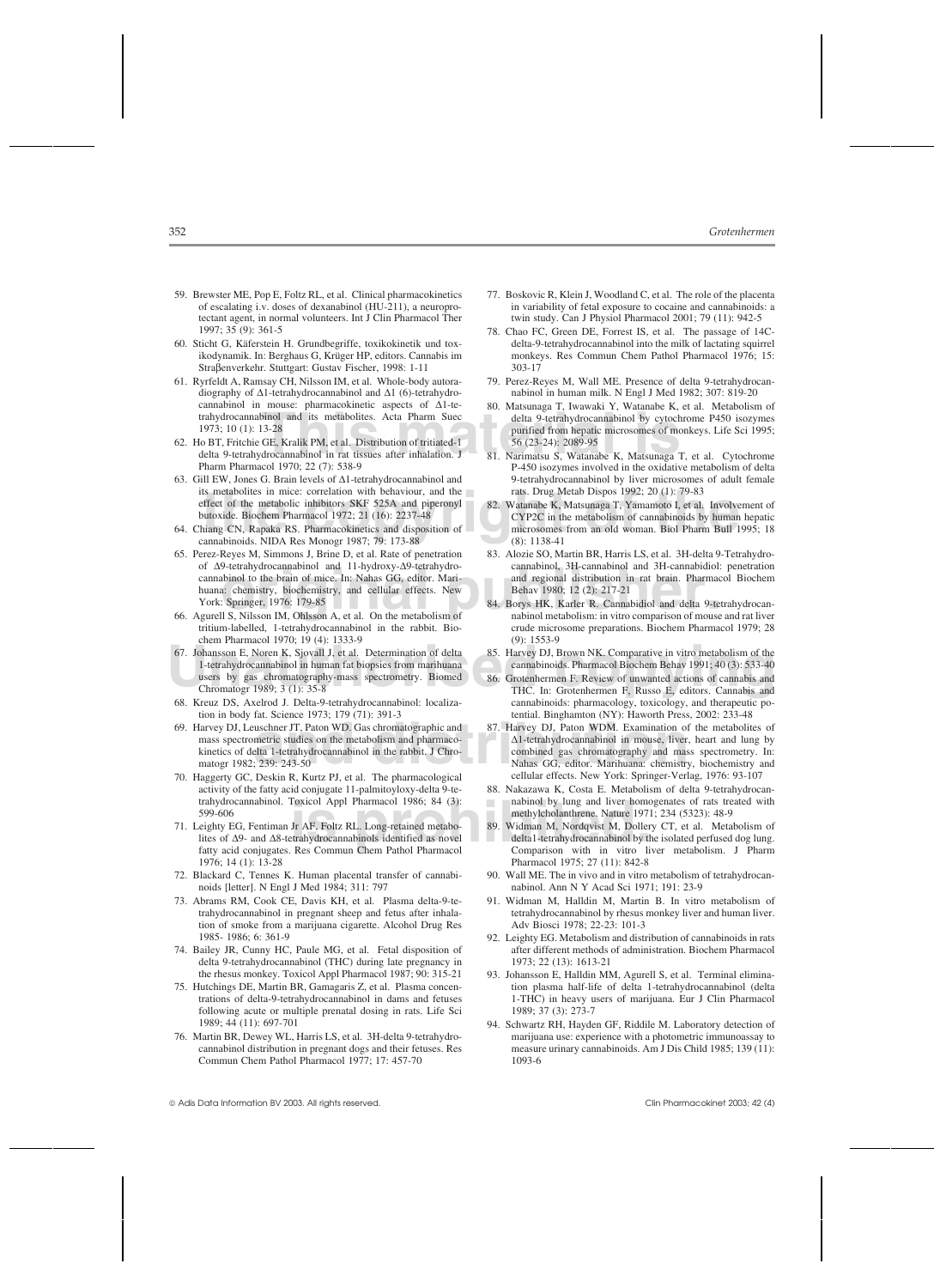- 95. Ellis Jr GM, Mann MA, Judson BA, et al. Excretion patterns of the Oxford Symposium on Cannabis. Oxford: IRL Press Limitcannabinoid metabolites after last use in a group of chronic ed, 1985: 197-204 users. Clin Pharmacol Ther 1985: 38 (5): 572-8 113 McBurney LJ Bobl
- 11-nor-9-carboxy-∆9-tetrahydrocannabinol in humans. Ther Drug Monit 1998; 20 (5): 570-6
- 1-tetrahydrocannabinol-7-oic acid in heavy marijuana users North Rhine-<br>of D constant D in the Constant Constant Constant Constant Constant Constant Constant Constant Constant Constant Constant Constant Constant Constant C after smoking. J Anal Toxicol 1989; 13 (4): 218-23
- 98. Halldin MM, Andersson LK, Widman M, et al. Further urinary metabolites of delta 1-tetrahydrocannabinol in man. Arzneim-
- 
- 
- 
- 
- 
- 
- 1971; 20 (9): 2469-76<br>
105. Harder S, Rietbrock S. Concentration-effect relationship of<br>
121. Harvey DJ, Nechould R. Metabolites of cannabidiol identified<br>
122. Wall ME, Brine DR, Perez-Reyes M. Metabolism of cannabi-<br>
122 9-6a,10a-trans-tetrahydrocannabinol and two of its metabolites<br>
in rats by use of combination gas chromatography-mass spec-<br>
tronetry and mass fragmentography. Biochem Pharmacol<br>
1971; 20 (9): 2469-76<br>
1971; 20 (9): 2469-7
- 106. Robbe HWJ. Influence of marijuana on driving. Maastricht: 123. Lemberger L, Rubin A, Wolen R, et al. Pharmacokinetics, Institut for Human Psychopharmacology, University of Limburg, 1994 Lemberger L, Rubin A, Wolen R,
- 
- 108. Cocchetto DM, Owens SM, Perez-Reyes M, et al. Relationship between plasma delta-9-tetrahydrocannabinol concentration between plasma delta-9-tetrahydrocannabinol concentration 125. Sullivan HR, Kau DL, Wood PG. Pharmacokinetics of nabilone, and pharmacologic effects in man. Psychopharmacology 1981;<br>a psychotropically active 9-ketocannabin
- 1990 Vyoni EC, Sitaram BR, Taylor DA. Determination of delta labeling. Biomed Mass Spectrom 1978; 5 (4): 296-301<br>19-tetrahydrocannabinol levels in brain tissue using high-per-<br>126. Sullivan HR. Hanasono GK. Miller WM. et a 9-tetrahydrocannabinol levels in brain tissue using high-per-<br>formane liquid chromatography with electrochemical detec-<br>ity in the metabolism of nabilone: relationship between toxici-<br>ity in the metabolism of nabilone: rel
- 110. McIsaac W, Fritchie G, Idanpaan-Heikkila J, et al. Distribution of marihuana in monkey brain and concomitant behavioural
- 111. Ohlsson A, Widman M, Carlsson S, et al. Plasma and brain levels of delta 6-THC and seven monooxygenated metabolites levels of delta 6-THC and seven monooxygenated metabolites 128. Jaeger W, Benet LZ, Bornheim LM. Inhibition of cyclosporine
- tation. In: Harvey DJ, editor. Marijuana '84: Proceedings of

- 113. McBurney LJ, Bobbie BA, Sepp LA. GC/MS and EMIT analy-<br>ses for delta 9-tetrahydrocannabinol metabolites in plasma and 96. Huestis MA, Cone EJ. Urinary excretion half-life of ses for delta 9-tetrahydrocannabinol metabolites in plasma and<br>11-nor-9-carboxy- $\Delta$ 9-tetrahydrocannabinol in humans. Ther urine of human subjects. J Anal Toxicol 198
- 114. Daldrup TH. Cannabis im Straβenverkehr. Final report commis-97. Johansson E, Halldin MM. Urinary excretion half-life of delta sioned by the Ministry of Economy, Technology and Traffic of 1-tetrahydrocannabinol-7-oic acid in heavy marijuana users North Rhine-Westphalia. Düsseldorf:
	- Halldin MM, Andersson LK, Widman M, et al. Further urinary 115. Hanson V, Buonarati M, Baselt R, et al. Comparison of 3H- and metabolites of delta 1-tetrahydrocannabinol in man. Arzneim-<br>
	Italian MM, Carlsson S, Kanter SL trometry for the determination of ∆9-tetrahydrocannabinol and
- 100. Williams PL, Moffat AC. Identification in human urine of delta<br>
9-tetrahydrocannabinol-11-oic acid glucuronide: a tetrahydrocannabinol-11-oic acid glucuronide: a tetrahydrocannabinol<br>
101. Alburges ME, Peat MA. Profil 99. Halldin MM, Carlsson S, Kanter SL, et al. Urinary metabolites<br>
of delta 1-tetrahydrocannabinol in man. Arzneimittel For-<br>
schung 1982; 32 (7): 764-8<br>
116. Hustis MA, Henningfield JE, Cone EJ. Blood cannabinoids: II.<br>
	-
- Franchischer Schwarz (1980, 31 (2). 093-700<br>
102. Wall ME, Perez-Reyes M. The metabolism of delta 9-te-<br>
transforoannabinoid and related cannabinoids in man. J Clin<br>
118. Ohlsson A, Lindgren JE, Andersson S, et al. Single
- trahydrocannabinol, and 11-nor- $\Delta$ 9-tetrahydrocannabi-<br>
nol-9-carboxylic acid. J Anal Toxicol 2001; 25 (7): 538-49<br>
104. Mikes F, Hofmann A, Waser PG. Identification of (-)-delta<br>
9-6a,10a-trans-tetrahydrocannabinol and t 102. Wall ME, Perez-Reyes M. The metabolism of delta 9-te-<br>
trahydrocannabinol and related cannabinoids in man. J Clin<br>
118. Ohlsson A, Lindgren JE, Andersson S, et al. Single dose kinetics<br>
118. Ohlsson A, Lindgren JE, An
	-
	-
	-
	-
- Fychopharmacology, University of metabolism and drug-abuse poten<br>
ompson T. Behavioral pharmacokinetics<br>
pharmacology 1985; 85 (1): 51-6<br>
SM, Perez-Reyes M, et al. Relationship<br>
Pharmacol Ther 1977: 22 (1): 85 107. Barnett G, Licko V, Thompson T. Behavioral pharmacokinetics<br>of marijuana. Psychopharmacology 1985; 85 (1): 51-6<br>108. Cocchetto DM, Owens SM, Perez-Reyes M, et al. Relationship<br>Pharmacol Ther 1977; 22 (1): 85-91<br>Pharma
- and pharmacologic effects in man. Psychopharmacology 1981;<br>
75 (2): 158-64 zation of quantitative selected ion monitoring and deuterium<br>
109. Nyoni EC. Sitaram BR. Taylor DA. Determination of delta labeling Biomed Mass Spe
	- formance liquid chromatography with electrochemical detec-<br>tion. J Chromatogr B Biomed Appl 1996; 679 (1-2): 79-84<br>ty and metabolic routes. Xenobiotica 1987: 17 (4): 459-68 ty and metabolic routes. Xenobiotica 1987; 17 (4): 459-68<br>127. Bornheim LM, Grillo MP. Characterization of cytochrome P450
	- of marihuana in monkey brain and concomitant behavioural 3A inactivation by cannabidiol: possible involvement of can-<br>
	anabidiol-hydroxyquinone as a P450 inactivator. Chem Res nabidiol-hydroxyquinone as a  $\hat{P}450$  inactivator. Chem Res Toxicol 1998; 11 (10): 1209-16
- correlated to the cataleptic effect in the mouse. Acta Pharmacol and tetrahydrocannabinol metabolism by cannabidiol in mouse<br>Toxicol (Copenh); 1980; 47 (4): 308-17 and human microsomes. Xenobiotica 1996; 26 (3): 275-84 Toxicol (Copenh); 1980; 47 (4): 308-17<br>and human microsomes. Xenobiotica 1996; 26 (3): 275-84<br>112. Law B. Moffat AC. The influence of the metabolism and 129. Watanabe K. Arai M. Narimatsu S. et al. Self-catalyzed inac
	- 129. Watanabe K, Arai M, Narimatsu S, et al. Self-catalyzed inactielimination of cannabinoids on forensic analysis and interpre-<br>
	vation of cytochrome P-450 during microsomal metabolism of<br>
	tation. In: Harvey DJ, editor. Marijuana '84: Proceedings of cannabidiol. Biochem Pharmacol 1987;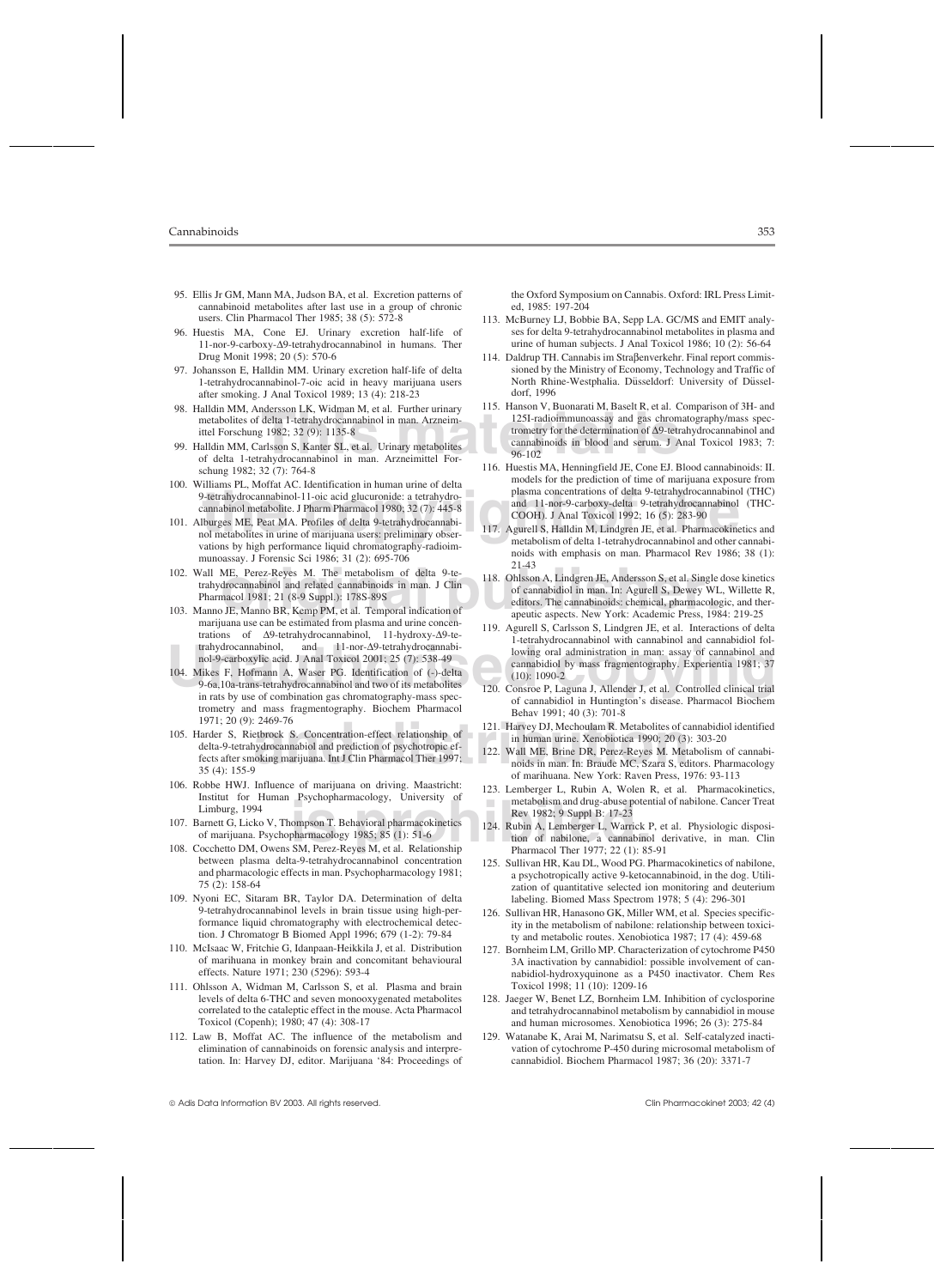- 130. Yamamoto I, Watanabe K, Narimatsu S, et al. Recent advances tion in striatal neurons: evidence for a Gs linkage to the CB1 in the metabolism of cannabinoids. Int J Biochem Cell Biol recentor. J Neurosci 1997: 17: 5327 in the metabolism of cannabinoids. Int J Biochem Cell Biol
- lites in mouse brain. Drug Metab Dispos 1995; 23 (8): 825-31
- 132. Hunt CA, Jones RT, Herning RI, et al. Evidence that cannabidi-<br>ol does not significantly alter the pharmacokinetics of te-<br>G protein-coupled cannabinoid receptor in mouse brain. Mol trahydrocannabinol in man. J Pharmacokinet Biopharm 1981; 9 (3): 245-60
- 133. Bornheim LM, Everhart ET, Li J, et al. Induction and genetic and pharmacological activity of anandaming regulation of mouse hepatic cytochrome P450 by cannabidiol.<br>
Biochem Pharmacol 1994; 48 (1): 161-71<br>
134. Watanab
- 134. Watanabe K, Arai M, Narimatsu S, et al. Effect of repeated administration of 11-hydroxy-delta 8-tetrahydrocannabinol, an 152. Pertwee RG. Evidence for the presence of CB1 cannabinoid active metabolite of delta 8-tetrahydrocannabinol, on the hep-<br>ceeptors on peripheral neurones and atic microsomal drug-metabolizing enzyme system of mice. neuronal non-CB1 cannot metaportup receptors. Life September 2001 cannot receptor of mice space September 2001 cannot space September 2001 cannot space September 200 Biochem Pharmacol 1986; 35 (11): 1861-5
- tic microsomal drug-metabolizing enzyme system of mice.<br>
3iochem Pharmacol 1986; 35 (11): 1861-5<br>
1597-605<br>
153. Recht LD, Salmonsen R, Rosetti R, et al. Antitumor et<br>
1797-55, 940, administration alters biotransformation 135. Costa B, Parolaro D, Colleoni M. Chronic cannabinoid, 153. Recht LD, Salmonsen R, Rosetti R, et al. Antitumor effects of Costa B, Parolaro D, Colleoni M. Chronic cannabinoid,<br>CP-55,940, administration alters biotransformation in the rat.<br>Eur J Pharmacol 1996; 313 (1-2): 17-24 noid. Biochem Pharmacol 2001; 62 (6): 755-63<br>136. Hollister LE, Gi
- 
- trahydrocannabinol: II. cannabinol and cannabidiol. Clin<br>
Pharmacol Ther 1975; 18 (1): 80-3<br>
137. Zuardi AW, Shirakawa I, Finkelfarb E, et al. Action of can-<br>
137. Zuardi AW, Shirakawa I, Finkelfarb E, et al. Action of can
- 
- 136. Hollister LE, Gillespie H. Interactions in man of delta-9-te-<br>
transhinoid managram in and cannabidiol. Clin<br>
Thamband annualidation of<br>
transhinoid and cannabidiol. Clin<br>
Thamacol The CB2<br>
247. Zuardi AW, Shirakawa
- Fil-6<br>
PL1-6<br>
PL1-6<br>
and distribution of the endocannabinoid signalling system in Hydra, a very primitive<br>
endocannabinoid signalling system in Hydra, a very primitive<br>
endocannabinoid signalling system in Hydra, a very pr 140. De Petrocellis L, Melck D, Bisogno T, et al. Finding of the<br>
endocannabinoid signalling system in Hydra, a very primitive<br>
organism: possible role in the feeding response. Neuroscience<br>
1999; 92 (1): 377-87<br>
141. Bueb
- 
- Figure 1. Bueb 3r, Lambert DM, Ischmitat EJ. Receptor-Inteperation<br>effects of natural cannabinoids in rat peritoneal mast cells in<br>trico. Biochim Biophys Acta 2001; 1538 (2-3): 252-9<br>160. Abadji V, Lin S, Gihan T, et al. ( mia. In: Grotenhermen F, Russo E, editors. Cannabis and cannabinoids: pharmacology, toxicology, and therapeutic po-
- tential. Binghamton (NY): Haworth Press, 2002: 101-10 Curr Med Chem 1999; 6: 635-64<br>Nalevic V, Kendall DA. Cannabinoids inhibit pre- and postiunc- 162. Walker JM, Huang SM, Strangman NM, et al. Pain modulation 143. Ralevic V, Kendall DA. Cannabinoids inhibit pre- and postjunc-<br>tionally sympathetic neurotransmission in rat mesenteric arter-<br>by release of the endogenous cannabinoid anandamide. Proc tionally sympathetic neurotransmission in rat mesenteric arteries. Eur J Pharmacol 2002; 444 (3): 171-81 Natl Acad Sci U S A 1999; 96 (21): 12198-203
- 144. Abrahamov A, Abrahamov A, Mechoulam R. An efficient new 163. Baker D, Pryce G, Croxford JL, et al. Endocannabinoids control cannabinoid antiemetic in pediatric oncology. Life Sci 1995; 56 (23-24): 2097-102<br>
Pertwee RG. Pharmacology of cannabinoid CB1 and CB2 re-<br>
164. Siegling A, Hofmann HA, Denzer D, et al. Cannabinoid CB1
- 145. Pertwee RG. Pharmacology of cannabinoid CB1 and CB2 receptors. Pharmacol Ther 1997; 74 (2): 129-80
- 146. Pertwee RG. Sites and mechanisms of action. In: Grotenhermen F, Russo E, editors. Cannabis and cannabinoids: pharmacolo-
- 147. Schweitzer P. Cannabinoids decrease the K+ M-current in hip-<br>pocampal CA1 neurons. J Neurosci 2000; 20: 51-8 166. Di Marzo V
- CB1 and dopamine D2 receptors augments cAMP accumula-

- 1995; 27 (8): 741-6 131. Bornheim LM, Kim KY, Li J, et al. Effect of cannabidiol and peripheral cannabinoid receptors in human immune tissues 131. Bornheim LM, Kim KY, Li J, et al. Effect of cannabidiol and peripheral cannabinoid receptors in human immune tissue<br>1395; pretreatment on the kinetics of tetrahydrocannabinol metabo-<br>1995; 232 and leukocyte subpopulations. Eur J Biochem 1995; 232: 54-61
	- G protein-coupled cannabinoid receptor in mouse brain. Mol<br>Pharmacol 2001; 60 (1): 155-63
	- 151. Di Marzo V, Breivogel CS, Tao Q, et al. Levels, metabolism, and pharmacological activity of anandamide in CB (1) cannabinoid receptor knockout mice: evidence for non-CB (1), non-CB (2) receptor-mediated actions of anandamide in mouse
	- receptors on peripheral neurones and for the existence of neuronal non-CB1 cannabinoid receptors. Life Sci 1999; 65:
	-
	-
	-
	-
- 138. Karniol IG, Shirakawa I, Kasinski N, et al. Cannabidiol inter-<br>
feres with the effects of delta 9-tetrahydrocannabinol in man.<br>
Eur J Pharmacol 1974; 28 (1): 172-7<br>
139. Petitete F, Leantaud B, Reisbaud M, et al. Com
	-
	-
	-
	-
	-
	- spasticity in a multiple sclerosis model. FASEB J 2001; 15 (2): 300-2
	- receptor upregulation in a rat model of chronic neuropathic pain. Eur J Pharmacol 2001; 415 (1): R5-7
	- 165. Izzo AA, Fezza F, Capasso R, et al. Cannabinoid CB1-receptor mediated regulation of gastrointestinal motility in mice in a gy, toxicology, and therapeutic potential. Binghamton (NY):<br>Haworth Press, 2002: 73-88 model of intestinal inflammation. Br J Pharmacol 2001; 134
- pocampal CA1 neurons. J Neurosci 2000; 20: 51-8 166. Di Marzo V, Goparaju SK, Wang L, et al. Leptin-regulated<br>148. Glass M, Felder CC. Concurrent stimulation of cannabinoid endocannabinoids are involved in maintaining food endocannabinoids are involved in maintaining food intake.<br>Nature 2001; 410 (6830): 822-5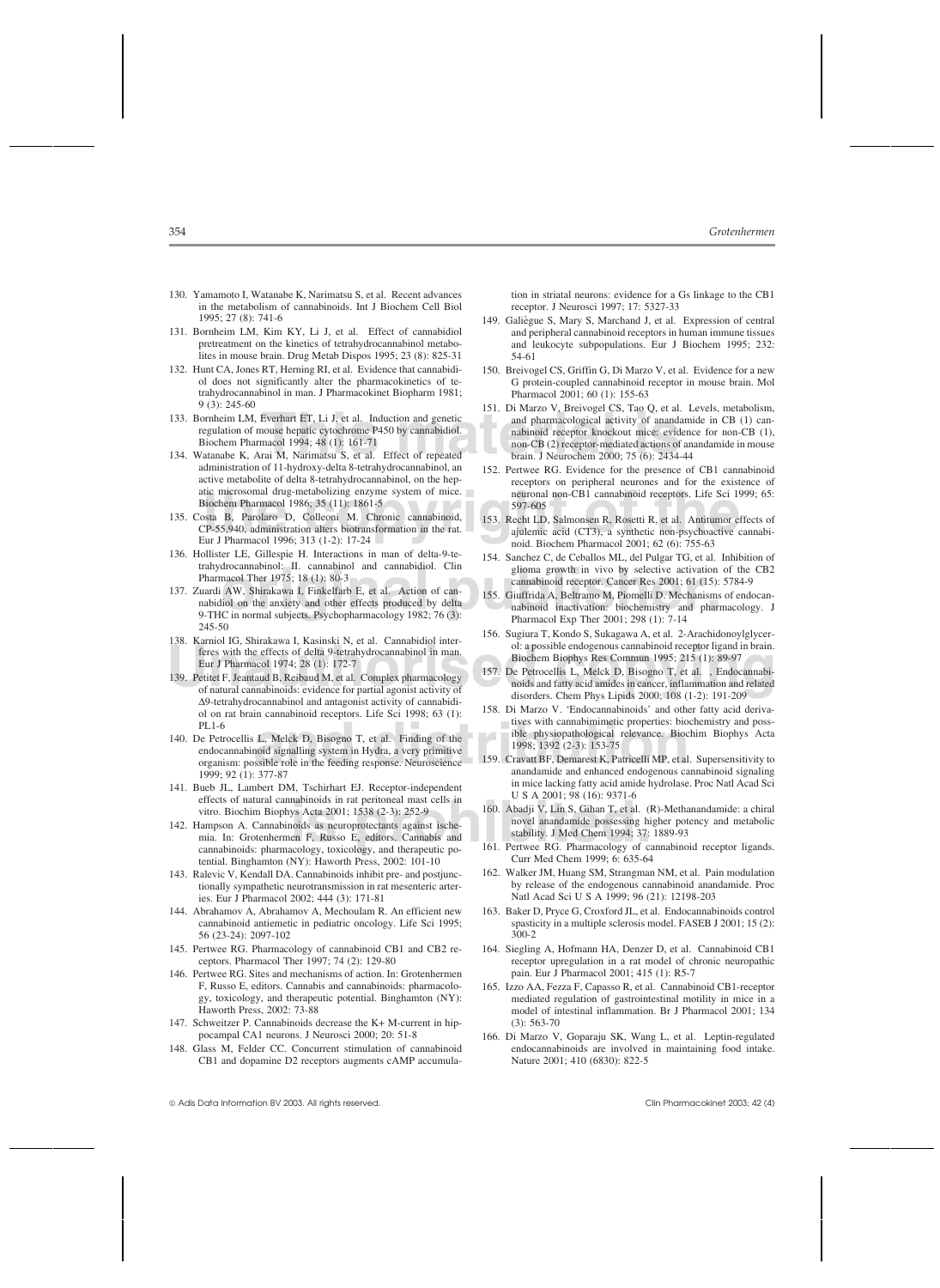- 167. Darmani NA. Delta-9-tetrahydrocannabinol differentially sup-<br>presses cisplatin-induced emesis and indices of motor function (marijuana) on taste intensity and hedonic ratings and salivary via cannabinoid CB (1) receptors in the least shrew. Pharmacol Biochem Behav  $2001$ :  $69$  (1-2): 239-49
- 168. Leweke FM, Giuffrida A, Wurster U, et al. Elevated endogenous cannabinoids in schizophrenia. Neuroreport 1999; 10 (8):
- 169. Beaulieu P, Bisogno T, Punwar S, et al. Role of the endogenous<br>cannabinoid system in the formalin test of persistent pain in the 190.
- 170. Adams IB, Martin BR. Cannabis: pharmacology and toxicology in animals and humans. Addiction 1996; 91 (11): 1585-614
- material in BR. Cannabis: pharmacology and toxicology<br> **The material in SR. Cannabis:** pharmacology and toxicology<br>
<sup>T</sup>humans. Addiction 1996; 91 (11): 1585-614<br>
<sup>191</sup>. Hampson RE, Deadwyler SA. Cannabis,<br>
<sup>1</sup>, Russo E, ed 171. Grotenhermen F, Russo E, editors. Cannabis and cannabinoids<br>Pharmacology, toxicology, and therapeutic potential. Bing
- **the consequences of cannabis use. Canberra: Commonwealth De-**<br>
Partment of Human Services and Health, Monograph Series<br>
No. 25, 1994<br>
No. 25, 1994<br>
IOUSE of Lords Select Committee on Science and Technology.<br>
2013<br>
2014<br>
2 172. Hall W, Solowij N, Lemon J. The health and psychological in rats: alterations in short-term memory associated with consequences of cannabis use. Canberra: Commonwealth De-<br>Changes in task specific firing of hippocampa partment of Human Services and Health, Monograph Series Pharmacol Exp Ther 1993; 264 (1): 294-307<br>No. 25, 1994<br>193. Slikker Jr W, Paule MG, Ali SF, et al. Behavio
- 
- Stationery Office, 1998<br>
174. Joy JE, Watson SJ, Benson JA, editors. Marijuana and medi-<br>
cine: assessing the science base. Washington, DC: Institute of<br>
Medicine, National Academy Press, 1999<br>
194. Kelly TH, Foltin RW, Em
- of cannabis. Toronto (ON): Centre for Addiction and Mental<br>Health, 1999<br>195. Perez-Reyes M. The psychologic and physiologic effects of
- Sulcova E, Mechoulam R, Fride E. Biphasic effects of
- 
- 
- 
- 
- 
- 
- 182. Lyketsos CG, Garrett E, Liang KY, et al. Cannabis use and
- 183. Pope Jr HG, Gruber AJ, Hudson JI, et al. Neuropsychological cannabinoids: pharmacology, toxicology, and therapeutic performance in long-term cannabis users. Arch Gen Psychiatry tential. Binghamton (NY): Haworth Press, performance in long-term cannabis users. Arch Gen Psychiatry 2001; 58 (10): 909-15
- 184. Russo E, Mathre ML, Byrne A, et al. Chronic cannabis use in examination of benefits and adverse effects of legal medical cannabis. J Cannabis Ther  $2002$ :  $2(1)$ :  $3-57$
- tive functioning in 9- to 12-year olds prenatally exposed to cigarettes and marihuana. Neurotoxicol Teratol 1998; 20 (3): cigarettes and marihuana. Neurotoxicol Teratol 1998; 20 (3): 203. Benowitz NL, Jones RT. Cardiovascular effects of prolonged
- 186. Solowij N, Grenyer BFS. Long term effects of cannabis on psyche and cognition. In: Grotenhermen F, Russo E, editors. 299-312 1989; 41 (10): 705-9
- (marijuana) on taste intensity and hedonic ratings and salivary flow of adults. Chem Senses  $1994$ ;  $19$  (2):  $125-40$
- 188. Freemon FR. Effects of marihuana on sleeping states. JAMA 1972; 220 (10): 1364-5
- nous cannabinoids in schizophrenia. Neuroreport 1999; 10 (8): 189. Lissoni P, Resentini M, Mauri R, et al. Effects of tetrahydrocan-<br>1665-9 nabinol on melatonin secretion in man. Horm Metab Res 1986: nabinol on melatonin secretion in man. Horm Metab Res 1986; 18 $(1): 77-8$
- cannabinoid system in the formalin test of persistent pain in the 190. Wachtel SR, ElSohly MA, Ross SA, et al. Comparison of the rat. Eur J Pharmacol 2000; 396 (2-3): 85-92 subjective effects of delta (9)-tetrahydrocannabinol and mari-<br>juana in humans. Psychopharmacology 2002; 161 (4): 331-9
- in animals and humans. Addiction 1996; 91 (11): 1585-614 191. Hampson RE, Deadwyler SA. Cannabinoids, hippocampal
- Pharmacology, toxicology, and therapeutic potential. Bing-<br>hampson RE, Deadwyler SA. Effects of delta-9-te-<br>trahydrocannabinol on delayed match to sample performance trahydrocannabinol on delayed match to sample performance in rats: alterations in short-term memory associated with
- 193. Slikker Jr W, Paule MG, Ali SF, et al. Behavioral, neurochemi-<br>cal and neurohistochemical effects of chronic marijuana 173. House of Lords Select Committee on Science and Technology. Cal and neurohistochemical effects of chronic marijuana<br>Cannabis: the scientific and medical evidence. London: The smoke exposure in the nonhuman primate. In: Cannabis: the scientific and medical evidence. London: The smoke exposure in the nonhuman primate. In: Myrphy L, Stationery Office 1998
- 174. Joy JE, Watson SJ, Benson JA, editors. Marijuana and medi-<br>
cine: assessing the science base. Washington, DC: Institute of<br>
Medicine, National Academy Press, 1999<br>
175. Kalant H, Corrigal W, Hall W, et al., editors. T testing for drugs of abuse: dose and time profiles of marijuana, amphetamine, alcohol, and diazepam. J Anal Toxicol 1993; 17
- **176.** Sulcova E, Mechoulam R, Fride E. Biphasic effects of<br>anandamide. Pharmacol Biochem Behav 1998; 59 (2): 347-52<br>177. Thompson GR, Rosenkrantz H, Schaeppi UH, et al. Compari-<br>Son of acute oral toxicity of cannabinoids
- 177. Inompson GR, Rosenkrantz H, Schaeppi UH, et al. Compari-<br>
son of acute oral toxicity of cannabinoids in rats, dogs and<br>
monkeys. Toxicol Appl Pharmacol 1973; 25 (3): 363-72<br>
178. Bachs L, Morland H. Acute cardiovascul
- From and Statis L, Moriality H. Actue can abuvascular lataties bilowing<br>
cannabi-<br>
can abuvas RA, Maclure M, et al. Triggering<br>
myocardial infarction by marijuana. Circulation 2001; 103<br>
(23): 2805-9<br>
180. Pope HJ. Cannabi neurochemical mediators. In: Myrphy L, Bartke A, editors.
	- 198. Domino EF. Cannabinoids and the cholinergic system. In: Nahas G, Sutin KM, Harvey DJ, et al., editors. Marihuana and<br>2002; 287 (9): 1172-4 Nahas G, Sutin KM, Harvey DJ, et al., editors. Marihuana and medicine. Totowa (NJ): Humana Press, 1999: 223-6
- 181. Solowij N, Stephens RS, Roffman RA, et al. Cognitive functioning of long-term heavy cannabis users seeking treatment.<br> **is produced.** Totowa (NJ): Humana Press, 1999: 223-6<br>
JAMA 2002: 287 (9): 1123-31<br>
182. Lyketsos 199. Fan P. Cannabinoid agonists inhibit the activation of 5-HT3
	- cognitive decline in persons under 65 years of age. Am J 200. Müller-Vahl KR, Kolbe H, Schneider U, et al. Movement disor-<br>
	<sup>200.</sup> Müller-Vahl KR, Kolbe H, Schneider U, et al. Movement disor-<br>
	<sup>200</sup>e Jr HG, Gruber AJ, Huds
	- 201. Musty RE, Consroe P. Spastic disorders. In: Grotenhermen F, Russo E, editors. Cannabis and cannabinoids: pharmacology, the compassionate investigational new drug program: an toxicology, and therapeutic potential. Binghamton (NY): Ha-<br>examination of benefits and adverse effects of legal medical worth Press. 2002: 195-204
- 202. Tashkin DP, Levisman JA, Abbasi AS, et al. Short-term effects 185. Fried PA, Watkinson B, Gray R. Differential effects on cogni-<br>tive functioning in 9- to 12-year olds prenatally exposed to Chest 1977; 72 (1): 20-6
	- delta-9-tetrahydrocannabinol ingestion. Clin Pharmacol Ther<br>1975: 18 (3): 287-97
	- 204. Formukong EA, Evans AT, Evans FJ. The inhibitory effects of Cannabis and cannabinoids: pharmacology, toxicology, and cannabinoids, the active constituents of Cannabis sativa L., on therapeutic potential. Binghamton (NY): Haworth Press, 2002: human and rabbit platelet aggregation. J therapeutic potential. Binghamton (NY): Haworth Press, 2002: human and rabbit platelet aggregation. J Pharm Pharmacol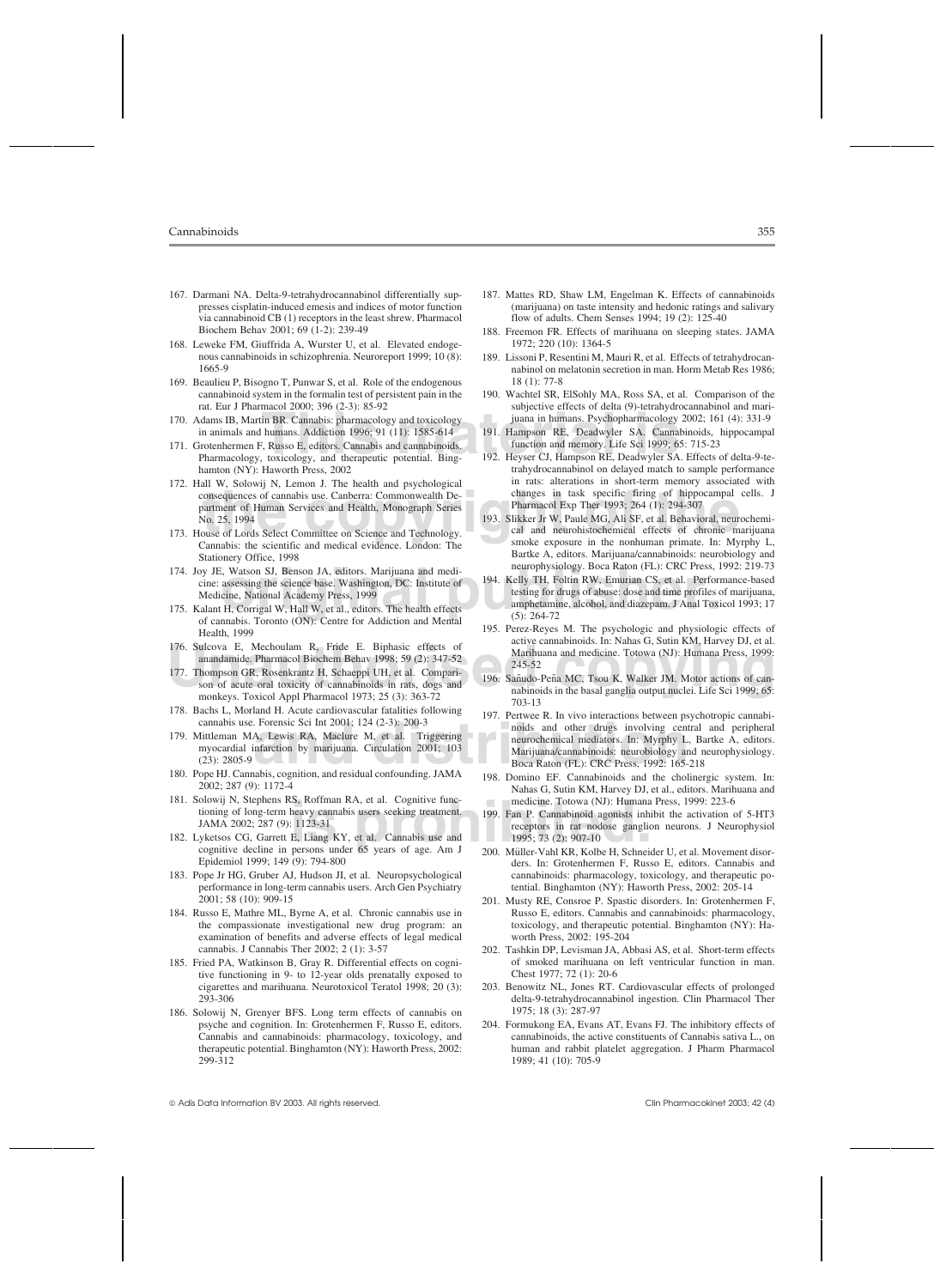- 205. O'Leary DS, Block RI, Koeppel JA, et al. Effects of smoking 222. Chang MC, Berkery D, Schuel R, et al. Evidence for a cannabi-
- cannabinoids and their generation during shock. J Mol Med 1998; 76 (12):  $824-36$
- 207. Wagner JA, Jarai Z, Batkai S, et al. Hemodynamic effects of 224. Williams CM, Kirkham TC. Observational analysis of feeding cannabinoids: coronary and cerebral vasodilation mediated by all induced by delta (9)-THC and cannabinoid CB1 receptors. Eur J Pharmacol 2001; 423 (2-3): 203-10
- This material is material is material is intestinal propulsion and motility in rodents. J Pharmacol Exp<br>trahydrocannabinol and cannabidiol. Antonie Van<br>Leeuwenhoek 1976; 42 (1-2): 9-12<br>209. Lancz G, Specter S, Brown HK. S trahydrocannabinol and cannabidiol. Antonie Van Ther 1989; 249 (2): 444-9<br>Leeuwenhoek 1976; 42 (1-2): 9-12 226. McCallum RW, Soykan I,
- 209. Lancz G, Specter S, Brown HK. Suppressive effect of trahydrocannabinol delays the gastric emptying of solid food delta-9-tetrahydrocannabinol on herpes simplex virus infective in humans: a double-blind, randomized stu
- 210. Pate D. Glaucoma and cannabinoids. In: Grotenhermen F, Rus-227. Coruzzi G, Adami M, Coppelli G, et al. Inhibitory effect of the<br>so E, editors. Cannabis and cannabinoids: pharmacology, toxi-<br>cology, and therapeutic pot
- 
- delta 9-tetrahydrocannabinol and cannabigerol. J Ocul<br>
Pharmacol 1990; 6 (4): 259-69<br>
212. Murphy L. Hormonal system and reproduction. In:<br>
Grotenhermen F, Russo E, editors. Cannabis and cannabi-<br>
original publication of a
- 213. Tahir SK, Trogadis JE, Stevens JK, et al. Cytoskeletal organization in man of delta-9- tetrahydrocannabinol and 11-OH-<br>
tion following cannabinoid treatment in undifferentiated and<br>
1159-73<br>
1159-73<br>
214. De Petrocell
- 211. Colasanti BK. A comparison of the ocular and central effects of  $228$ . Admini M, Frait P, Bertin S, et al. Gatsrica interactory role and the ocular of cannabinoid central effects of the and cannabigerol. J Ocul<br>
212.
- proliferation. Proc Natl Acad Sci U S A 1998; 95 (14):<br>
8375-80<br> **and Sci U S A 1998; 95 (14):**<br>
and Sci U S A 1998; 95 (14):<br>
and Sci Ball and Sci Ball and The 1989; 251 (2): 531-5<br>
215. Melck D, De Petrocellis L, Orlando
- prostate cancer cell proliferation. Endocrinology 2000; 141<br>
(1): 118-26<br>
216. Galve-Roperh I, Sanchez C, Cortes ML, et al. Anti-tumoral<br>
216. Galve-Roperh I, Sanchez C, Cortes ML, et al. Anti-tumoral<br>
216. Galve-Roperh I,
- 
- 218. Melamede R. Possible mechanisms in autoimmune diseases. In: Press, 2002: 359-70 Grotenhermen F, Russo E, editors. Cannabis and cannabi-<br>noids: pharmacology, toxicology, and therapeutic potential.<br>Binghamton (NY): Haworth Press, 2002: 111-22<br>238. Consroe P, Sandyk R, Snider SR, Open label evaluation of
- constituents on enzymes of arachidonate metabolism: anti-<br>inflammatory potential. Biochem Pharmacol 1987; 36 (12): inflammatory potential. Biochem Pharmacol 1987; 36 (12): 239. Parker LA, Mechoulam R, Schlievert C. Cannabidiol, a non-
- analgesic properties of  $Δ9$ -tetrahydrocannabinol (THC). J<br>Pharmacol Exp Ther 1973; 186 (3): 646-55
- 
- marijuana on brain perfusion and cognition. Neuropsycho-<br>
pharmacology 2002; 26 (6): 802-16<br>
acrosome reaction. Mol Reprod Dev 1993; 36 (4): 507-16 acrosome reaction. Mol Reprod Dev 1993; 36 (4): 507-16 223. Williams CM, Kirkham TC. Anandamide induces overeating:
- 206. Wagner JA, Varga K, Kunos G. Cardiovascular actions of 223. Williams CM, Kirkham TC. Anandamide induces overeating: pharmacology 1999; 143 (3): 315-7
	- induced by delta (9)-THC and anandamide. Physiol Behav  $2002: 76(2): 241-50$
	- 225. Shook JE, Burks TF. Psychoactive cannabinoids reduce gastro-
	- 226. McCallum RW, Soykan I, Sridhar KR, et al. Delta-9-te-<br>trahydrocannabinol delays the gastric emptying of solid food
	-
	-
	-
	-
	-
	-
	-
	-
	-
- 217. Cabral G. Immune system. In: Grotenhermen F, Russo E, edi-<br>tors. Cannabis and cannabinoids: pharmacology, toxicology,<br>and therapeutic potential. Binghamton (NY): Haworth Press,<br>2002: 279-88<br>2002: 279-88<br>2002: 279-88
	-
- 219. Evans AT, Formukong EA, Evans FJ. Actions of cannabis cannabidiol in dystonic movement disorders. Int J Neurosci constituents on enzymes of arachidonate metabolism: anti-<br>1986; 30 (4): 277-82
- 2035-7 psychoactive component of cannabis and its synthetic<br>220 Sofia RD. Nalena SD. Harakal JJ. et al. Anti-edema and dimethylhentyl homolog suppress nausea in an experimental dimethylheptyl homolog suppress nausea in an experimental model with rats. Neuroreport 2002; 13 (5): 567-70
- 240. Malfait AM, Gallily R, Sumariwalla PF, et al. The nonp-221. Hembree III WC, Nahas GG, Zeidenberg P, et al. Changes in sychoactive cannabis constituent cannabidiol is an oral antihuman spermatozoa associated with high dose marihuana arthritic therapeutic in murine collagen-induced arthritis. Proc<br>
Matl Acad Sci U S A 2000; 97 (17): 9561-6 Natl Acad Sci U S A 2000; 97 (17): 9561-6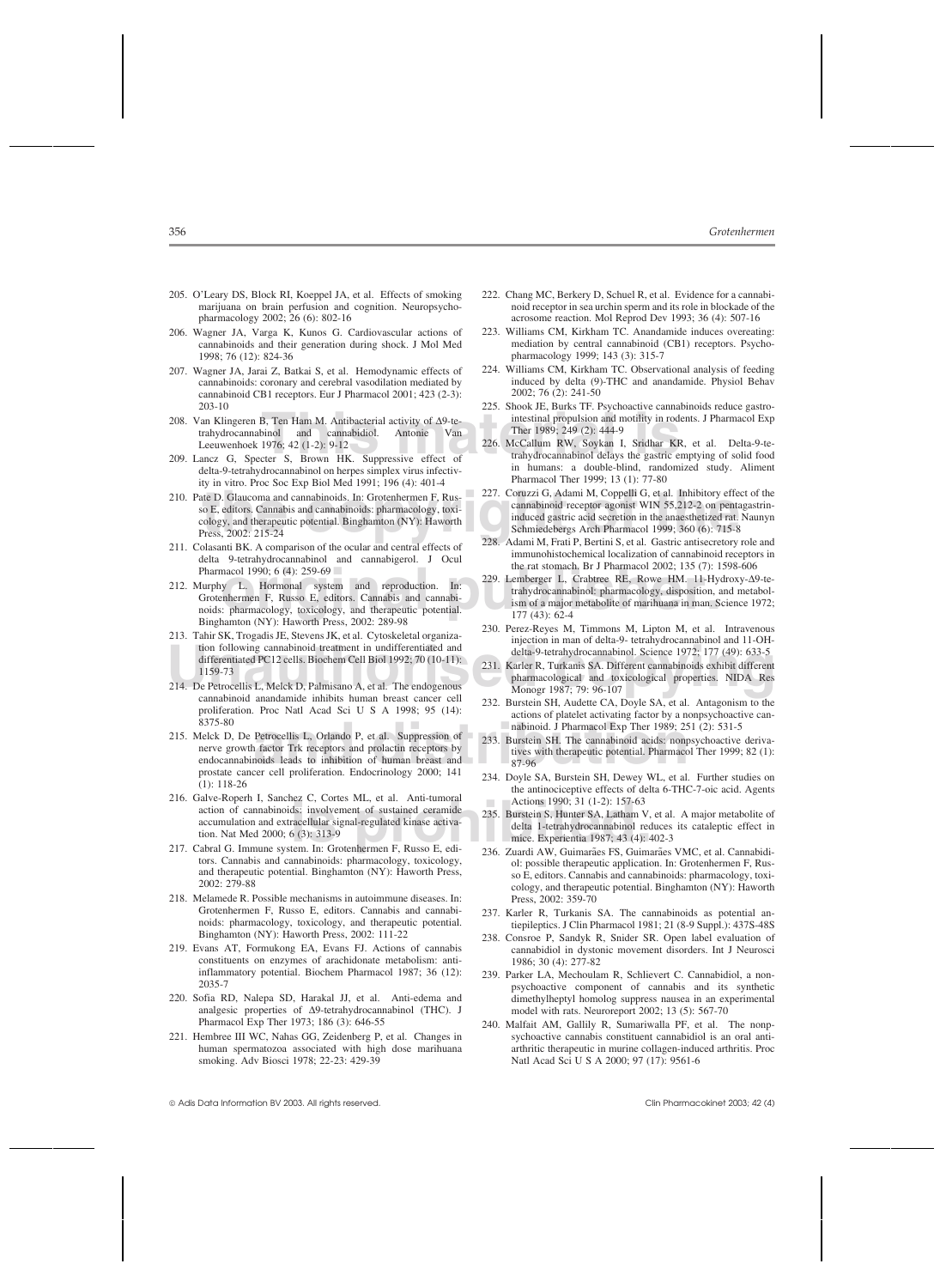- 241. Colasanti BK, Brown RE, Craig CR. Ocular hypotension, ocular receptor antagonist SR141716. Arch Gen Psychiatry 2001; 58 toxicity, and neurotoxicity in response to marihuana extract (4): 322-8 toxicity, and neurotoxicity in response to marihuana extract and cannabidiol. Gen Pharmacol 1984; 15 (6): 479-84
- of cannabigerol against human oral epitheloid carcinoma cells. Arch Pharm Res 1998; 21 (3): 353-6
- inhibit pharmacological effects of delta 9-tetrahydrocannabi-<br>nol. J Pharmacol Exp Ther 1995; 272 (2): 699-707
- 
- 245. Little PJ, Compton DR, Mechoulam R, et al. Stereochemical 262. Jones RT, Benowitz N, Bachman J. Clinical studies of cannabis effects of 11-OH- $\Delta$ 8-THC-dimethylheptyl in mice and dogs. tolerance and dependence. Ann N
- 246. Ottani A, Giuliani D. Hu 210: a potent tool for investigations of 263. Stefanis C. Biological aspects of cannabis use. NIDA Res
- Pharmacol Biochem Behav 1989; 32: 661-6<br>
246. Ottani A, Giuliani D. Hu 210: a potent tool for investigations of<br>
the cannabinoid system. CNS Drug Rev 2001; 7 (2): 131-45<br>
247. Titishov N, Mechoulam R, Zimmerman AM. Stereo
- Cology 1989, 39 (6). 337-44<br>
248. Mechoulam R, Shohami E. HU-211: cannabinoid neuroprotective agent. In: Grotenhermen F, Russo E, editors. Cannabis and<br>
cannabinoids: pharmacology, toxicology, and therapeutic po-<br>
annabino 247. Titishov N, Mechoulam R, Zimmerman AM. Stereospecific<br>
effects of (-)- and (+)-7-hydroxy-delta-6-tetrahydrocannabi-<br>
nol-dimentylheptyl on the immune system of mice. Pharma-<br>
cology 1989; 39 (6): 337-49<br>
248. Mechoula
- 
- noids: pharmacology, toxicology, and therapeutic potential.<br>
Binghamton (NY): Haworth Press, 2002: 381-8<br>
250. Jain AK, Ryan JR, McMahon FG, et al. Evaluation of intramus-<br>
268. Difference exponential cycle. Science 1983;
- 251. Citron ML, Herman TS, Vreeland F, et al. Antiemetic efficacy<br>of levonantradol compared to delta-9-tetrahydrocannabinol for<br>chemotherany induced nausea and vomiting Cancer Treat 269. Rubino T. Vigano D. Massi P, et al.
- 252. Lucraft HH, Palmer MK. Randomized clinical trial of levonan-<br>tradol and chlorpromazine in the prevention of radiotherapy-<br>induced vomiting. Clin Radiol 1982; 33 (6): 621-2<br>2080-6<br>270. Abood ME, Sauss C, Fan F, et al.
- 253. Showalter VM, Compton DR, Martin BR, et al. Evaluation of 270. Abood ME, Sauss C, Fan F, et al. Development of behavioral binding in a transfected cell line expressing a peripheral can-<br>nabinoid receptor (CB2): identi
- 254. Melvin LS, Milne GM, Johnson MR, et al. Structure-activity<br>relationships for cannabinoid receptor-binding and analgesic<br>activity: studies of bicyclic cannabinoid analogs. Mol<br>Pharmacol 1993; 44 (5): 1008-15<br>272. Georg
- high-affinity anandamide transport, as revealed by selective inhibition. Science 1997; 277 (5329): 1094-7
- actions of the cannabinoid anandamide and the putative CB2 and inhalants: basic findings from the National Comorbid receptor agonist palmitoylethanolamide in visceral and somat-<br>Survey. Exp Clin Psychopharmacol 1994; 2: 24 receptor agonist palmitoylethanolamide in visceral and somat-<br>ic inflammatory pain. Pain 1998; 76 (1-2): 189-99
- memory in rodents by the selective CB1 cannabinoid receptor summuster untagonist. SR 141716. Psychopharmacology 1996: 126: Health, 1997 antagonist, SR 141716. Psychopharmacology 1996; 126: 165-72
- effects of smoked marijuana by the CB1-selective cannabinoid

- and cannabidiol. Gen Pharmacol 1984; 15 (6): 479-84 259. Di Marzo V, Hill MP, Bisogno T, et al. Enhanced levels of<br>242. Baek SH. Kim YO. Kwag JS. et al. Boron trifluoride etherate on endogenous cannabinoids in the globus p endogenous cannabinoids in the globus pallidus are associated silica-A modified Lewis acid reagent (VII): antitumor activity with a reduction in movement in an animal model of Parkin-<br>of cannabigerol against human oral epitheloid carcinoma cells. son's disease. FASEB J 2000; 14 (10):
- 260. Müller-Vahl KR, Schneider U, Emrich HM. Nabilone increases 243. Fride E, Barg J, Levy R, et al. Low doses of anandamides choreatic movements in Huntington's disease. Mov Disord inhibit pharmacological effects of delta 9-tetrahydrocannabi-<br>1999; 14 (6): 1038-40
- This material is the text of the text of the text of the text of the text of the text of the septemberger L. Nabilone. In: Mechoulam R, chronic exposure to ∆9-tetrahydrocannabinoid on cannabinoid and mRNA levels in sever 261. Romero J, Garcia-Palomero E, Castro JG, et al. Effects of editor. Cannabinoids as therapeutic agents. Boca Raton: CRC receptor binding and mRNA levels in several rat brain regions.<br>Press, 1986: 85-103 Reseptor binding and mRNA levels in several rat brain regions. Press, 1986: 85-103<br>245. Little PJ, Compton DR, Mechoulam R, et al. Stereochemical<br>262 Iones RT Benowitz N Bachman I Clinical studie
	- effects of 11-OH-∆8-THC-dimethylheptyl in mice and dogs.<br>
	pharmacol Biochem Behav 1989: 32: 661-6 221-30<br>
	221-30<br>
	221-30
		-
		-
		-
		-
	- Binghamton (NY): Haworth Press, 2002: 381-8 to the disruptive effects of delta 9-tetrahydrocannabinol on<br>Binghamton (NY): Haworth Press, 2002: 381-8<br>to the disruptive effects of delta 9-tetrahydrocannabinol on<br>the disrupti
	- cular levonantrodol and placebo in acute postoperative pain. J 268. Di Marzo V, Berrendero F, Bisogno T, et al. Enhancement of Clin Pharmacol 1981; 21 (8-9 Suppl.): 320S-6S anandamide formation in the limbic forebrain and
	- dol compared to delta-9-tetrahydrocannabinol for<br>
	269. Rubion T, Vigano D, Massi P, et al. Change<br>
	269. Rubion T, Vigano D, Massi P, et al. Change<br>
	almer MK. Randomized clinical trial of levonan-<br>
	almer MK. Randomized clin chemotherapy-induced nausea and vomiting. Cancer Treat 269. Rubino T, Vigano D, Massi P, et al. Changes in the cannabinoid<br>Rep 1985; 69: 109-12<br>Rubino T, Vigano D, Massi P, et al. Changes in the cannabinoid<br>receptor bindin receptor binding, G protein coupling, and cyclic AMP cascade in the CNS of rats tolerant to and dependent on the synthetic
		-
	- (3): 989-99 271. Rubino T, Vigano D, Costa B, et al. Loss of cannabinoid-
- 272. Georgotas A, Zeidenberg P. Observations on the effects of four weeks of heavy marihuana smoking on group interaction and 255. Beltramo M, Stella N, Calignano A, et al. Functional role of weeks of heavy marihuana smoking on group interaction and<br>high-affinity anandamide transport, as revealed by selective individual behavior. Compr Psychiatry
- 273. Anthony JC, Warner LA, Kessler RC. Comparative epidemiology of dependence on tobacco, alcohol, controlled substances, 256. Jaggar SI, Hasnie FS, Sellaturay S, et al. The anti-hyperalgesic gy of dependence on tobacco, alcohol, controlled substances, actions of the cannabinoid anandamide and the putative CB2 and inhalants: basic findings fr
- 274. Kleiber D, Soellner R, Tossmann P. Cannabiskonsum in der 257. Terranova J-P, Storme J-J, Lafon N, et al. Improvement of Bundesrepublik Deutschland: Entwicklungstendenzen, Kon-
- 275. Roques B. Problemes posées par la dangerosité des drogues. 258. Huestis MA, Gorelick DA, Heishman SJ, et al. Blockade of Rapport du professeur Bernhard Roques au Secrétaire d'Etat à effects of smoked marijuana by the CB1-selective cannabinoid la Santé. Paris, 1998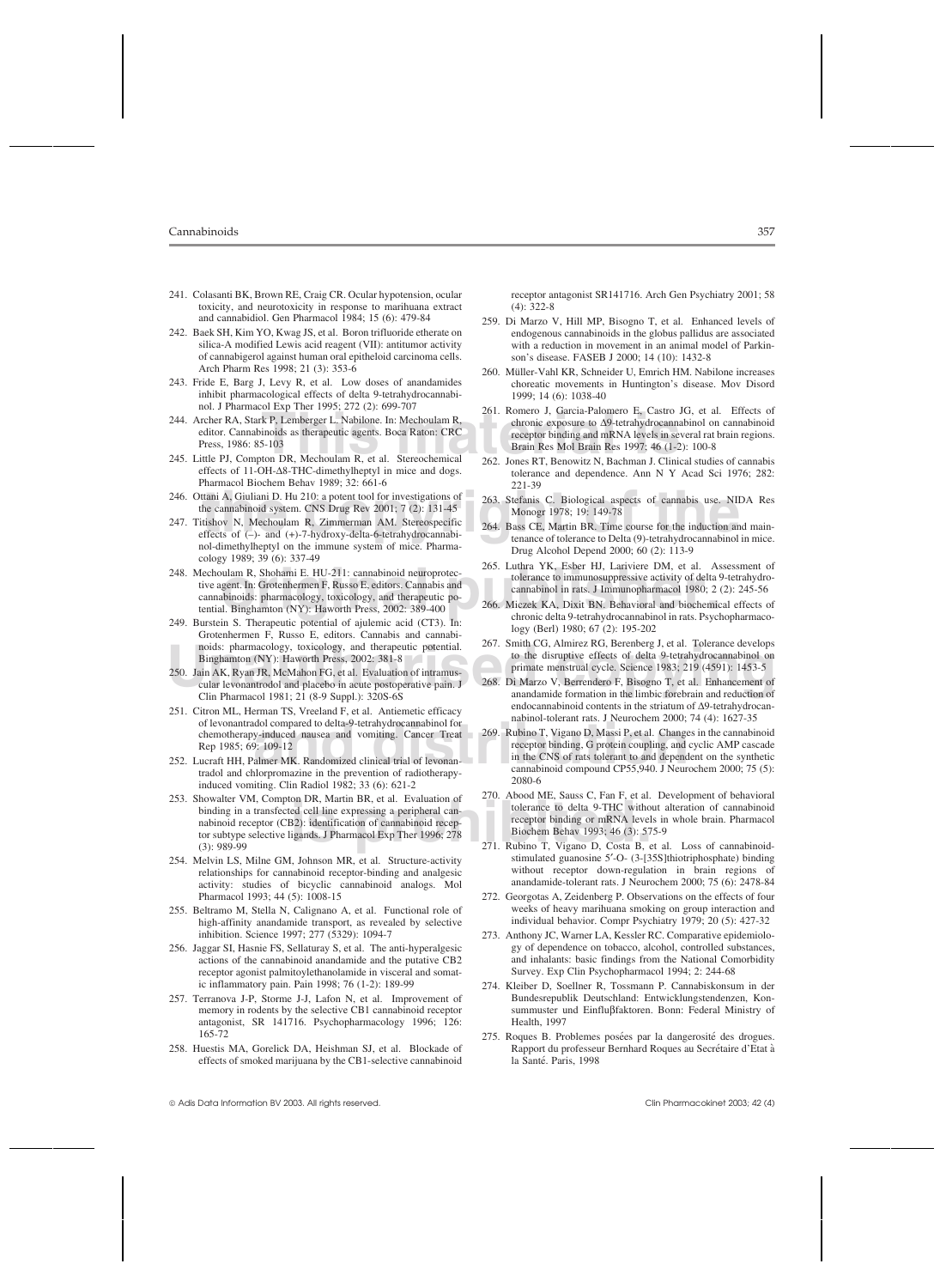- dronabinol (Marinol®). J Psychoactive Drugs 1998; 30 (2): 187-96 Suppl.): 413S-6S
- 
- 278. Grinspoon L, Bakalar JB. Marihuana, the forbidden medicine.<br>New Haven (CT): Yale University Press, 1993
- Grotenhermen F, Russo E, editors. Cannabis and cannabi-<br>noids: pharmacology, toxicology, and therapeutic potential.<br>Binghamton (NY): Haworth Press, 2002: 123-42
- 280. Mathre ML, editor. Cannabis in medical practice: a legal, historical and sciatica. 2001 Congress on Cannabis and the Cannabi-<br>
ical and pharmacological overview of the therapeutic use of matriuma. Jefferson (NC): McFa
- 281. Mechoulam R, editor. Cannabinoids as therapeutic agents. Boca  $299$ .
- Example the Sales and the Campabis and the Campabis and the Campabis and the Campabis and the Campabis and the Campabis and the Campabis and the Campabis and the Campabis and the Campabis and the Campabis and the Campabis
- 283. Lane M, Vogel CL, Ferguson J, et al. Dronabinol and prochlor-<br>
perazine in combination for treatment of cancer chemother-<br>
age and vomiting. J Pain Symptom Manage<br>
1991; 6 (6): 352-9<br>
284. Sallan SE, Cronin C, Zelen M
- 284. Sallan SE, Cronin C, Zelen M, et al. Antiemetics in patients and prochlam abinol of the more in multiple scleenceiving chemotherapy for cancer: a randomized comparison of delta-9-tetrahydrocannabinol and prochlorperaz of delta-9-tetrahydrocannabinol and prochlorperazine. N Engl 303. Fox SH, Kellett M, Moore AP, et al. Randomised, double-blind, J Med 1980; 302 (3): 135-8
- 1 Med 1980; 302 (3): 135-8<br>
1 Med 1980; 302 (3): 135-8<br>
1 Med 1980; 302 (3): 135-8<br>
1 Med 1980; 302 (3): 135-8<br>
1 Med 1980; 302 (3): 135-8<br>
1 Med 1980; 302 (3): 135-8<br>
2002; 17 (1): 145-9<br>
1 The treatment of dystonia. Mov 285. Beal JE, Olson R, Lefkowitz L, et al. Long-term efficacy and a receptor stimulation in the treatment of dystonia. Mov Disord safety of dronabinol for acquired immunodeficiency syn-<br>2002; 17 (1): 145-9
- 286. Plasse TF, Gorter RW, Krasnow SH, et al. Recent clinical 305. Müller-Vahl KR, Schneider U, Kolbe H, et al. Treatment of experience with dronabinol. Pharmacol Biochem Behav 1991;<br>
Tourette's syndrome with delta-9-tetra 40 (3): 695-700 **ter].** Am J Psychiatry 1999; 156 (3): 495
- 
- Figure 307. Sandyk R, Awerbuch G. Marijual combination therapy for cancer-asso-<br>
1307. Sandyk R, Awerbuch G. Marijual combination therapy for cancer-asso-<br>
1308. Sieradzan KA, Fox SH, Hill M, Ievodopa-induced dyskinesia in 288. Jatoi A, Windschitl HE, Loprinzi CL, et al. Dronabinol versus 57-61 megestrol acetate versus combination therapy for cancer-asso- 307. Sandyk ciated anorexia: a North Central Cancer Treatment Group [letter]. J Clin Psychopharmacol 1998; 8: 844 ciated anorexia: a North Central Cancer Treatment Group<br>study. J Clin Oncol 2002; 20 (2): 567-73<br>289. Sieradzan KA, Fox SH, Hill M, et al. Cannabinoids reduce<br>289. Soderpalm AH, Schuster A, de Wit H. Antiemetic efficacy of
- smoked marijuana: subjective and behavioral effects on nausea study. Neurology 2001; 57 (11): 2108-11<br>induced by syrup of ipecac. Pharmacol Biochem Behav 2001; 309. Hartlev JP. Nogrady SG. Seaton A. Bron
- 290. Maurer M, Henn V, Dittrich A, et al. Delta-9-tetrahydrocan-<br>nabinol shows antispastic and analgesic effects in a single case 310. Tashkin nabinol shows antispastic and analgesic effects in a single case and D. Tashkin DP, Shapiro BJ, Frank IM. Acute effects of smoked<br>double-blind trial. Eur Arch Psychiatry Neurol Sci 1990; 240 marijuana and oral  $\Delta$ 9-tetrah
- 291. Petro DJ. Marihuana as a therapeutic agent for muscle spasm or spasticity. Psychosomatics 1980; 21 (1): 81-5
- and efficacy of orally administered cannabinoids in MS.<br>Neurology 2002; 58 (9): 1404-7
- 293. Martyn CN, Illis LS, Thom J. Nabilone in the treatment of multiple sclerosis [letter]. Lancet 1995; 345 (8949): 579
- 

- 276. Calhoun SR, Galloway GP, Smith DE. Abuse potential of 295. Petro DJ, Ellenberger Jr C. Treatment of human spasticity with dronabinol (Marinol®). J Psychoactive Drugs 1998: 30 (2): delta 9-tetrahydrocannabinol. J Clin
- 277. British Medical Association. Therapeutic uses of cannabis. Am- 296. Ungerleider JT, Andyrsiak T, Fairbanks L, et al. Delta-9-THC sterdam: Harwood Academic Publishers, 1997 in the treatment of spasticity associated with multiple sclerosis.<br>
Finspoon L. Bakalar JB. Marihuana. the forbidden medicine. Adv Alcohol Subst Abuse 1987; 7 (1): 39-50
- 297. Elsner F, Radbruch L, Sabatowski R. Tetrahydrocannabinol zur<br>Therapie chronischer Schmerzen [Tetrahydrocannabinol for 279. Grotenhermen F. Review of therapeutic effects. In: Therapie chronischer Schmerzen [Tetrahydrocannabinol for 2001; 15 (3): 200-4
	- mouths: pharmacology, toxicology, and therapeutic potential.<br>
	Binghamton (NY): Haworth Press, 2002: 123-42<br>
	in chronic pain: (2) comparison of two patients with back pain<br>
	father ML, editor. Cannabis and the Cannabis with 298. Notcutt W, Price M, Miller R, et al. Medicinal cannabis extracts
	- marijuana. Jefferson (NC): McFarland & Co, 1997<br>Medicine, 25<br>Mechoulam R. editor. Cannabinoids as theraneutic agents. Boca 299. Notcutt W, Price M, Miller R, et al. Medicinal cannabis extracts Raton: CRC Press, 1986<br>
	Pansak DA As an antiemetic and appetite stimulant in cancer<br>
	Pansak DA As an antiemetic and appetite stimulant in cancer<br>
	Selerosis. 2001 Congress on Cannabis and the Cannabinoids.
		-
		-
		-
		- placebo-controlled trial to assess the potential of cannabinoid<br>receptor stimulation in the treatment of dystonia. Mov Disord
	- drome-associated anorexia. J Pain Symptom Manage 1997; 14 304. Hemming M, Yellowlees PM. Effective treatment of Tourette's syndrome with marijuana. J Psychopharmacol 1993: 7: 389-91 syndrome with marijuana. J Psychopharmacol 1993; 7: 389-91
		-
- experience with dronabinol. Pharmacol Biochem Behav 1991;<br>
40 (3): 695-700<br>
eal JE, Olson R, Laubenstein L, et al. Dronabinol as a<br>
teatment for anorexia associated with weight loss in patients<br>
teatment for anorexia assoc 287. Beal JE, Olson R, Laubenstein L, et al. Dronabinol as a 306. Müller-Vahl KR, Schneider U, Koblenz A, et al. Treatment of treatment for anorexia associated with weight loss in patients Tourette's syndrome with  $\Delta$ 9-te Tourette's syndrome with ∆9-tetrahydrocannabinol (THC): a with AIDS. J Pain Symptom Manage 1995; 10 (2): 89-97 randomized crossover trial. Pharmacopsychiatry 2002; 35 (2):
	- 307. Sandyk R, Awerbuch G. Marijuana and Tourette's syndrome
	- levodopa-induced dyskinesia in Parkinson's disease: a pilot
	- induced by syrup of ipecac. Pharmacol Biochem Behav 2001; 309. Hartley JP, Nogrady SG, Seaton A. Bronchodilator effect of delta1-tetrahydrocannabinol. Br J Clin Pharmacol 1978; 5 (6):
		- way conductance in asthmatic subjects. Am Rev Respir Dis 1974; 109 (4): 420-8
- spasticity. Psychosomatics 1980; 21 (1): 81-5 311. Crawford WJ, Merritt JC. Effects of tetrahydrocannabinol on<br>292. Killestein J. Hoogervorst EL. Reif M. et al. Safety. tolerability. arterial and intraocular hypertension. arterial and intraocular hypertension. Int J Clin Pharmacol Biopharm 1979; 17 (5): 191-6
	- 312. Hepler RS, Frank IR. Marihuana smoking and intraocular pressure [letter]. JAMA 1971; 217 (10): 1392
- multiple sclerosis [letter]. Lancet 1995; 345 (8949): 579 313. Hepler RS, Petrus RJ. Experiences with administration of mari-<br>294. Meinck HM. Schonle PW. Conrad B. Effect of cannabinoids on huana to glaucoma patients. In: huana to glaucoma patients. In: Cohen S, Stillman RC, editors. spasticity and ataxia in multiple sclerosis. J Neurol 1989; 236 The therapeutic potential of marihuana. New York: Plenum (2): 120-2 Medical Book, 1976: 63-75